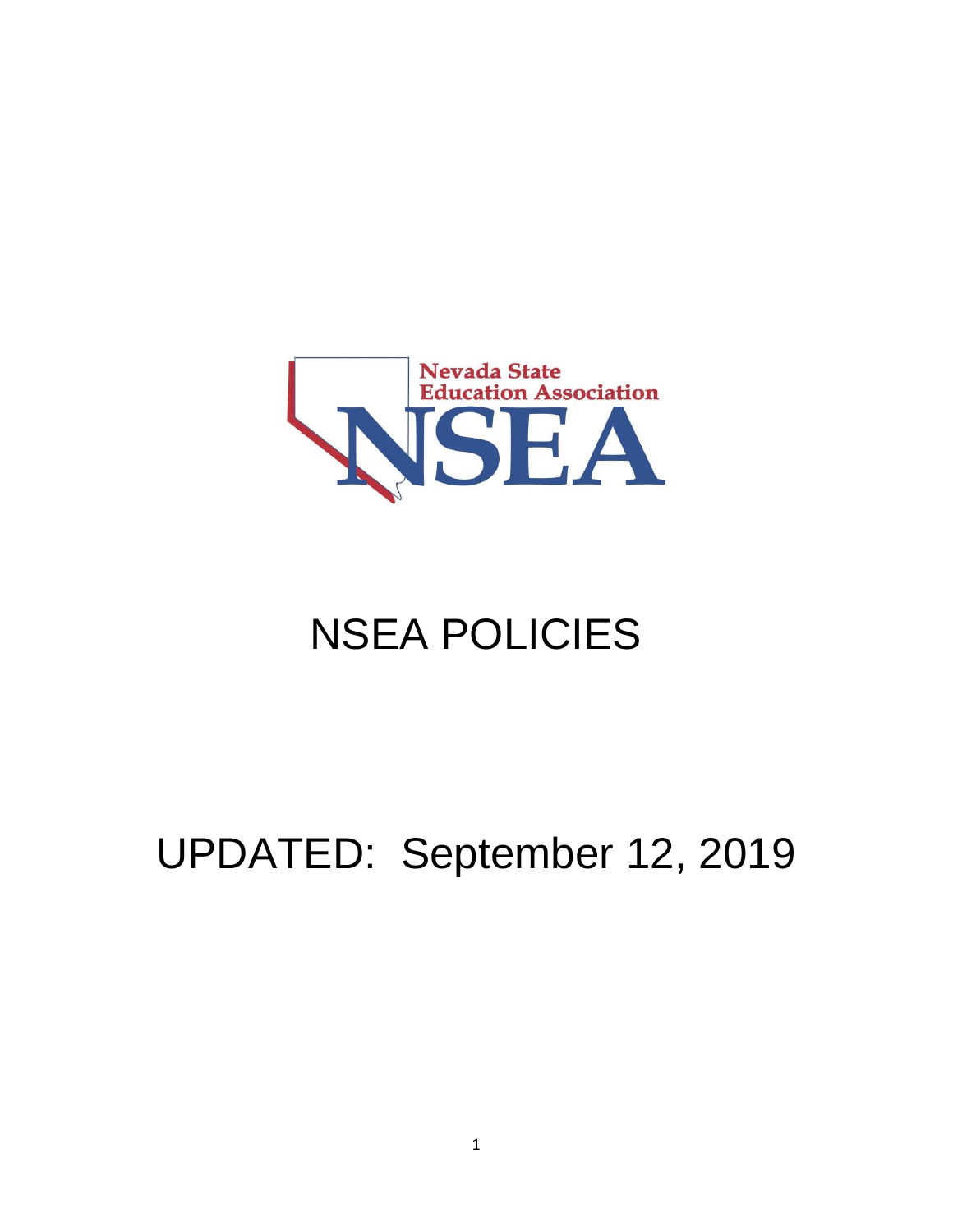## Table of Contents

|     | Preface                             |                                                |                                                    |    |  |  |
|-----|-------------------------------------|------------------------------------------------|----------------------------------------------------|----|--|--|
|     |                                     | NSEA Core Values, Vision and Mission Statement | 5                                                  |    |  |  |
|     | <b>Strategic Planning and Goals</b> | 6                                              |                                                    |    |  |  |
| I.  | General                             | 8                                              |                                                    |    |  |  |
| ΙΙ. | Governance                          |                                                |                                                    |    |  |  |
|     | Α.                                  |                                                | <b>NSEA President</b>                              |    |  |  |
|     | В.                                  | <b>NSEA Vice-president</b>                     |                                                    |    |  |  |
|     | C.                                  | <b>NSEA Secretary-Treasurer</b>                | 11                                                 |    |  |  |
|     | D.                                  | <b>NEA Directors</b>                           |                                                    |    |  |  |
|     | Ε.                                  |                                                | <b>NSEA Board of Directors</b>                     |    |  |  |
|     |                                     | 13.                                            | <b>Staff</b>                                       | 13 |  |  |
|     |                                     | 14.                                            | Calendars                                          | 14 |  |  |
|     |                                     | 15.                                            | <b>Caucus Registration</b>                         | 14 |  |  |
|     | F.                                  | <b>NSEA Delegate Assembly</b>                  |                                                    |    |  |  |
|     | G.                                  |                                                | <b>NEA Representative Assembly</b>                 |    |  |  |
|     |                                     | 2.                                             | <b>Caucus Meetings</b>                             | 17 |  |  |
|     |                                     | 3.                                             | R.A. Business Item Committee                       | 17 |  |  |
|     |                                     | 4.                                             | R.A. Funding                                       | 18 |  |  |
|     | Н.                                  | <b>NSEA Committees</b>                         |                                                    | 19 |  |  |
|     |                                     | 10.                                            | <b>Budget Committee</b>                            | 20 |  |  |
|     |                                     | 11.                                            | <b>Education Support Professionals Committee</b>   | 22 |  |  |
|     |                                     | 12.                                            | <b>Government Relations Committee</b>              | 22 |  |  |
|     |                                     | 13.                                            | Instruction and Professional Development Committee | 22 |  |  |
|     |                                     | 14.                                            | <b>Minority Affairs Committee</b>                  | 22 |  |  |
|     |                                     | 15.                                            | <b>Retired Committee</b>                           | 24 |  |  |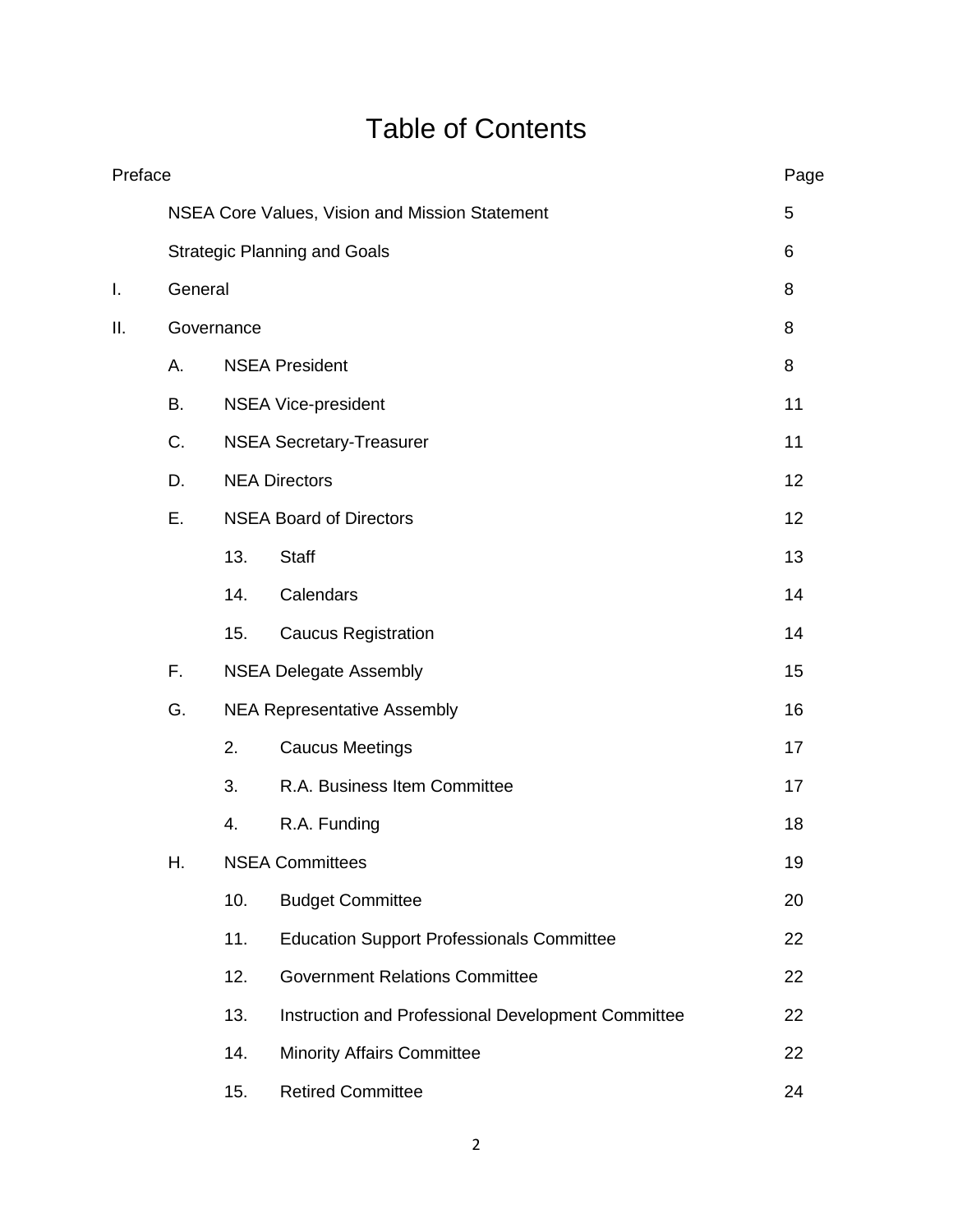|      |    | 16                                        | <b>Special Education Committee</b>         | 24 |  |
|------|----|-------------------------------------------|--------------------------------------------|----|--|
|      |    | 17.                                       | <b>Elections and Credentials Committee</b> | 24 |  |
|      |    | 18.                                       | <b>Resolutions Committee</b>               | 24 |  |
|      |    | 19.                                       | <b>Membership Committee</b>                | 24 |  |
|      |    | 20.                                       | <b>Awards Committee</b>                    | 24 |  |
|      | I. | <b>Local Affiliates</b>                   |                                            | 24 |  |
|      |    | 3.                                        | <b>NSEA Grants to Local Affiliates</b>     | 25 |  |
|      |    | 4.                                        | <b>NSEA UniServ Policy</b>                 | 25 |  |
|      | J. |                                           | UniServ Council of Nevada (UCN)            | 28 |  |
|      | Κ  | Membership                                |                                            | 29 |  |
|      |    | 1.                                        | <b>Membership Committee</b>                | 29 |  |
|      |    | 2.                                        | <b>NSEA Membership Organizing Grants</b>   | 29 |  |
|      |    | 3.                                        | <b>Early Enrollment</b>                    | 31 |  |
|      | Г  | Government Relations and Political Action |                                            | 31 |  |
|      |    | 1.                                        | Lobbying                                   | 31 |  |
|      |    | 2.                                        | TIP (Together in Politics)                 | 32 |  |
|      | М. | <b>Member Benefits</b>                    |                                            | 32 |  |
|      | N. | Awards                                    |                                            | 34 |  |
|      | О. | <b>IPD</b>                                |                                            | 37 |  |
| III. |    | Operations                                |                                            |    |  |
|      | А. | <b>Executive Director and staff</b>       |                                            |    |  |
|      | В. |                                           | Communications                             | 39 |  |
|      | C. |                                           | <b>Association Property Policy</b>         | 39 |  |
|      |    | 1.                                        | <b>Association Vehicles</b>                | 40 |  |
|      |    | 2.                                        | <b>Cellular Phones</b>                     | 40 |  |
|      |    | 3.                                        | <b>NSEA Offices</b>                        | 40 |  |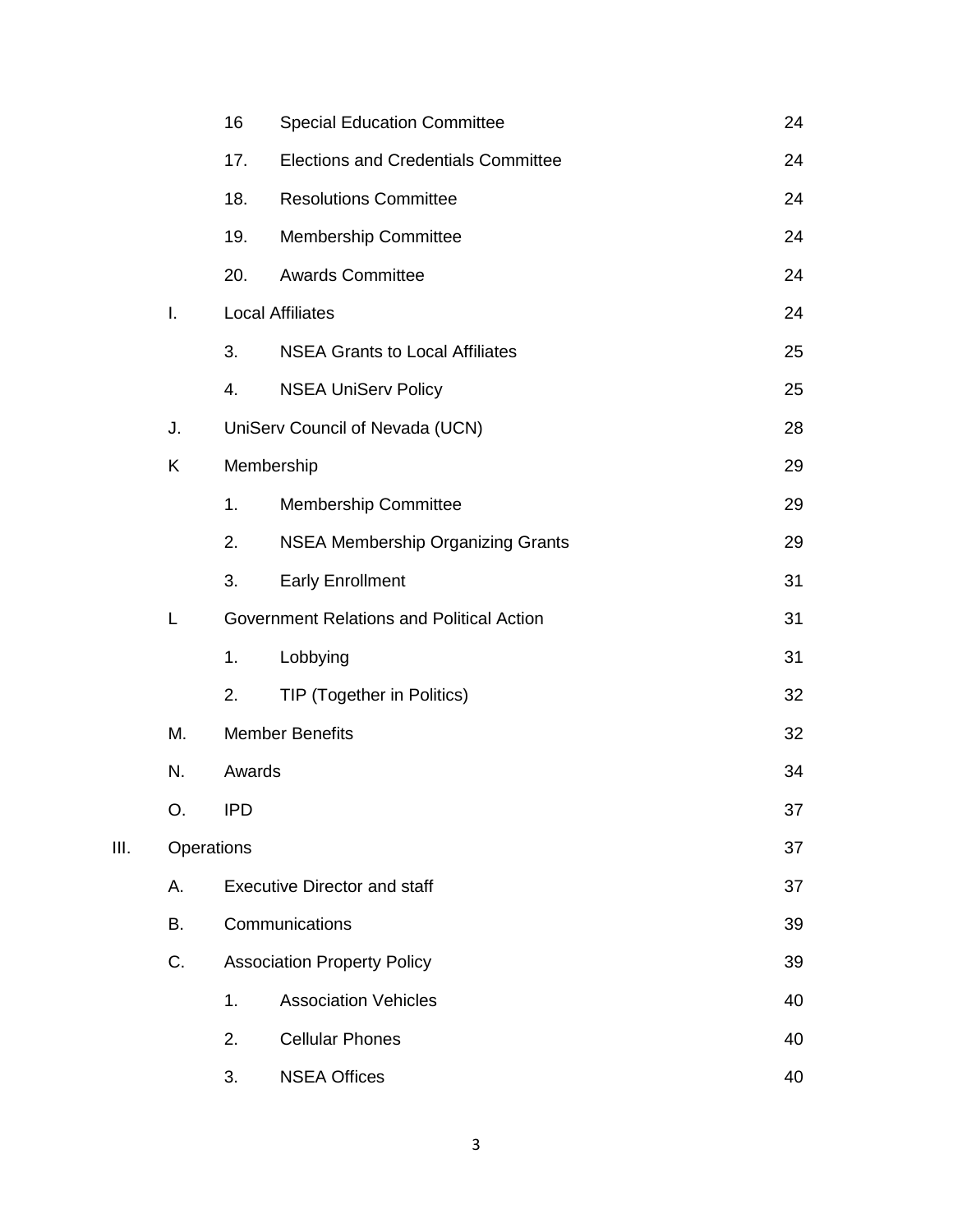|     | D.                        | <b>Financial and Operational Standards Policy</b> | 41 |
|-----|---------------------------|---------------------------------------------------|----|
|     | Е.                        | Operations, Affiliate and Service Agreements      | 43 |
|     | F.                        | <b>Conflict of Interest Policy</b>                | 45 |
|     | F.                        | <b>Whistleblower Policy</b>                       | 49 |
|     | G.                        | <b>Legal Services Policy</b>                      | 51 |
|     | Η.                        | Employment and Affirmative Action Policy and Plan | 52 |
|     | I.                        | <b>Harassment Policy</b>                          | 54 |
| IV. | <b>Budget and Finance</b> |                                                   |    |
|     | А.                        | Dues                                              | 55 |
|     | В.                        | <b>NSEA UniServ Funding</b>                       | 56 |
|     | C.                        | Audit                                             | 57 |
|     | D.                        | <b>Financial Administration</b>                   | 57 |
|     | Е.                        | <b>Interfund Transfers</b>                        | 58 |
|     | F.                        | <b>Expenses and Vouchers</b>                      | 59 |
|     | G.                        | <b>Credit Cards</b>                               | 61 |
|     | Η.                        | <b>Capital Improvement Fund Policy</b>            | 61 |
|     | I.                        | <b>Staff Leave Reserves Fund Policy</b>           | 63 |
|     | J.                        | <b>Operating Reserves Fund Policy</b>             | 64 |
|     | Κ.                        | <b>NSEA-Retired Corpus Fund Policy</b>            | 66 |
|     | L.                        | <b>Advocacy Fund Policy</b>                       | 67 |
| V.  | Addendums                 |                                                   |    |
|     | А.                        | <b>Legal Services Policy</b>                      | 68 |
|     | В.                        | Glossary                                          | 76 |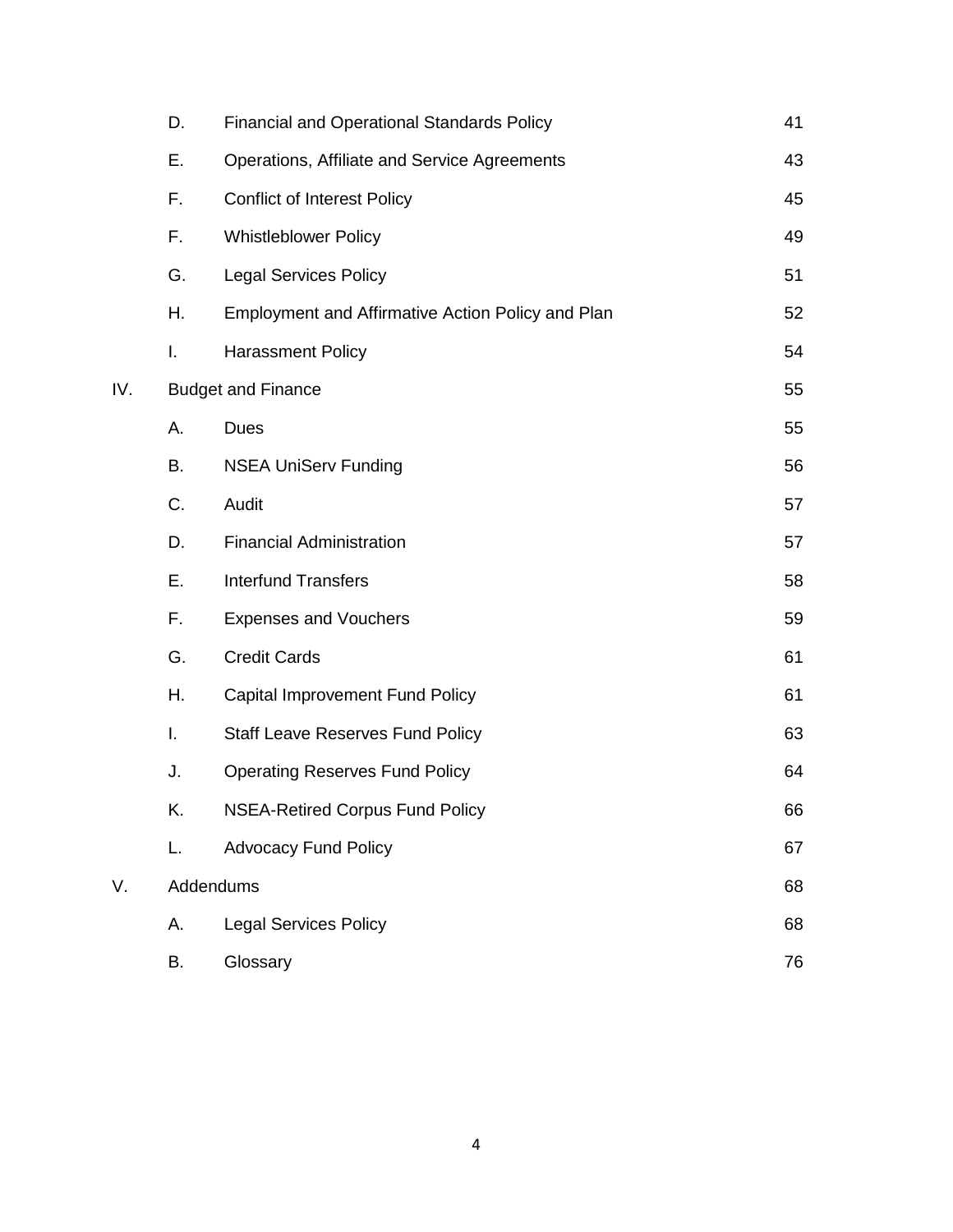Please note: sections marked "Association" are sections enacted by the NSEA Delegate Assembly and can only be changed by a vote of the Delegate Assembly. Sections marked "Board" can be amended by the NSEA Board of Directors.

## **Preface**

## **NSEA's Core Values**

## *Member Driven*

We believe in a member driven organization, created and democratically governed by members. As stewards of the organization, members determine the legislative agenda, provide financial oversight, and craft the guiding principles of the organization.

## *Justice*

We believe in the protection of member rights. We believe that the collective bargaining process is essential for the fair and just treatment of members *Equality*

We believe public education is the basis for a strong and healthy society which results from quality schools, quality educators, quality students and quality communities.

## *Strong Vocal Advocate*

We believe a quality public education includes partnerships with students, employees, families, communities, and all stakeholders who support NSEA's mission and vision.

## **NSEA's Mission**

The mission of NSEA is to advocate for and empower members by providing a united, political and professional voice in order to ensure the right to quality public education.

## **NSEA's Vision**

The vision of NSEA is to be the trusted education expert, united to ensure an exceptional public education for every Nevada student.

Adopted by the NSEA Delegate Assembly, 2011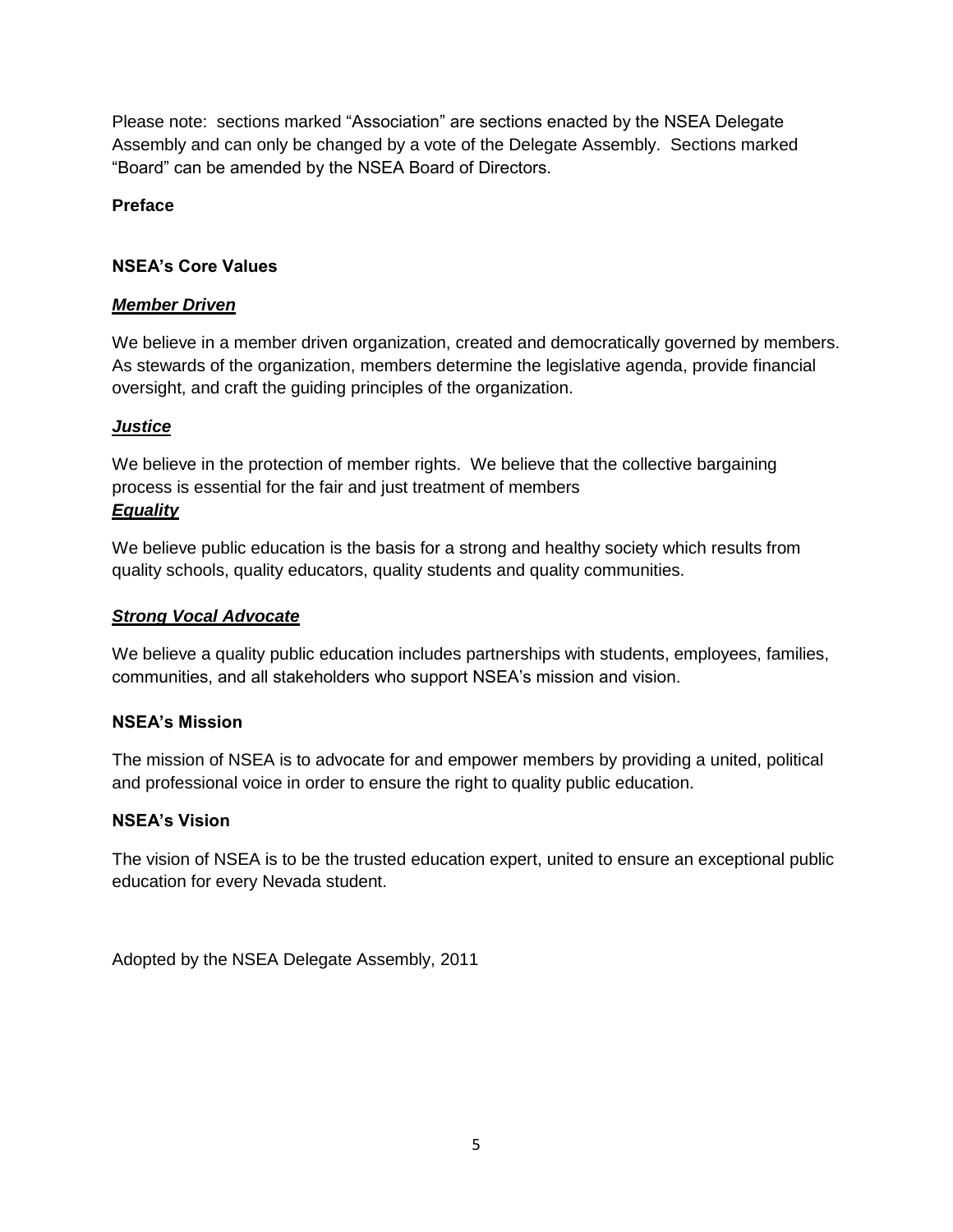## **Strategic Goals & Outcomes**

## **Goal A: Economic Sustainability & Stewardship**

By 2016, NSEA will ensure ongoing economic sustainability and stewardship that supports the mission and vision of NSEA.

#### Performance Indicators/Measures:

- a. Increase the reserve fund to equal 6 months operating expenses.
- b. Increase non-dues revenues by 5% of the operating budget.
- c. Continue to implement expense control measures.

#### **Outcomes**

- Continue to receive clean Audits
- Reserve fund will be fully funded
- Identify non-dues donors and get them to join

#### **Goal B: Member Engagement**

NSEA will facilitate the participation of more members and locals in all aspects of NSEA

#### Performance Indicators/Measures:

100% of all locals will develop and implement a plan to ensure:

- 90% of all building rep positions will be filled.
- 100% of elected positions will be filled.
- Training and conferences will be filled at 90+% of capacity
- 90% of local meetings have a quorum (as determined by locals)
- Increased member advocacy

#### **Goal C: Changing Public Perception**

NSEA, its affiliated locals, and its members will be the most trusted and effective voice for public education in the state of Nevada.

Performance Indicators/Measures:

- a. Percentage of positive responses to "Do you trust NSEA to be the best advocate for your child's public education?"
- b. Increase the number of opportunities and resources that enhance NSEA's stature within the state
- c. Percentage of positive responses to NSEA's enhanced stature within the state
- d. An increase of members and the public who testify to governing bodies.

### Outcomes:

NSEA will have an effective internal/external communication and coalition programs.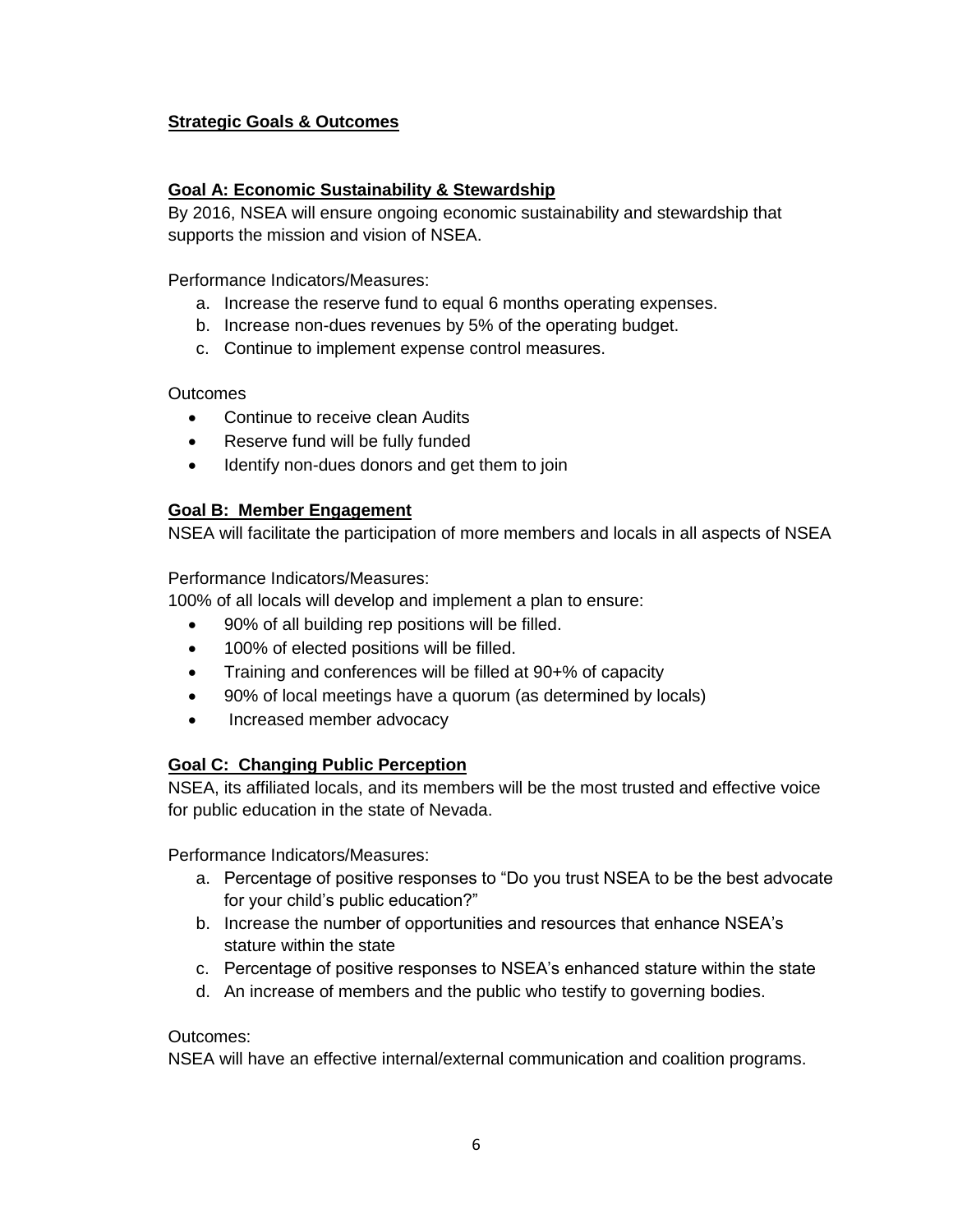## **Goal D: Political and Legislative Action**

NSEA will be the driving force and leading voice for educational policy making in Nevada.

Performance Indicators/Measures:

- a. 95% or more of members vote
- b. 80% of members vote for endorsed candidates
- c. 50% or more of members are involved in endorsed candidates' campaign.
- d. Number of member experts on political and legislative issues
- e. 100% of legislation opposed by NSEA is defeated.
- f. 100% of locals have a GR program coordinated with NSEA
- g. 80% of NSEA supported legislation is passed.

## **Goal E: Increase Membership**

NSEA will work with the local affiliates to increase membership by 2% annually and retain current membership.

Performance Indicators/Measures:

- a. Percentage of membership increase
- b. 100% of local affiliates develop and implement a membership plan to recruit and retain membership

Adopted by the NSEA Delegate Assembly, 2011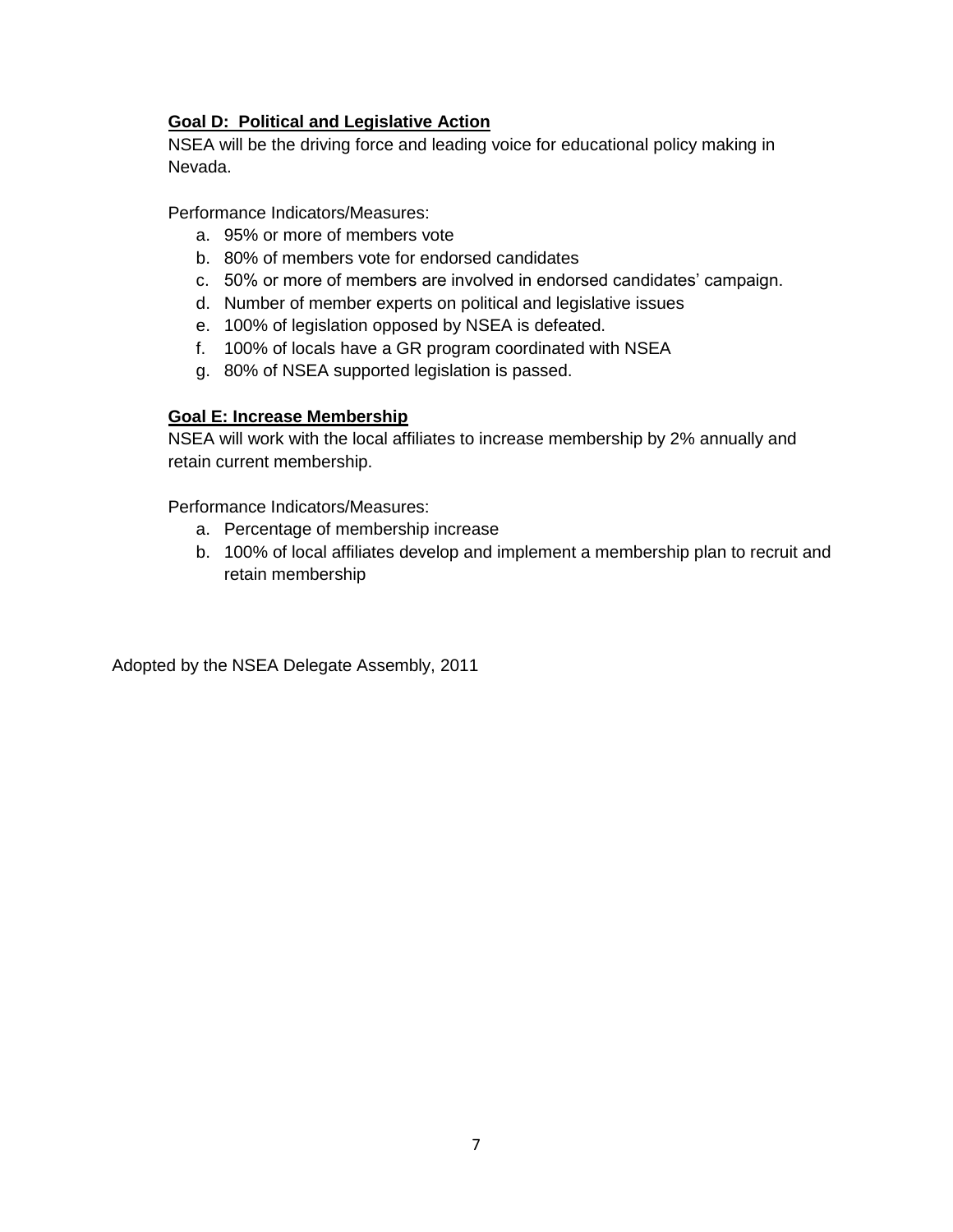## **I. General**

## **Association**

A. Any Association policy originated by the NSEA Board in situations not contemplated or otherwise provided for by the Delegate Assembly shall be reported to the Delegate Assembly at its next scheduled meeting. (DA 12/73, BD 8/90)

## **Board**

- B. All policies be submitted on an NSEA Policy Form specifically designed for that purpose. (BD 1/80)
- C. All proposed policies state which policy, if any, is being replaced. (BD 1/80)
- D*.* All proposed policies state into which category they should be placed. (BD 1/80)
- E. Each policy must carry the date on which it was adopted.
- F. The NSEA policy manual will be posted on the NSEA website, with a copy going to each Board of Directors member, and one copy to each local association in care of the president. (BD 1/80, BD 03/13)
- G. Any subsequent change/amendments in the NSEA Board Policy shall be presented for information at the NSEA Board meeting prior to the one at which action is taken. (BD 11/79)
- H*.* If a local affiliate/entity, program, title, etc. should change its/their name, these changes shall be editorially reflected in these policies. (BD 9/86)
- I. A glossary of terms shall be added to show the acronyms with their definitions, and the changes in program titles showing the old term(s) and its replacement.
- J. The NSEA believes that sexism and sex discrimination must be eliminated and endorses the use of non-sexist language. Such usage is required, as appropriate, in all NSEA documents. (BD 10/88)

## **II. Governance**

## **A. PRESIDENT**

## **ASSOCIATION**

1. The NSEA shall secure full-time release for the NSEA President. (DA 5/81, DA 4/12)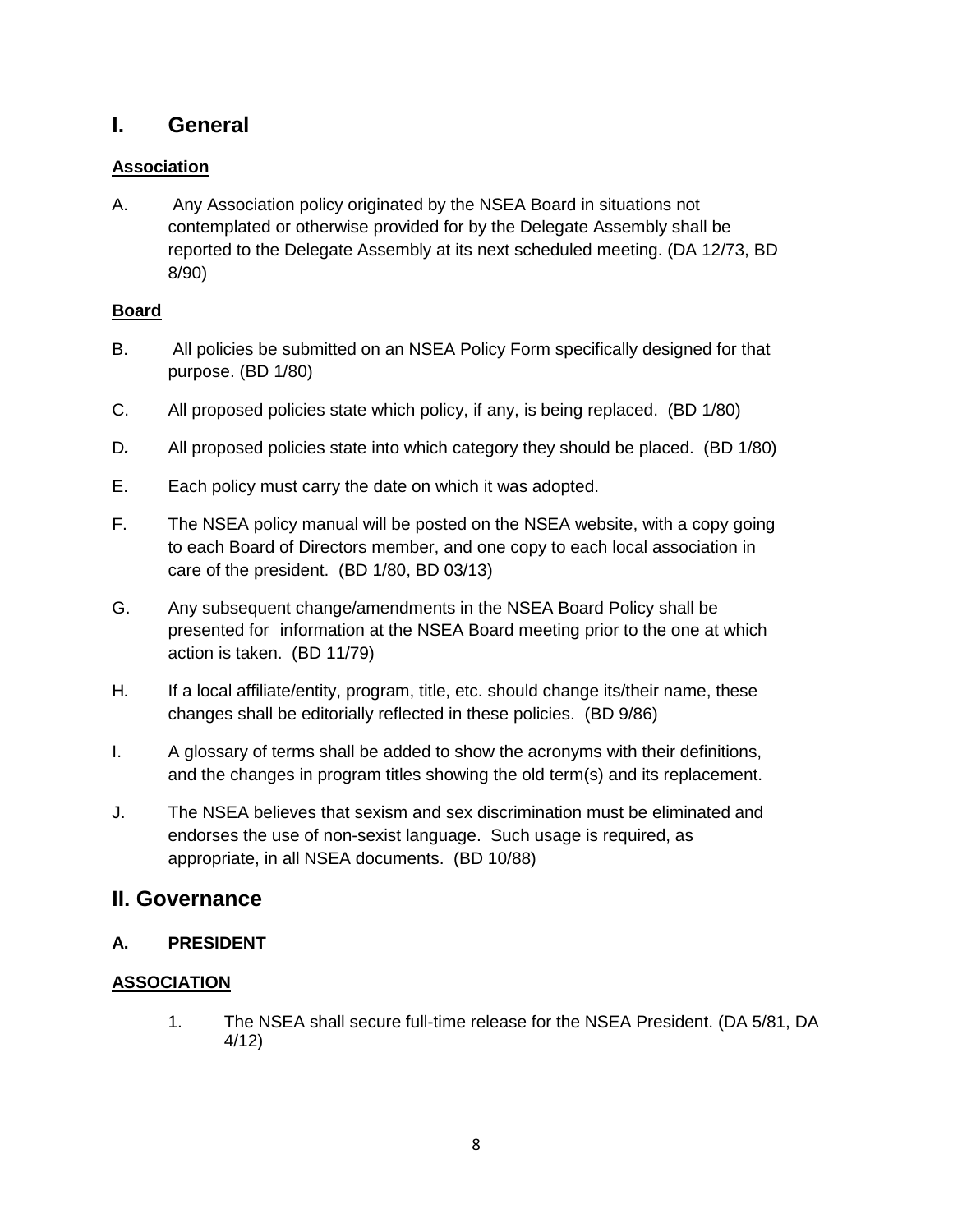- 2. The President shall be the policy leader of the Association and shall be responsible for its governance and the formation of Association policy and adoption procedures.
- 3. The President shall devote full-time to the position and keep regular and consistent office hours when not traveling on Association business*.* If the President seeks and is elected or appointed to local, state or federal public office, he/she shall submit his/her resignation to the NSEA Board of Directors or request a complete unpaid leave of absence from the position. The NSEA Board of Directors shall have the sole discretion in the granting of any leave of absence. Except as provided above, the President may accept, upon notification to the NSEA Board of Directors, any appointed position which does not conflict with his/her duties as President or the Policies, Bylaws or Resolutions of the Nevada State Education Association or the National Education Association. (BD 3/92)
- 4. The President shall cooperatively work with NSEA local affiliate elected leaders in unifying and building support of the United Educators Profession, and shall engage in ongoing communication with and field visits to NSEA local affiliates in order to create a better understanding of NSEA governance objectives and in securing direct input from local association leaders.
- 5. The NSEA President shall:
	- a. perform all duties as outlined in the NSEA by-laws;
	- b. chair the State TIP Committee and be the NEA-PAC representative for the state;
	- c. be directly accountable to the NSEA Board of Directors and make a regular report of governance activities and needs;
	- d. present recommendations to the NSEA Board of Directors and NSEA Delegate Assembly for the establishment of goals, priorities and action programs;
	- e. provide training for the NSEA Board of Directors, the purpose of which is to assist Board members to better understand and function in their roles and responsibilities;
	- f. in cooperation with the NSEA Executive Director, work to ensure that all policies and action items of the NSEA Delegate Assembly and Board of Directors are carried out;
	- g. with the NSEA Executive Director, articulate communications concerning NSEA Board actions, policies, goals and membership concerns to the membership and to the public;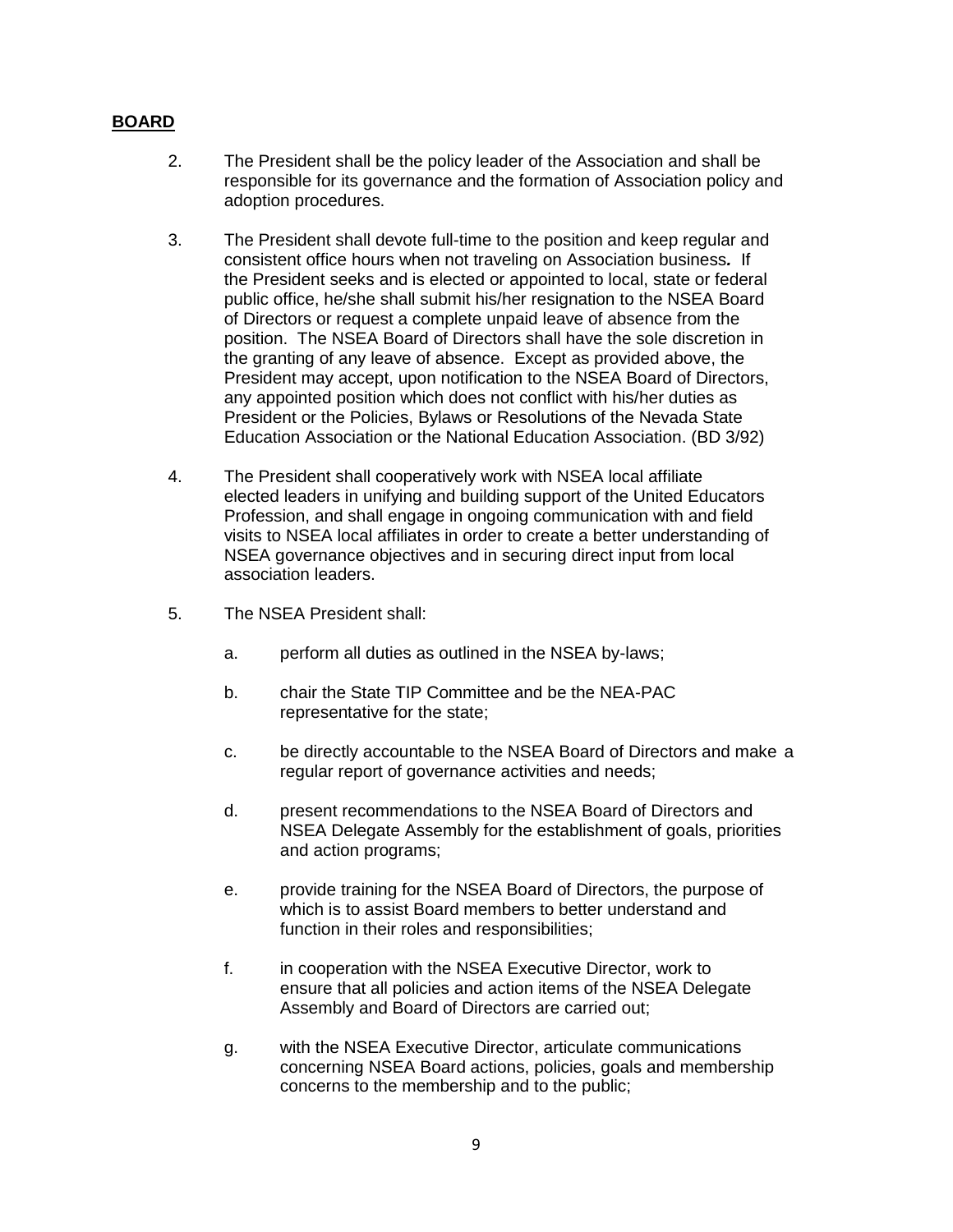- h. meet on a regular basis with the NSEA Executive Director in order to discuss issues in which NSEA is or will be involved. With the NSEA Executive Director, develop the respective roles and coordinate the respective roles in areas where there is a sharing of responsibility;
- i. co-sign with the NSEA Executive Director all contracts and other instruments connected with the business affairs and professional activities of the Association and its corporate name which are approved by the NSEA Board of Directors;
- j. be responsible for conducting a regular performance evaluation of the Executive Director. This shall be carried out by the Board under approved contractual policies and procedures;
- k. approve all travel expense vouchers of NSEA elected leaders through the NSEA Executive Director and NSEA Vice President;
- l. keep informed of regional and national concerns and in cooperation with the NEA Directors of Nevada represent NSEA's governance interests with NEA, its federal legislative program and at the NEA Representative Assembly, and shall serve as the official representative of the Association at all meetings of education bodies and other groups;
- m. as chief spokesperson of the Association, have the responsibility of representing the Association's position and its members' rights to any and all agencies, institutions, or other bodies as required. Attendant with this responsibility shall reside the rights of the President to send a surrogate or delegate in his/her place;
- n. be an ex-officio member of all NSEA committees and be responsible for making timely committee and chairperson appointments, this to be carried out in accordance with NSEA Bylaws and Policies;
- o. be responsible for the training of all committee members and chairpersons as to their responsibilities and roles;
- p. exercise responsibility in assuring that program activities and objectives are developed for each NSEA standing committee;
- q. be knowledgeable of NSEA's Legislative Program and actions; meet extensively with elected local affiliate leaders to explain, clarify, and enhance support for the program; and assist NSEA's lobbying efforts as a member of the lobby team.
- 6. Compensation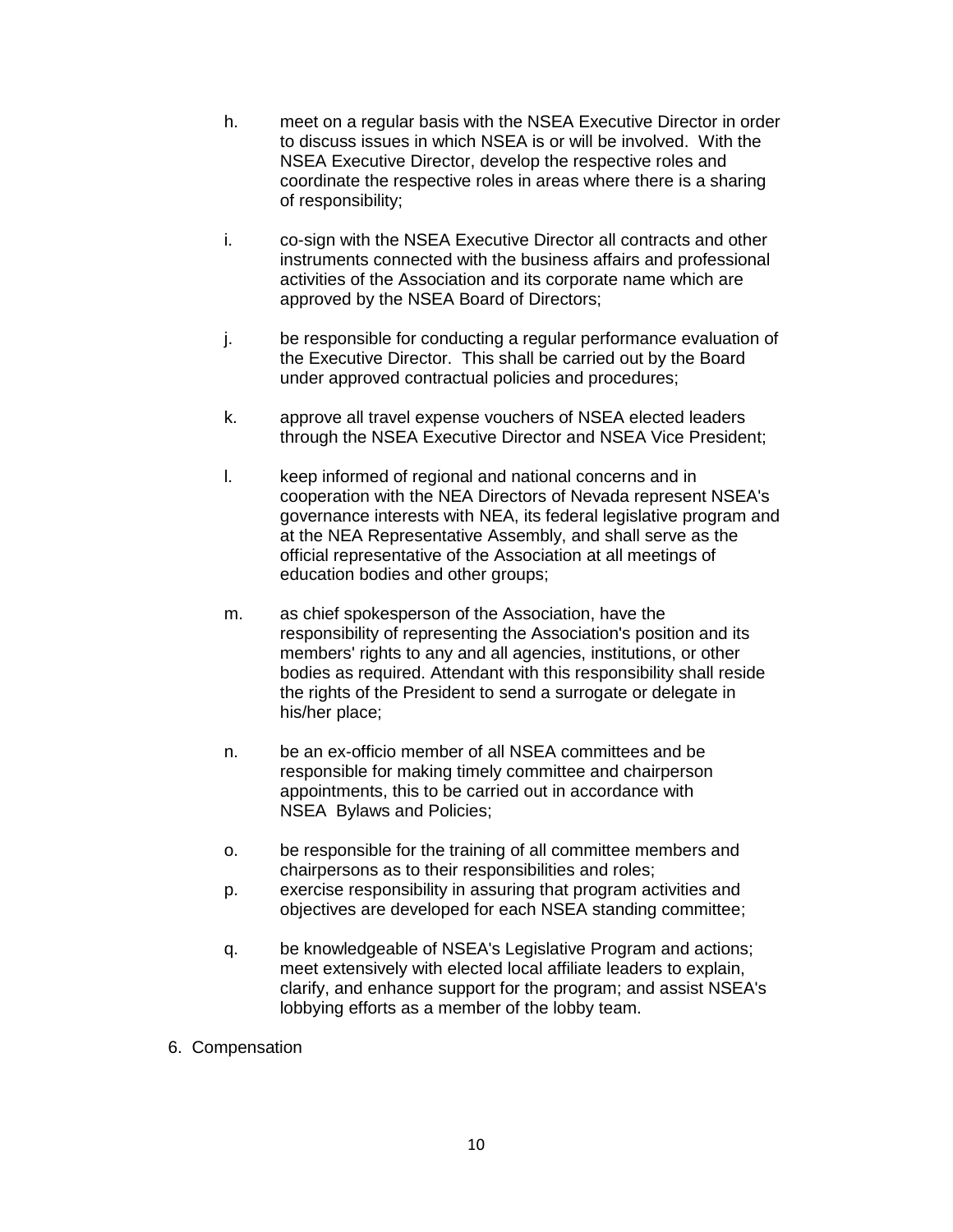- a. The NSEA will release the elected President from their professional duties, equal to two times the Nevada State Teachers Average Salary.
- b. The minimum number of workdays each year shall be 245, under a flexible accounting schedule accommodating weekend meetings, etc.
- c. The Association will pay appropriate retirement payments/ social security taxes, whether the President is released through the district payroll system, or a full employee of the Association.
- d. The President's health premiums will be paid by the Association, either through the release payment, or directly to the vendor health organization.
- e. The President shall receive sick leave and vacation equal to that of the Executive Director. The NSEA Board of Directors may grant additional sick leave. (BD 11/16)
- f. The President will be reimbursed for expenses incurred while representing the Association, in accordance with the Expense Policies of the NSEA. Non-reimbursable expenses incurred by the President may occur, such as telephone or home office expense. These are not the obligation of the Association. (BD 4/98)

## **B. VICE PRESIDENT shall:**

## **BOARD**

- 1. Perform all duties as outlined in the NSEA Bylaws.
- 2. Chair the NSEA Membership Committee.
- 3. be the Vice-Chairperson of the Budget Committee

## **C. SECRETARY TREASURER shall:**

- 1. Perform duties as outlined in the NSEA Bylaws.
- 2. Chair the NSEA Budget Committee
- 3. Review reports and recommendations with the entire Budget Committee;
- 4. Coordinate proposed budget with Delegate Assembly directives;
- 5. Present the proposed budget to the Board of Directors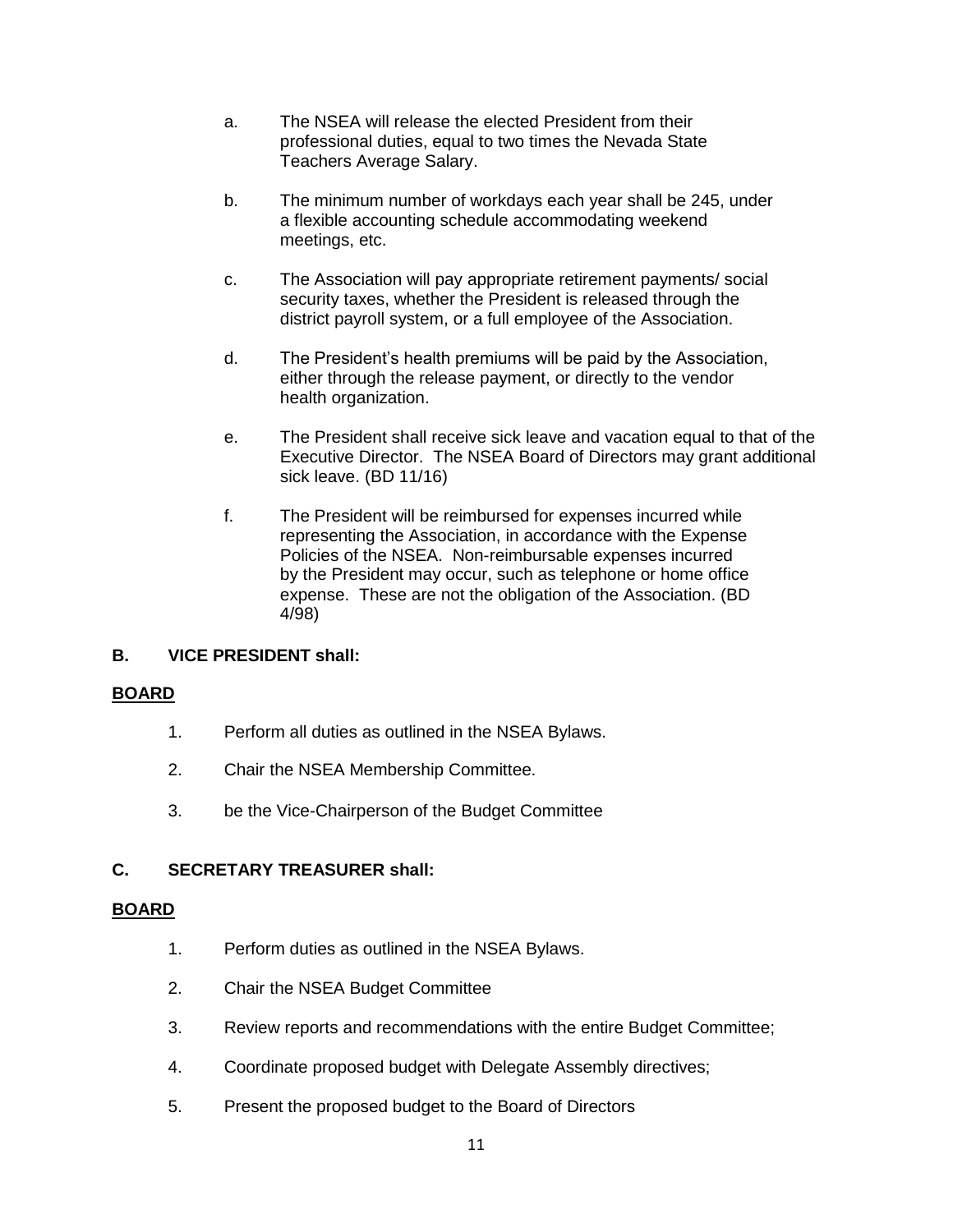6. Present the budget to Delegate Assembly as recommended by the Board of Directors;

### **D. NEA DIRECTORS representing Nevada shall:**

#### **BOARD**

- 1. Represent NSEA concerns on the NEA Board of Directors.
- 2. Communicate in a written report following each NEA Board meeting, the actions of the Board to the delegates of the Delegate Assembly. (BD 10/95)

## **E. NSEA BOARD OF DIRECTORS**

#### **ASSOCIATION**

- 1. The NSEA shall purchase the NEA AD&D insurance for the NSEA President and Vice President. (DA 5/73)
- 2. The NSEA Board of Directors shall vote by roll call on motions pertaining to fiscal matters exceeding \$2,500. (DA 4/78, BD 9/99)
- 3. A copy of the minutes of NSEA Board meetings shall be sent to local presidents, or any member upon request and the within 30 calendar days following a regular Board meeting. (DA 4/78, DA 4/90, DA 4/16)

- 4. A motion affecting policy or setting policy and passed by this Board be compiled in a handbook for use by Board members. (BD 4/67)
- 5. The NSEA President may hire a registered/certified parliamentarian who is not a member of the NSEA Board of Directors, to act as parliamentarian at the NSEA Board meetings, as needed. (BD 1/78, 9/86, 4/13)
- 6. Only officially seated NSEA Board members shall be contacted for telephone polls. Officially seated shall mean these members seated by the NSEA Board after their election and/or appointment. (BD 8/78, 4/13)
- 7. All telephone polls of the NSEA Board shall be ratified at the next NSEA Board meeting following such polls. (BD 8/78, 4/13)
- 8. All voting on negotiated staff contracts shall be by roll call vote. (BD 11/91)
- 9. No Board meetings are to be scheduled on Rosh Hashanah or Yom Kippur. (BD 7/99)
- 10. All board meetings occurring over two days shall be considered one meeting of the Board of Directors. Any board member who is absent for over half of the meeting shall be considered absent. The Secretary-Treasurer shall call the roll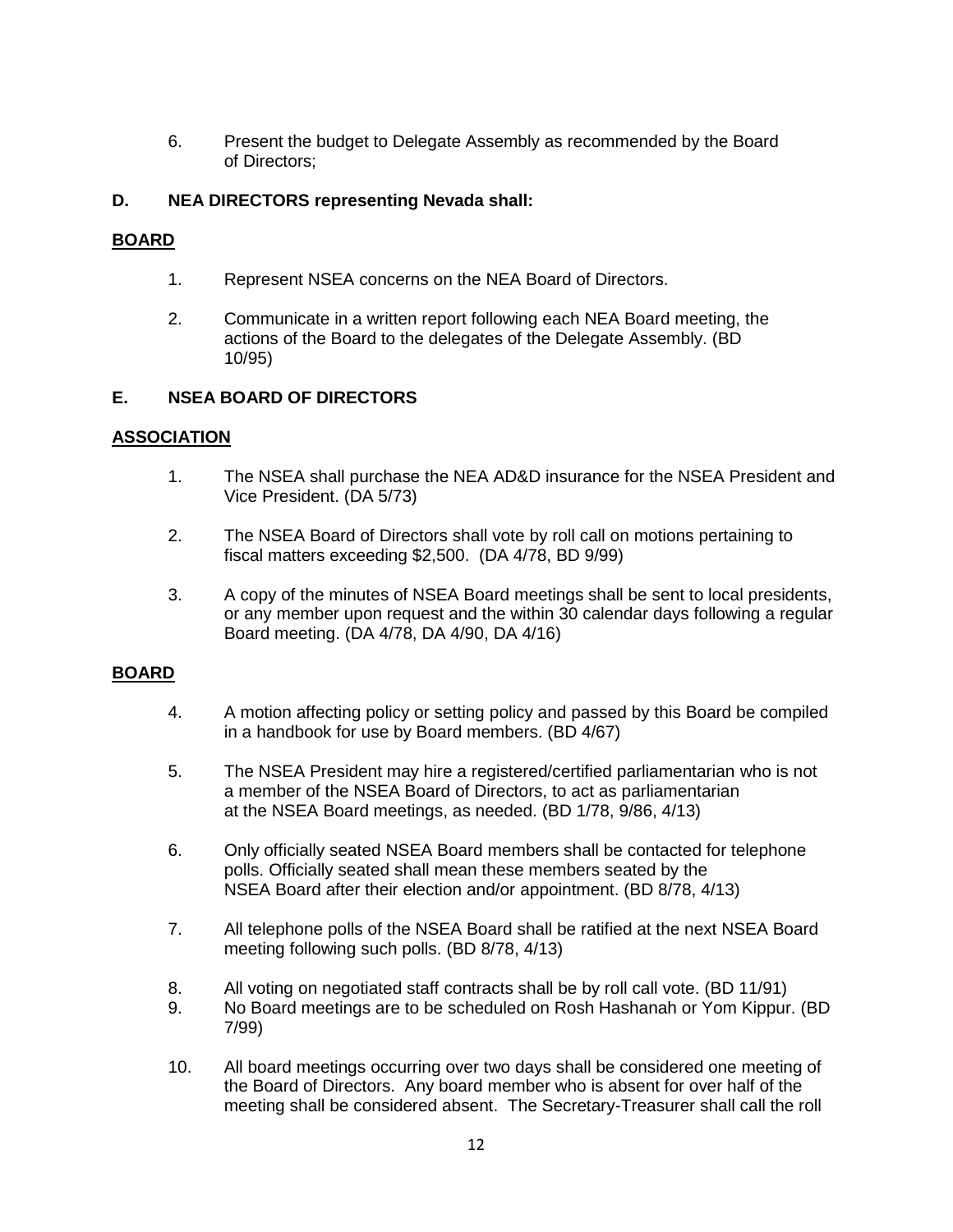at the beginning of all Board meetings. Following each board meeting the President and Secretary shall meet to determine if a Board member was absent due to their late arrival or early departure.

The minutes of the board meeting will reflect the attendance and absences of all board members. If a Board member has three absences within the membership year the NSEA President will notify the local president of the vacant position. (BD 4/78, 1/88,5/03)

- 11. All pertinent information related to items for Board action should be submitted to members of the Board prior to Board meetings when possible. Items for action concerning member's appeals to the Board of Directors will be given to the Board at the time of the appeal hearing. (BD 3/80)
- 12. The NSEA Board of Directors shall notify the NSEA Delegate Assembly when they do not meet the minimum percentage of representation standards for minority members. The Delegate Assembly shall nominate and elect a memberat-large to the Board, as needed, to insure that percentage of representation on the Board meets this minimum. Members elected in this manner shall serve the same number of terms as Board members defined in the NSEA Bylaws. If the Board subsequently meets the representation standards for minority members, the additional at-large seat will be eliminated at the conclusion of the current term. (BD 4/98, 2/99, 3/02)
- 13. Staff
	- a. Employment of an Executive Director

 The board shall approve performance expectations for the Executive Director which shall reflect his/her responsibilities concerning programs and employment, management and negotiations with staff. The Executive Director shall be evaluated according to the terms of his/her employment contract and the evaluation reports shall be submitted to the Board of Directors for their information in executive session. (BD 5/84)

- b. The Board directs staff to offer any help necessary to all local affiliates to secure leave time for all state officers at no loss of pay (except substitute). (BD 12/71)
- c. When local affiliate requests the involvement of the NSEA Executive Director in selecting local staff, the guidelines for such involvement shall be reduced to writing to ensure that there is no impression of impropriety rising from such involvement. (BD 1/85)
- d. Communications regarding the Executive Director must be directed to the President. The President shall contact the originator of the communications to discuss the matter. The President shall subsequently meet with the Executive Director to discuss the communications. The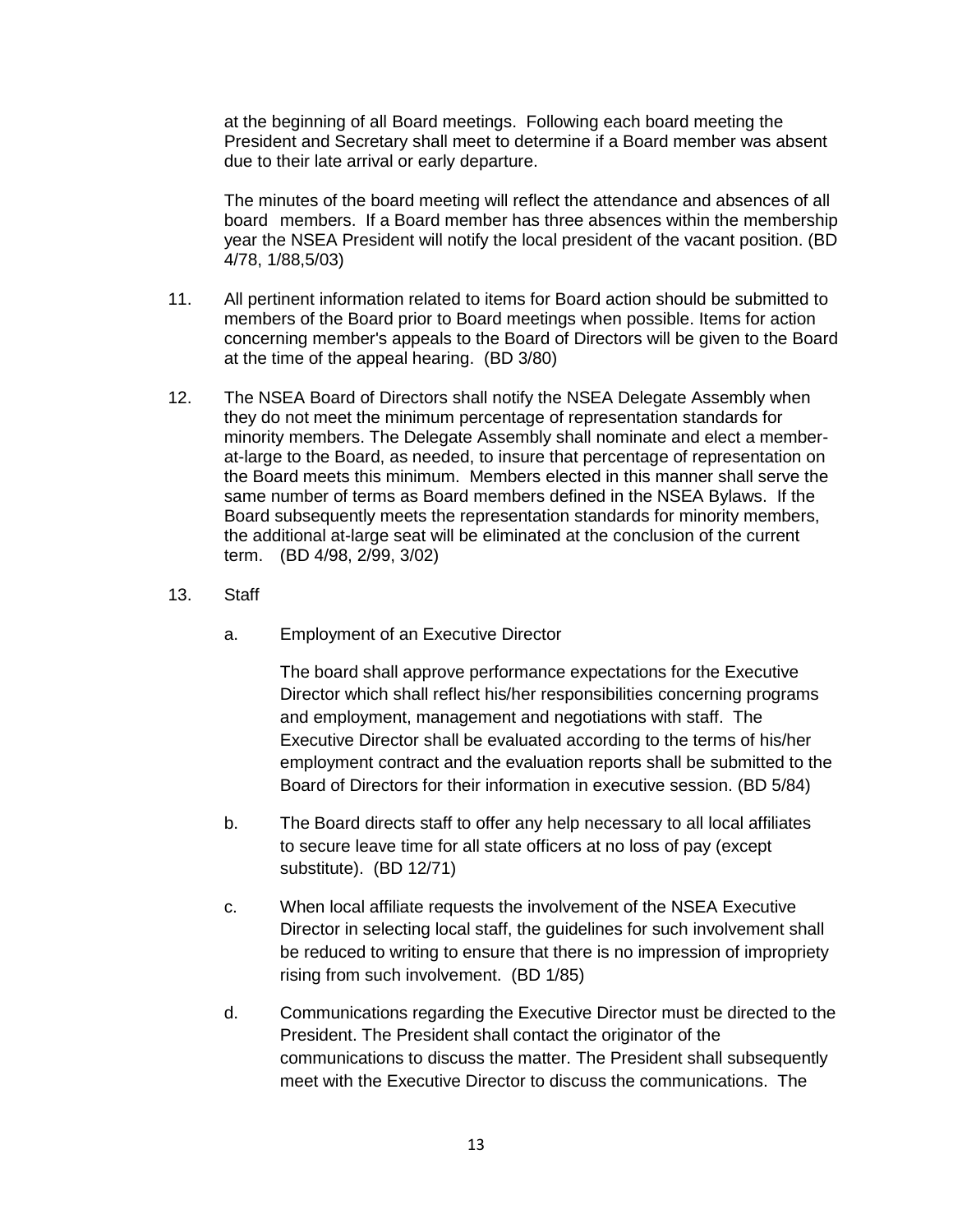matter will be brought to the NSEA Board of Directors for action, if necessary. (BD 5/84)

- e. Staff Negotiations
	- i. The Executive Director and the negotiations team are authorized to negotiate all staff contracts, and the Executive Director has the authority for reaching tentative agreement. (BD 1/80, 5/84)
	- ii. The Executive Director shall meet with the Board of Directors in executive session to receive guidelines in negotiating the contracts. (BD 1/80, 5/84)
	- iii. The Executive Director shall update the Board on the progress of negotiations with the staff. (BD 1/80, 5/84)
	- iv. Telephone polls affecting any NSEA staff shall be conducted by the NSEA President or by a confidential employee not directly affected by the poll being taken. (BD 10/79)
	- v. Ratification for each contract shall be done at a regularly scheduled Board meeting. (BD 3/80)
- 14. Calendars
	- a. The NSEA President shall finalize and present to the NSEA Board the Association calendar which shall include but is not limited to: Board of Director's meeting dates; committee meeting dates; budget committee meeting dates; dates when proposed bylaw amendments are due for publishing; dates when Delegate Assembly is held; date when number of delegates for each local will be notified; dates when delegate names are to be submitted to NSEA; dates when award nominations forms will be distributed, are due in NSEA office. (BD 3/85, 8/90, 3/13)
	- b. This calendar is to be distributed no later than September  $1<sup>st</sup>$  in each association year. These calendars are to be distributed to each local president, boards, committees, and NSEA/DA delegates. (BD 3/13)
- 15. Caucus Recognition (DA 5/96, BD 11/04)
	- a. Caucus Recognition: Any group wishing to associate and be recognized as an NSEA Caucus must petition the NSEA Board of Directors for recognition. If a caucus is denied recognition by the Board, the caucus may appeal the Board's decision to the Delegate Assembly. The function of all such caucuses is to advise, educate, or lobby the NSEA Board of Directors on recognized societal issues which deserve to be actively pursued and/or studied within the NSEA. The Board of Directors shall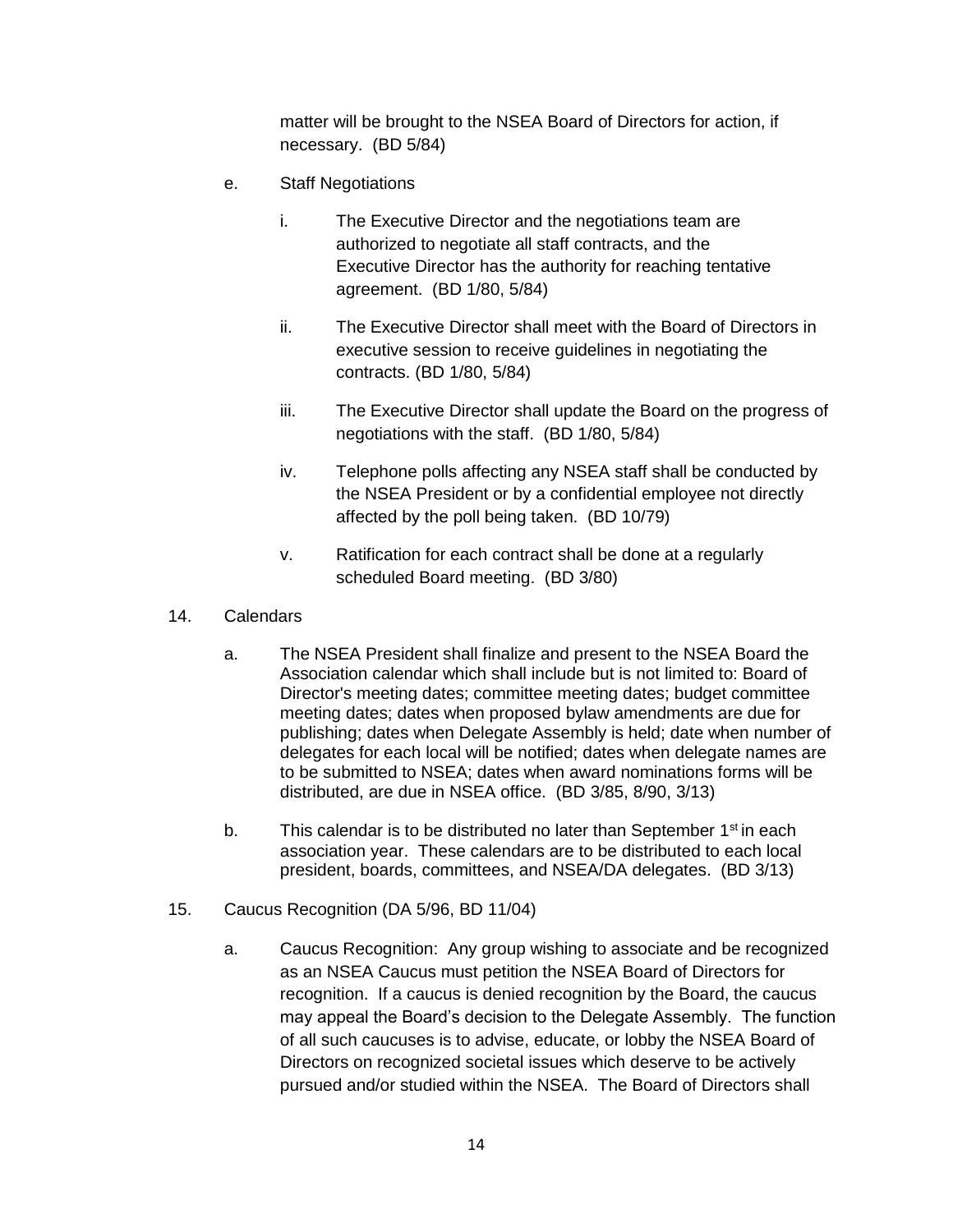then act upon the petition by granting or denying such recognition. The petition shall include:

- i.. name of group
- ii. purpose of organization
- iii. membership roll of active, certified NSEA members
- iv. the names and addresses of leaders or elected officers
- v. a projected plan for meetings.
- b. Caucus Activities: Rules governing recognized caucus activities:
	- i. upon request by the caucus chairperson to the NSEA President, a meeting room shall be provided
	- ii. all expenses, incidental to caucus organization, activities or meetings shall be assumed by the caucus
	- iii. caucus meetings shall not be scheduled to conflict with Delegate Assembly general business meetings
	- iv. caucuses shall not make NSEA policy or speak on behalf of NSEA, as these functions are reserved for elected officials of NSEA in accordance with written and duly adopted NSEA governance documents.
- c. Continuance of Recognition: Continuing recognition is subject to approval by the Board of Directors. Previously recognized caucuses which desire to have their recognition continued shall register their names and addresses of leaders or elected officers with the NSEA President prior to October 1 of each year. (For detailed information and application, see the Nevada State Education Association Caucus Recognition Guidelines.) BD

## **F. DELEGATE ASSEMBLY**

## **ASSOCIATION**

- 1. Future NSEA Delegate Assemblies shall be scheduled so as not to conflict with state Democratic or Republican conventions, holidays or state PTA conventions, if possible. (DA 5/76)
- 2. The Board shall not schedule any future NSEA Delegate Assemblies on the weekend of an NEA Board meeting. (DA 5/79)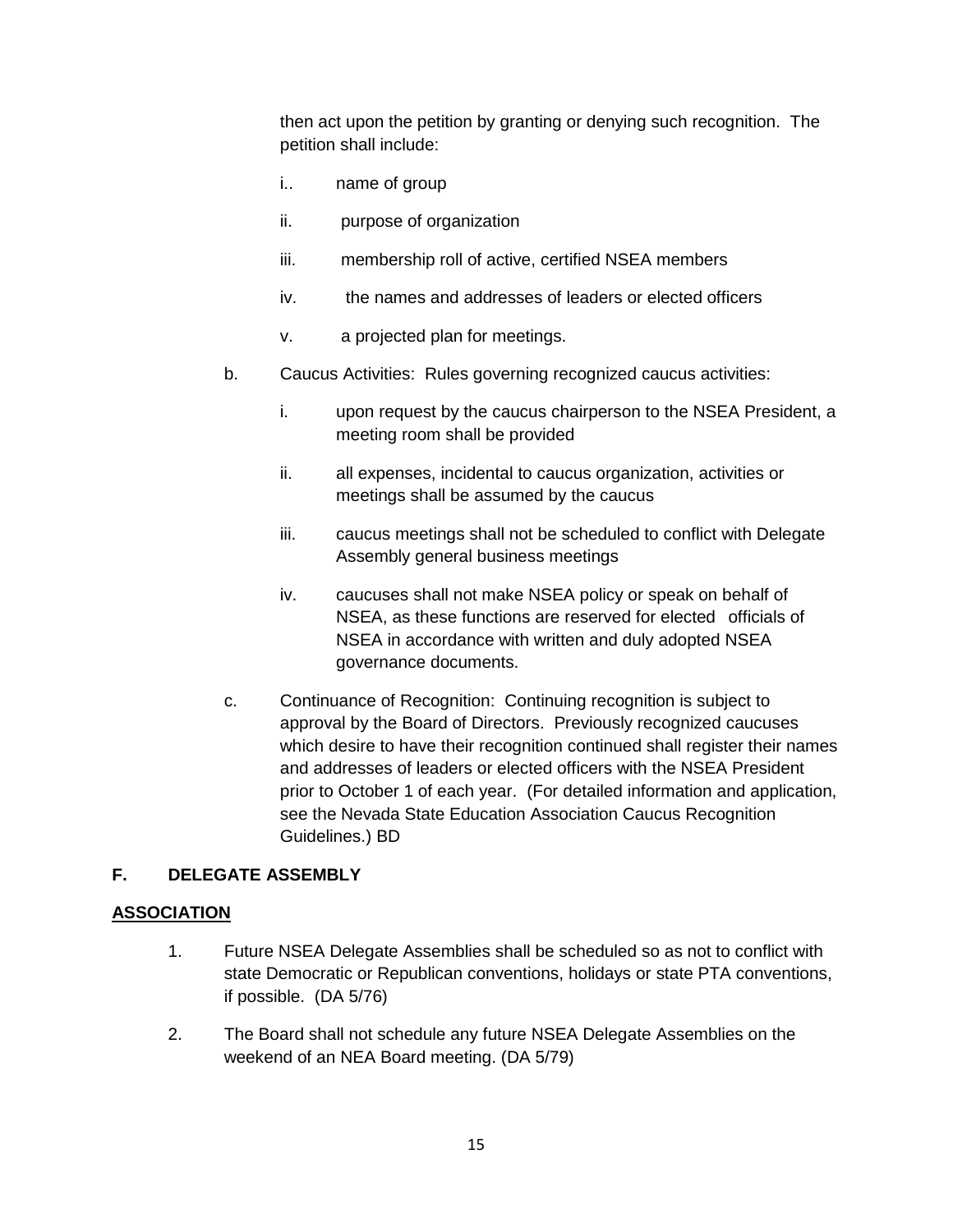3. The committee reports and other materials normally found in the Delegate Assembly packets shall be sent to the delegates at least one week prior to the Delegate Assembly. (DA 4/78)

## **BOARD**

- 4. The selection of facilities in which to hold Delegate Assembly, as well as the city, will be determined by NSEA based on the most economic site available which can also accommodate the needs of the Assembly. NSEA Delegate Assembly when feasible shall be held in the Reno / Carson City area during years the Nevada Legislature is in session. NSEA will pay all expenses of attending delegates, within the limits of Association policy and travel parameters determined with each site selection. Each local will pay a per delegate Registration Fee for every delegate in attendance. Notification of location as well as related fees will be consistent with Bylaw III.4.A. Delegate Entitlement. (BD 9/91, BD 2/99, BD 01/18)
- 5. Committee chairperson or committee members who are delegates to the NSEA Delegate Assembly and whose presence is not required prior to or following Delegate Assembly should have travel, per diem and housing borne by the local they represent. (BD 3/80, 5/84)
- 6. Committee chair-persons or committee members who are not delegates to the NSEA Delegate Assembly but whose presence is required by the President, in consultation with the chair-persons during the annual meeting, will have expenses paid by NSEA. (BD 3/80, 5/84)
- 7. In order to enable participation by all local delegates, any affiliate with 180 members or less, per the NSEA certified membership, may apply for a delegate assistance grant to provide for covered expenses for one (1) delegate to attend NSEA Delegate Assembly. (BD 1/10)
- 8. Delegates shall be given a choice of electronic packets or hard copy packets for Delegate Assembly. (BD 3/13)
- 9. Each local shall inform the Executive Director of the number of Delegates the local intends to send to Delegate Assembly no later than 45 calendar days prior to the Delegate Assembly. Such information will be used to establish rooming lists, catering needs, and other logistical needs.

Nothing in this section shall prohibit a dually elected Delegate, pursuant to Article III of the Bylaws from attending the Delegate Assembly, however, should a local exceed the number of Delegates provided by 45 calendar days prior to Delegate Assembly, excess Delegates may be denied hotel rooms or catering, if applicable. Should the local send fewer Delegates than it indicated, the local shall remit registration fees for the full amount of Delegates indicated on the 45 calendar day notice. (BD 01/18)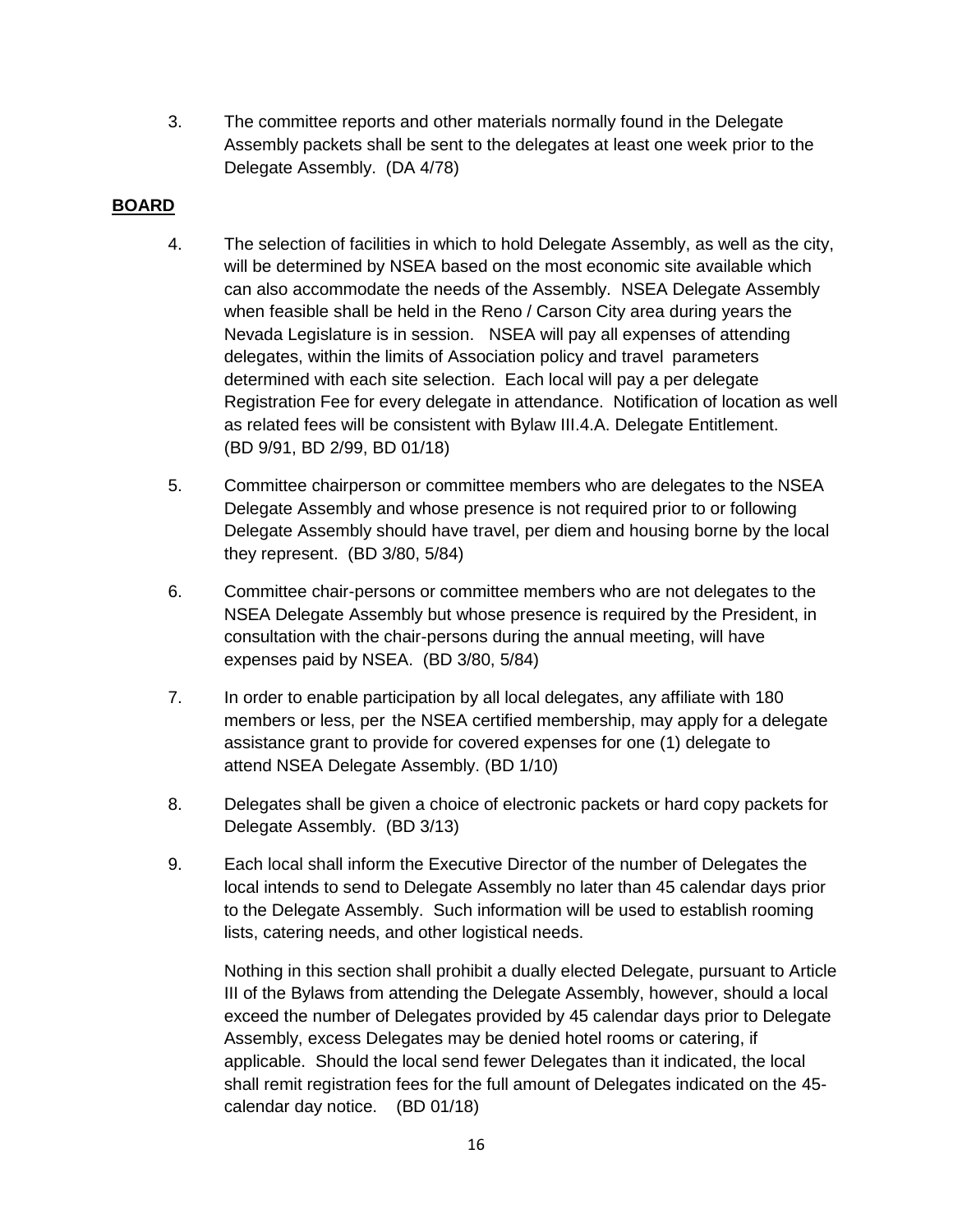## **G. NEA REPRESENTATIVE ASSEMBLY**

## **ASSOCIATION**

1. The NSEA-NEA representatives shall be elected by a secret written ballot by each local for two year terms. In the event the equal division of seats between election cycles become unequal, a local may elect single year delegates to achieve a balance in the number of delegates elected each year. (DA 5/81, BD 10/99)

- 2. Caucus Meetings
	- a. The NSEA President and/or his/her designee shall make convention arrangements. (BD 8/73, BD 4/13)
	- b. The Nevada delegation to the NEA Representative Assembly (R.A.) shall meet as a caucus at the call of the chair. The purpose of the caucus will be to discuss, and possibly take positions on business coming before the R.A. and other related activities.
	- c. The NSEA President shall be the caucus chair of the Nevada delegation at the NEA Representative Assembly. The NSEA Vice President shall be the first vice chair of the caucus for the Nevada delegation at the NEA Representative Assembly. The caucus first vice chair shall act for the chair in case of their absence. The NSEA Secretary-Treasurer shall be the second vice chair of the caucus. If both the chair and the first vice chair of the caucus are absent, the NSEA Secretary-Treasurer shall chair the caucus. If both the chair, the first vice chair and the second vice chair of the caucus are absent, then the NEA Director for Nevada shall chair the caucus in order of seniority. Should all of the above officers be absent, members of the NSEA Board of Directors present at NEA Representative Assembly shall choose a caucus chair and vice chair. (BD 8/98, BD 4/13, BD 09/18)
	- d. RA caucus meetings are closed meetings and may be attended only by elected delegates, NSEA officers and appropriate staff. Guests will be allowed at caucus meetings with the approval of the NSEA President/caucus chair and must be immediate family members of delegates, delegates of another state's delegation, officers or staff. The NSEA President/caucus chair may consider exceptions to this on a caseby-case basis.(BD 09/11)
	- e. Members of the media and press will be allowed at the caucus meetings only at the invitation of the NSEA President/caucus chair. (BD 09/11)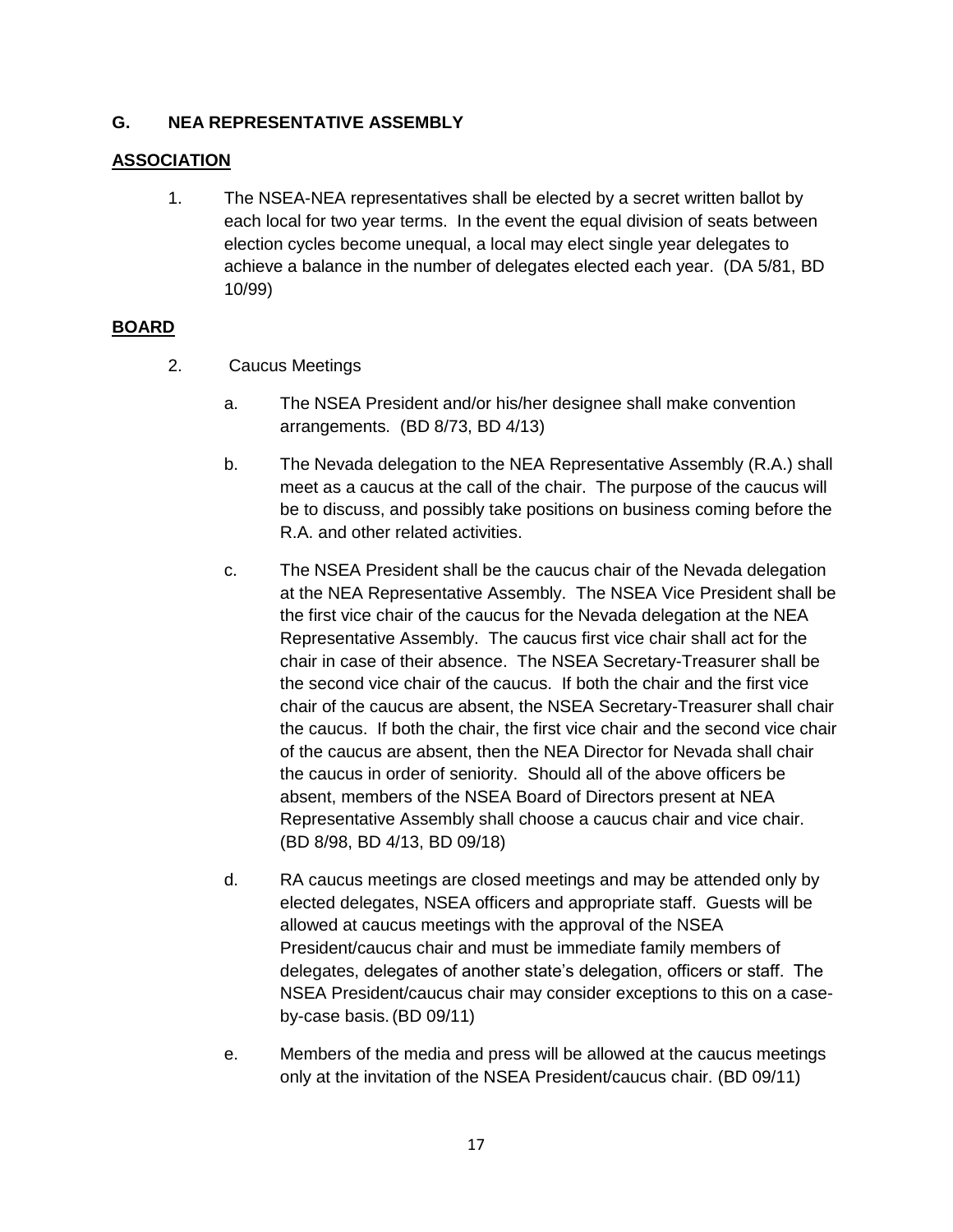- f. Caucus meetings may not be recorded (audio or visual) by anyone without permission of the NSEA President. (BD 09/11)
- g. Delegates must wear their credentials at all times during caucus meetings. Persons without credentials may be removed from caucus meetings. (BD 09/11)
- 3. R.A. Business Item Committee--Each year at the NEA R.A., the NSEA President will establish an R.A. Business Item Committee. The R.A. Business Item Committee shall consist of the NSEA Vice President as chair, at least one Nevada NEA Director, at least one Nevada NEA Resolutions Committee member, and one member from ESEA, NEA-SN, UCN, WEA, and WESP. The purpose of the R.A. Business Item Committee shall be to review business coming before the RA and to make recommendations to the NSEA delegates. (BD 09/10, BD 09/18)
- 4. NEA R.A. Funding
	- a. The NSEA shall budget an amount of money to conduct the state association's business at the NEA R.A.
	- b. Elected and officially verified state delegates shall receive their funding upon signing an agreement to attend the NEA R.A.
		- i. State delegates shall attend at least 90% of all official meetings from the first scheduled state caucus meeting through the close of the NEA R.A., including meetings and open hearings as designated by the NSEA President.
		- ii. State delegates are required to vote in all balloted elections.
		- iii. State delegates who fail to attend at least 90% of the required and assigned meetings shall rebate a portion of their total allotted funding as determined by the NSEA Board of Directors.
		- iv. The rebate will be billed to the delegate by NSEA proportionate to the number of required meetings that were not attended. Failure to pay the billed amount may result in denial of funding for future R.A.'s.
		- v. Absences may be excused by the caucus chair for personal illness, family illness, other association business, or other verifiable and unavoidable conflicts.
	- c. Each state delegate will receive current out-of-state per diem per Association Policy for the duration of the convention and necessary travel days, and an additional \$125 will be provided to defray miscellaneous out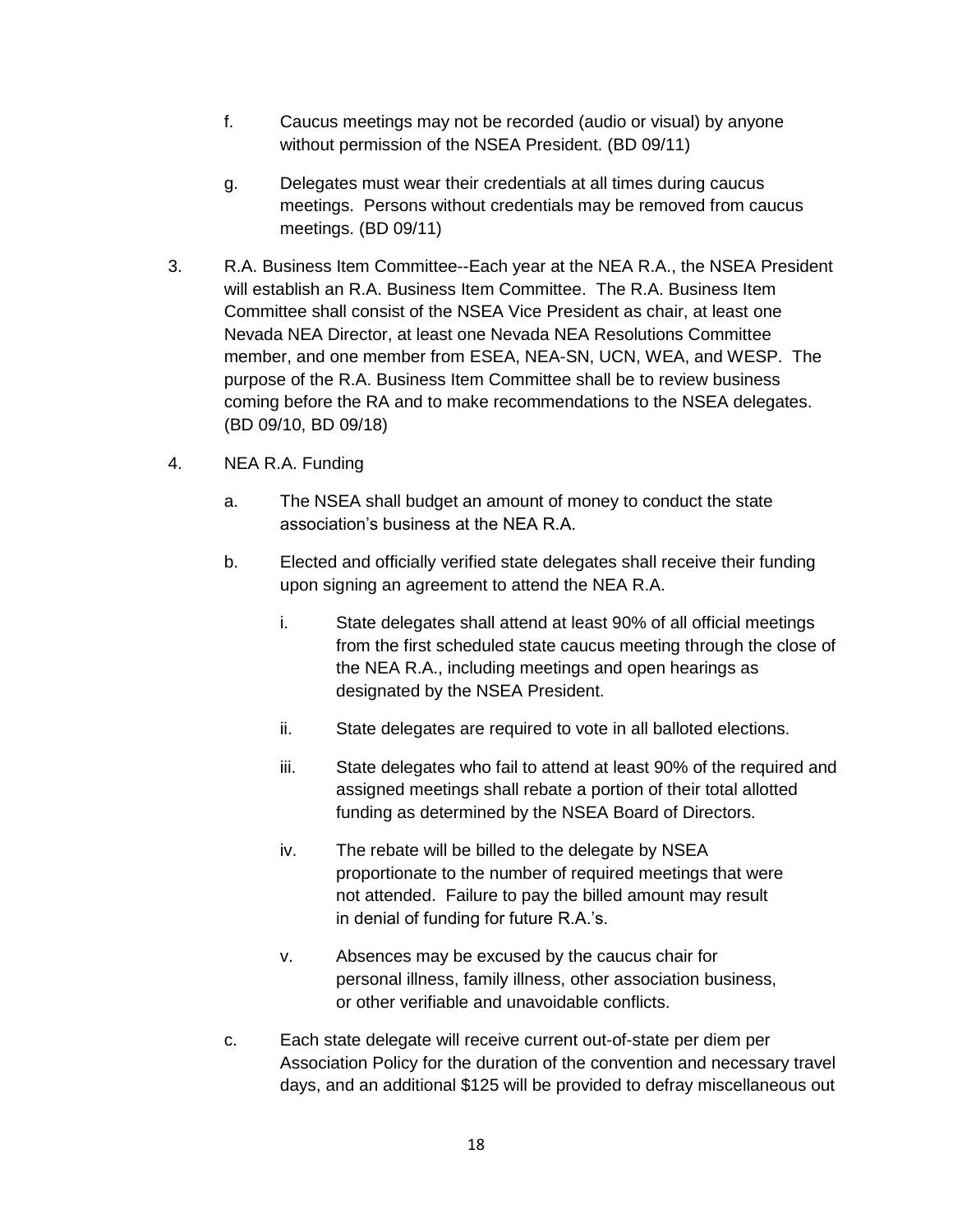of pocket expenses, such as tips, parking, and ground transportation.

d. Funding for hotel accommodations for the delegate will be provided in an amount determined by the NSEA Executive Director in consultation with the NSEA President and the NSEA Management Team. Delegates will be required to share rooms with another state or local delegate, if available. If a roommate is not available and the delegate is therefore unable to share, the delegate will not be penalized for the additional cost.

Delegates requesting rooms by themselves will be responsible for one half the cost of the single room.

- e. Funding for travel for state delegates will be in an amount determined by the NSEA Executive Director in consultation with the NSEA President and NSEA Management Team. Each state delegate shall arrange his/her own transportation. (BD 4/13)
- f. The NSEA President, Vice President and Secretary/Treasurer shall be considered State Delegates by virtue of their election at Delegate Assembly. They will be given full voting rights. (BD 5/14, BD 09/18)

The intent is for this policy to go into effect September 1, 2013

## **H. NSEA COMMITTEES**

## **ASSOCIATION**

1. Appointment to all NSEA committees shall be for three-year term on a staggered basis, concurrent with the President's term. (DA 5/80, DA 4/16)

- 2. Nominees for NSEA committees will be requested by the NSEA President from the following:
	- a. NSEA Board of Directors
	- b. Local affiliate Presidents.
	- c. NSEA Committees. (BD 9/86)
- 3. The President will bring nominees for committees to the Board for their approval at the Board's first meeting of each fiscal year or when appointments are necessary. The chairperson will be designated from one of the committee members. (BD 9/86, BD 9/13)
	- a. The criteria to be used to determine the eligibility of an NSEA member to serve on the Commission on Professional Standards in Education is: 1)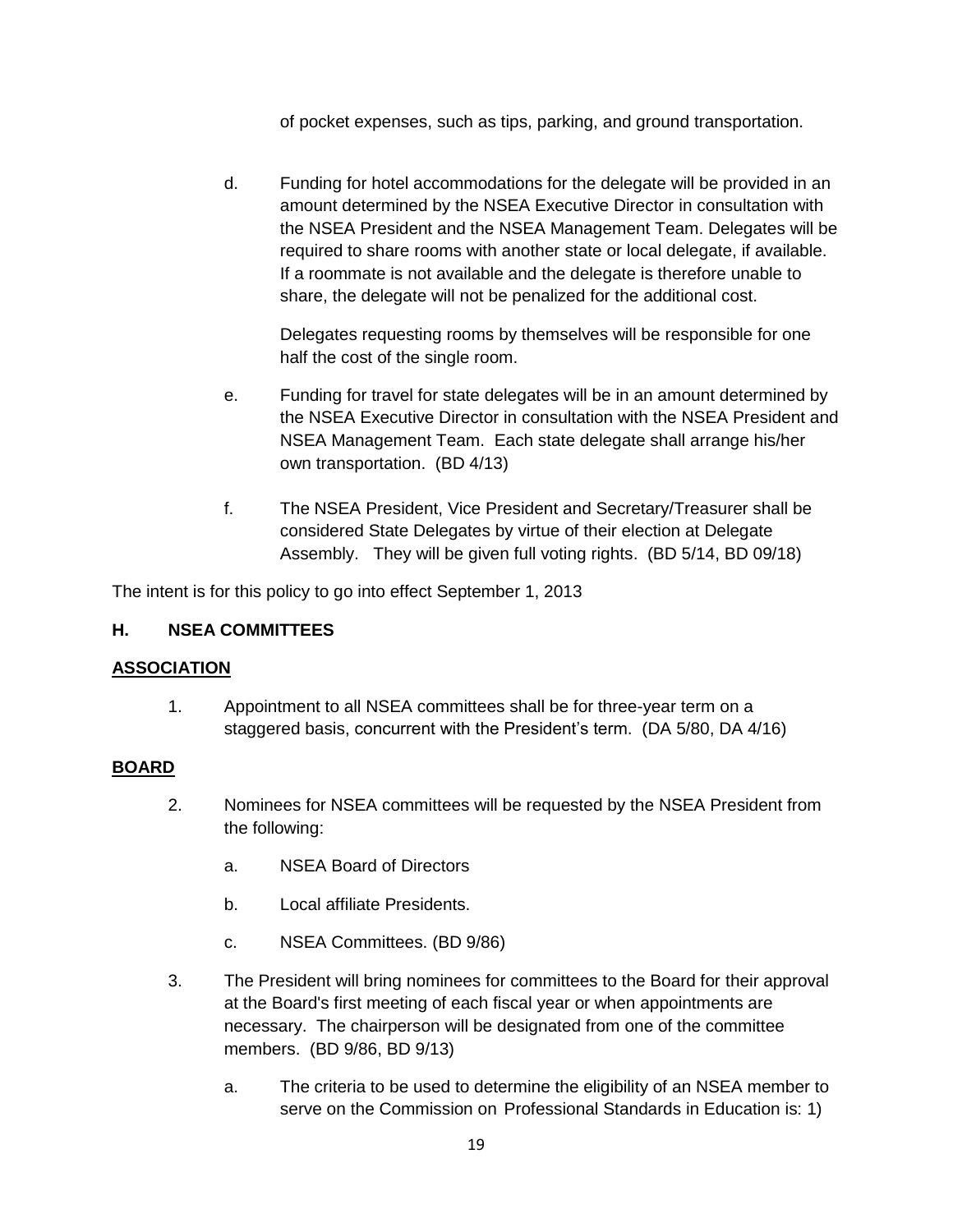must be an employed, licensed teacher; 2) must have been an active member in the NSEA or their local affiliate for the past three years; 3) must sign an agreement that if their employment classification changes, they will resign from the Commission. Note: Intent was the "employment classification" was to be defined as becoming an administrator.

- b. The criteria to be used to determine the eligibility of an NSEA member to serve on the PERS Board is: 1) must be an active non-supervisor employee of a school district or UNS; 2) must have been an active member in the NSEA or their local for the past five years; 3) must sign an agreement that if their employment classification changes, they will resign from the PERS Board. (BD 8/88)
- 4. NSEA committees will have written reports submitted to the NSEA Board of Directors at each Board meeting. Chair-persons of NSEA committees shall be present at NSEA Board meetings when action, pertaining to their respective committee work, is needed. (BD 5/84)
- 5. Whenever possible, the structure of the NSEA committees shall consist of four members - one from each of the following entities:

| <b>ESEA</b><br>a. |  | <b>NEA-SN</b> |
|-------------------|--|---------------|
|-------------------|--|---------------|

- c. UCN d. WEA
- e. WESP

(BD 04/84, BD 09/18) note – this is more than changing the name

- 6. Committee chair-persons shall be directed to hold their meetings so all committee members can be present, if possible. Board meetings are to have precedence unless otherwise directed by the President of NSEA. (BD 9/76)
- 7. All committees shall receive a monthly financial statement. (BD 1/80)
- 8. When a committee member has accumulated a second consecutive absence without a valid excuse as defined in Board Policy II-E, from a scheduled meeting the NSEA President shall have the option of removing or retaining that committee member. (BD 5/84)
- 9. An "All Committees Meeting" shall be scheduled at least twice during each NSEA fiscal year, for the purposes of sharing information about committee activities, giving recommendations for possible legislation, and presenting proposals for the budget. These committees are Government Relations, Instruction and Professional Development, Member Rights and Legal Services, Minority Affairs Committee, and ESP, along with the Budget Committee, when appropriate. (BD 9/86, 8/90)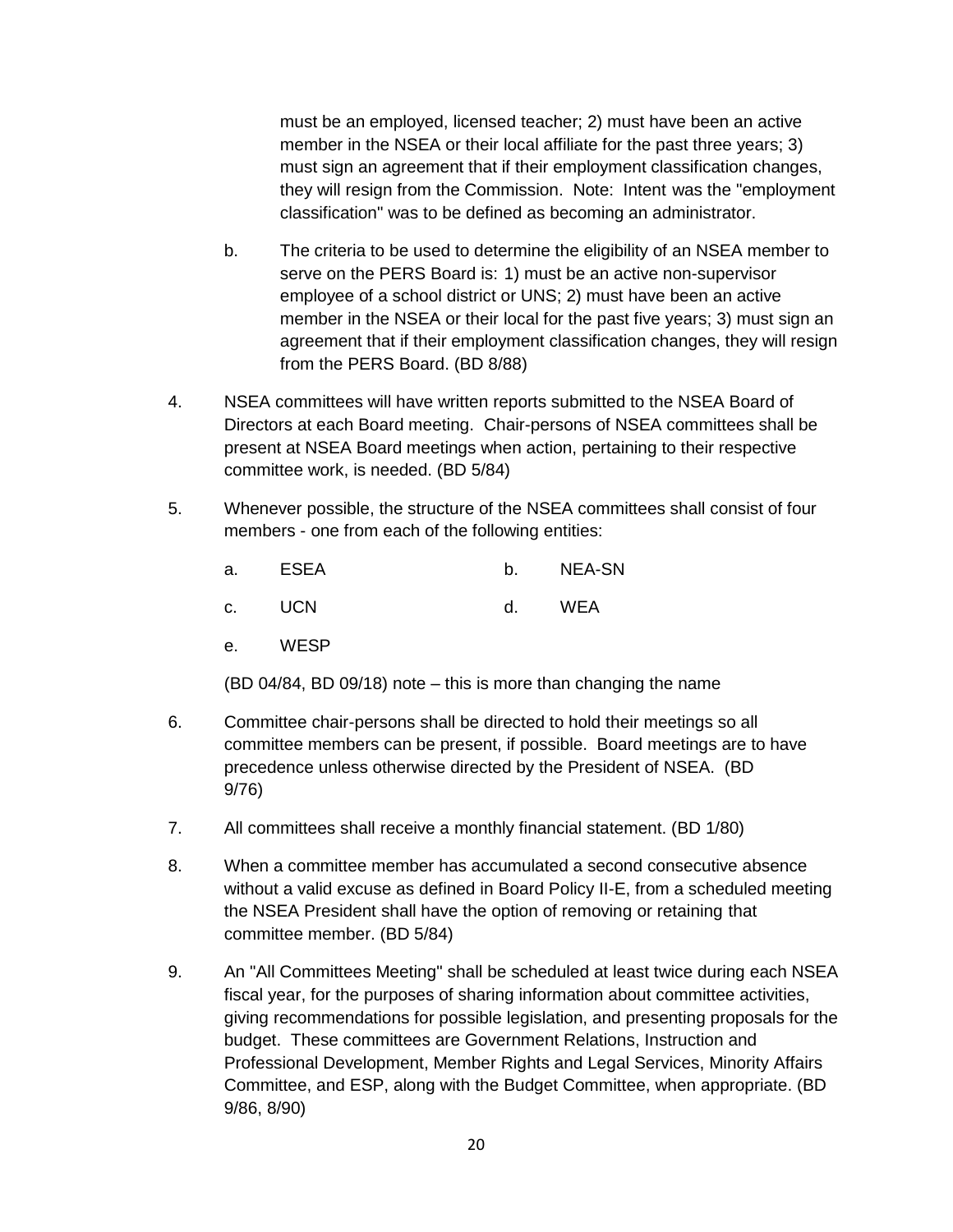## 10. BUDGET COMMITTEE

## **ASSOCIATION**

a. NSEA shall establish a standing Budget Committee to be composed of one Board member from each of the five entities/units (ESEA, NEA-SN, UCN and WEA) with the NSEA Vice President as Chairperson to prepare a proposed budget for NSEA for future fiscal years. The proposed budget should be presented to the NSEA Board by March before presentation to the NSEA Delegate Assembly preceding the new fiscal year. The Budget Committee should develop the proposed budget based on NSEA Long Range Goals. (DA 4/78, BD 5/84, DA 4/90, BD 9/18)

- b. The Budget Committee shall be responsible for the development and oversight of the NSEA Budget. The Budget Committee will prepare and disseminate financial reports to the delegates of the Delegate Assembly at least annually and to the members of the Board of Directors at each meeting. The Budget Committee shall meet monthly. (BD 8/79; 5/84; DA 4/94)
- c. The Board shall include in its oversight functions:
	- i. Review of budgeted expenditures;
	- ii. Review of non-budgeted items;
	- iii. Recommendations for solving funding problems which arise in program areas (using fiscal responsibility). (BD 5/84)
- d. The Board is authorized to allow emergency allocation of funds within budget goal areas. (BD 8/79; 5/84)
- e. NSEA shall establish a standing Budget Committee to be composed of one Board member from each of the four entities/unit (ESEA, NEA-SN, UCN, WEA) with the NSEA Vice President as Chairperson to prepare a proposed budget for NSEA for future fiscal years. The proposed budget should be presented to the NSEA Board by March before presentation to the NSEA Delegate Assembly preceding the new fiscal year. The Budget Committee should develop the proposed budget based on NSEA Long Range Goals. (BD 5/78, 5/84, DA 4/90, BD 09/18)
- f. The Budget Committee shall be responsible for the development and oversight of the NSEA budget. The Budget Committee will prepare and disseminate financial reports to the delegates of the Delegate Assembly at least annually and to the members of the Board of Directors at each meeting. The Budget Committee shall meet monthly. (DA 4/94)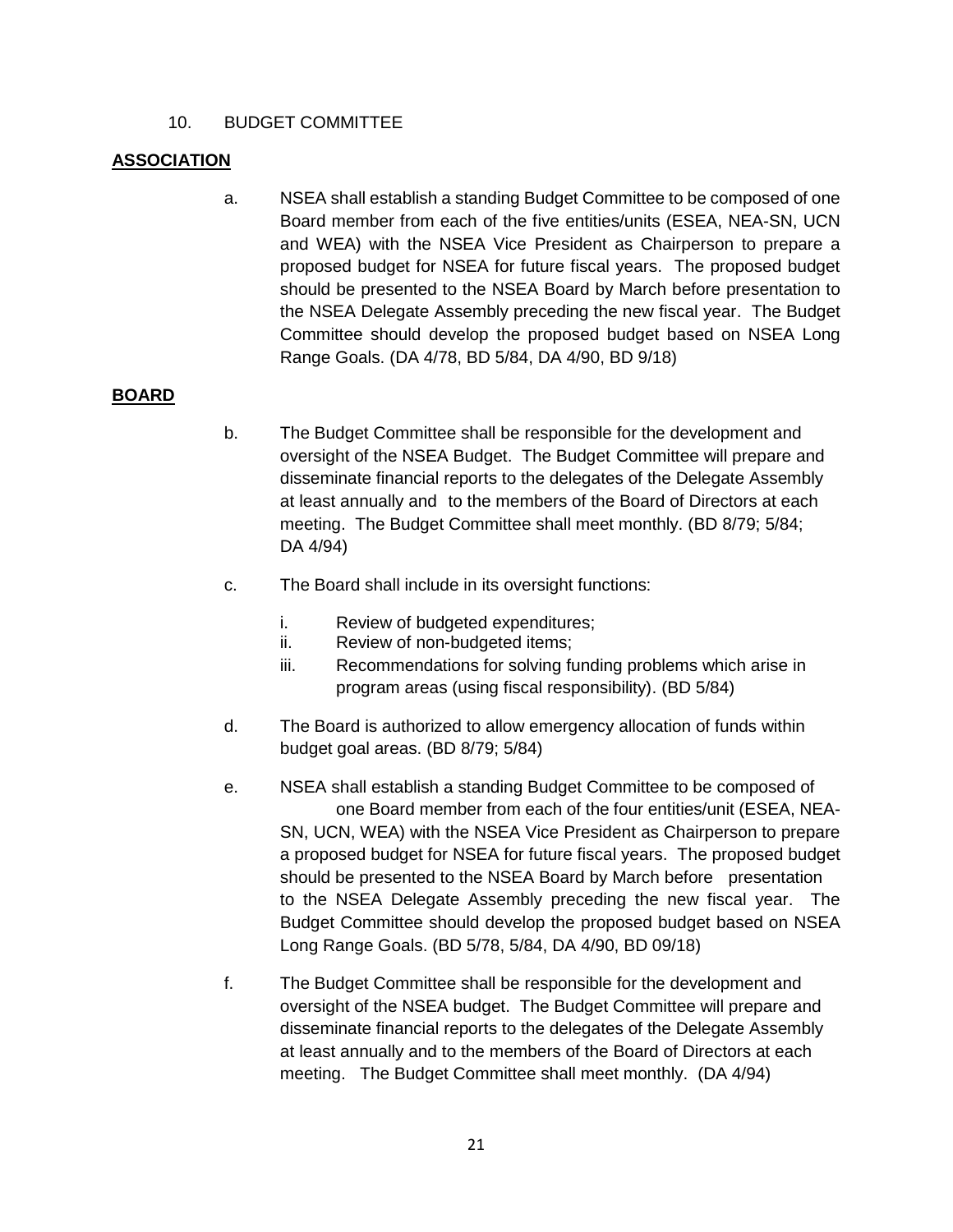- g. The Budget Committee develop a process whereby all Association members are given the opportunity to provide input into the formulation of the budget. (BD 8/79)
- h. The Secretary/Treasurer and Director of Finance have the authority to jointly resolve financial disputes with members or staff for amounts up to \$100.00. The Secretary/Treasurer will disclose and report all such financial concerns at the next scheduled Budget Committee meeting and to the NSEA Board of Directors. If a dispute involves either of these parties, the dispute will be resolved by the Budget Committee. (BD 11/09)
- i. NSEA budget committee members shall be reimbursed for total mileage from their worksite/home to the NSEA office for check signing. NSEA will pay the maximum, non-taxable amount of reimbursement allowed by the Internal Revenue Service for miles driven in the association members' own automobile. (BD 11/13)

## **BOARD**

11. Education Support Professionals Committee

The EducationSupport Professionals Committee shall be responsible for the development and implementation of Association programs to secure and maintain the professional rights of education support professionals.

12. Government Relations Committee

The Government Relations Committee shall be responsible for distributing the TIP Policy and Operating Procedures to all affiliated locals. (BD 9/86)

13. Instruction and Professional Development Committee

The Instruction and Professional Development Committee shall include members from each of the major entities plus a member who teaches Special Education. (BD 9/86)

- a. For every statewide leadership training provided by NSEA there shall be a minority leadership component. (BD 04/17)
- 14. Minority Affairs Committee
	- a. The Minority Affairs Committee shall be responsible for the following:
		- i. development and implementation of Association programs to ensure that ethnic-minority concerns are addressed.
		- ii. To review and assess Association goals, objectives, programs, resolutions, and long range plans in order to ensure that ethnicminority concerns are addressed;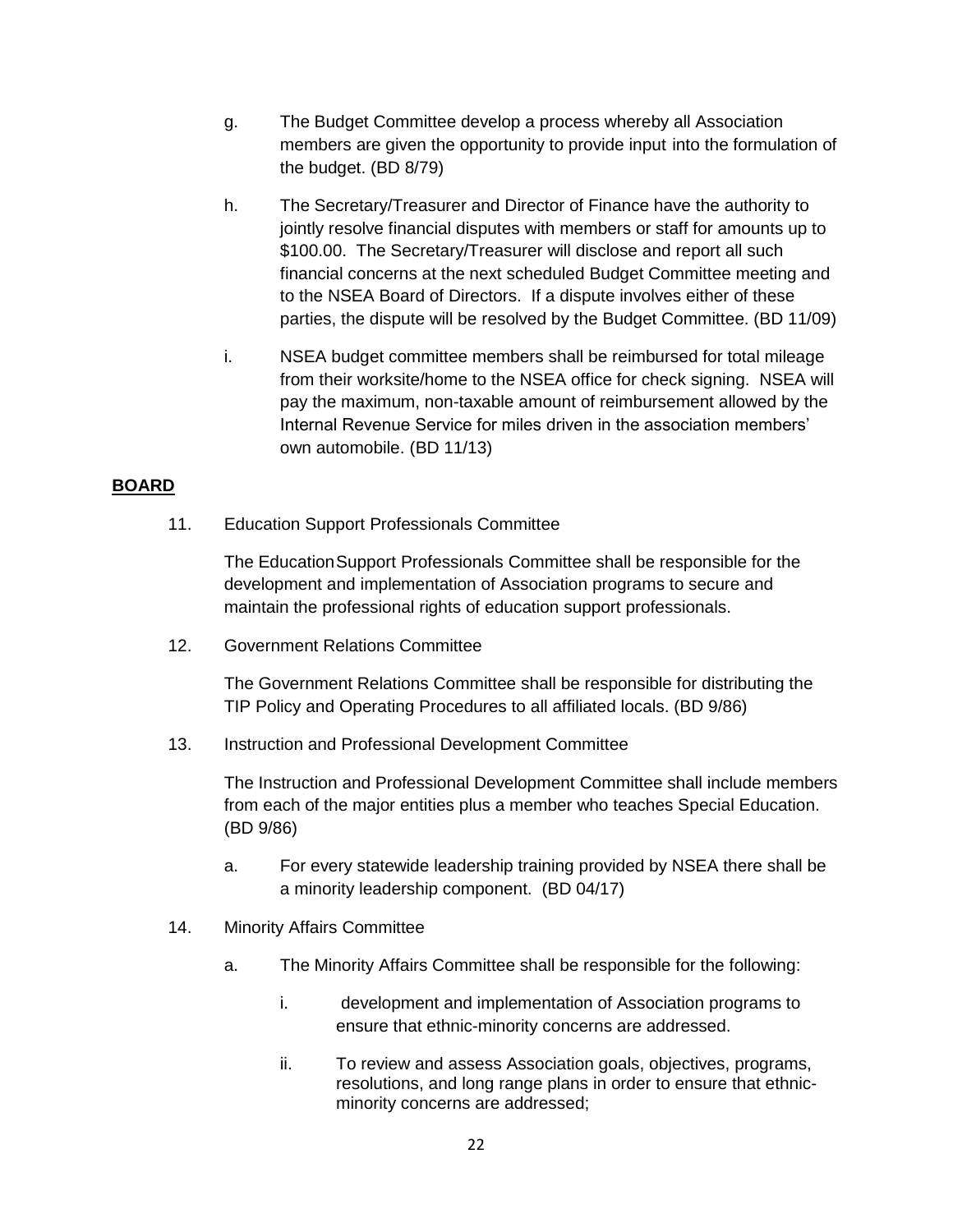- iii. Long Range Goals need immediate review to determine if any modifications are needed to reflect ethnic-minority goals.
- iv. Any modifications to the goals, objectives, programs, resolutions and long range plans shall be submitted to the appropriate governing body for action.
- v. To assist the elected leadership in the refinement and implementation of its 3-1-g plan;
- vi. To assist in the identification of ethnic-minority members and to encourage their participation in all Association activities and programs;
- vii. To recommend to the Board of Directors, programs for all members regarding ethnic-minority issues;
- viii. To assist locals, consistent with NSEA policy, in identifying and encouraging minority members to seek election to offices and as local NEA delegates;
- ix. To review local bargaining contracts to review status on Affirmative Action clauses, and actively encourage the enforcement of Affirmative Action concepts at the local level;
- x. To provide recommendations to the IPD, ESP, HCR and GR Committees regarding ethnic-minority issues, curriculum, rights and proposed legislation.
- xi. To assist in assessing ethnic-minority involvement as a percentage of NSEA and local affiliates. The assessment will include a profile of at least the NSEA Board, Committees, delegates to Delegate Assembly, local affiliate officers, boards, committees and the delegates to NEA/RA;
- xii. To explore ways to increase ethnic-minority participation at all NSEA and NEA conferences, workshops, and meetings; and to establish a procedure that requires systematic reporting of minority involvement.

#### b. Composition

- i. Every effort shall be made to have representation from the following NEA-identified ethnic-minority groups: Black, Hispanic/Chicano, Asian/Pacific Islander, American Indian/Alaska Native.
- ii. If through the submission of names for persons to serve on this committee, there is not a recommendation submitted for one of the ethnic-minority groups listed in number 1, the NSEA President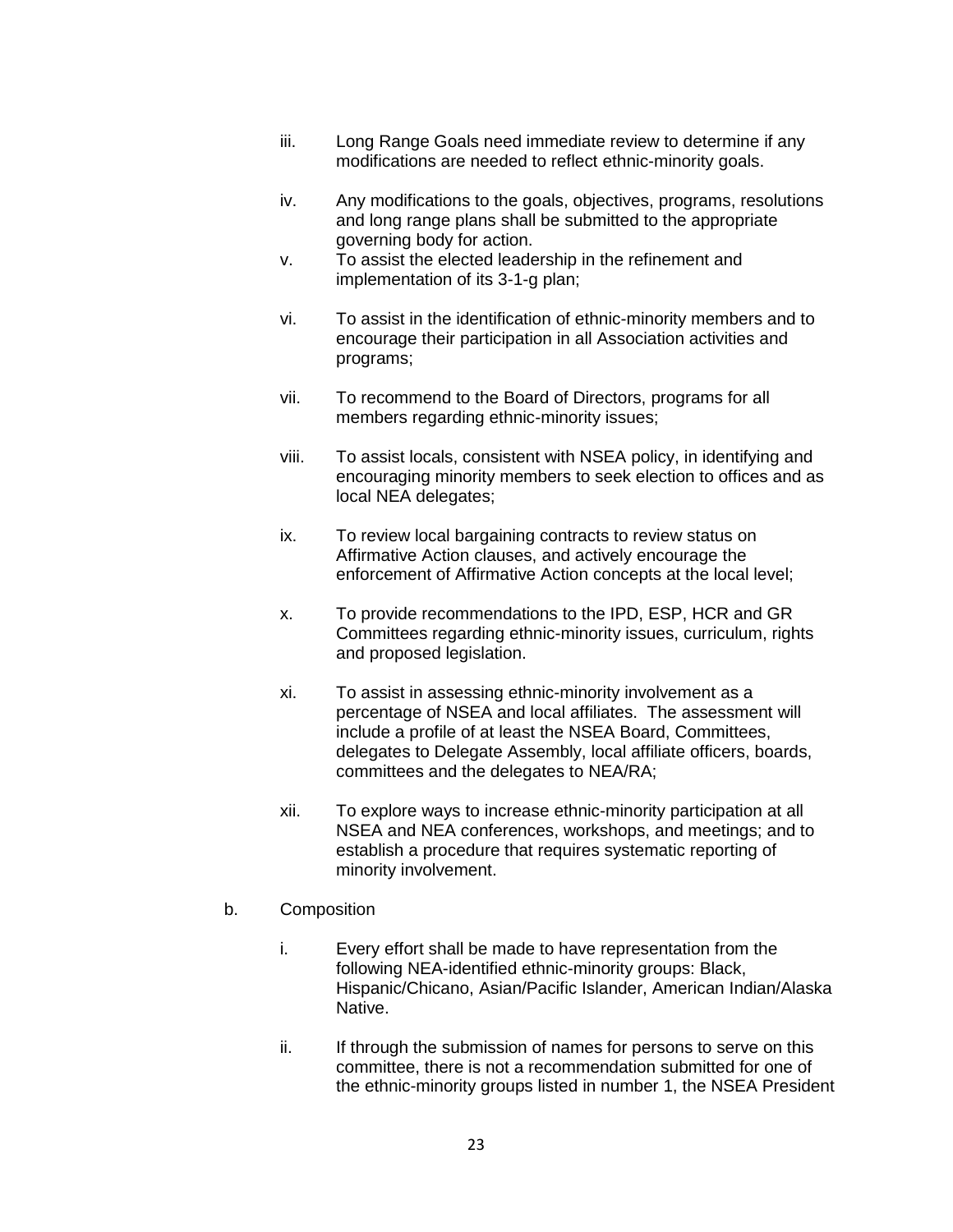has the authority to appoint a person representing that group to this committee.

15. Retired Committee

The Retired Committee shall be responsible for the development and implementation of Association programs to continue to promote the interests and benefits of retired education employees and to utilize the expertise and experience of members to promote public education.

#### 16. Special Education Committee

The Special Education Committee shall be responsible for the development and implementation of Association programs to ensure that concerns particular to the field of Special Education are addressed; to assist local association committees in their endeavors to integrate state and local district guidelines into the regular education settings; to provide a resource of personnel and materials in the field of Special Education; to assist in the issues, needs, concerns and problems which arise as a result of implementation and inclusion, and to pursue appropriate legislation specific to Special Education.

17. Elections and Credentials Committee

The chairperson of the Elections/Credentials Committee will be appointed, with Board approval, to serve a three (3) -year term. The other members of the Elections/Credentials Committee will be comprised of members in the local(s) where the Delegate Assembly is being held. The members will be appointed, with Board approval, by February first (1st) of each year preceding the Delegate Assembly at which they will serve. If for any reason an appointed committee member cannot serve, a replacement may be selected from the delegates at the Delegate Assembly. (BD 9/86)

18. Resolutions Committee

The chairperson of the Resolutions Committee will be appointed, with Board approval, to serve a three (3) -year term. The members will be appointed, with Board approval, by February first (1st) of each year preceding the Delegate Assembly at which they will serve. If for any reason an appointed committee member cannot serve, a replacement may be selected from the delegates at the Delegate Assembly. Nevada's representative to the NEA Resolutions Committee shall be an ex-officio member of the NSEA Resolutions Committee. (BD 9/86)

- 19. Membership Committee—See Section II, K, 1.
- 20. Awards Committee—See Section II, N, 1.

## **I. NSEA LOCAL AFFILIATES**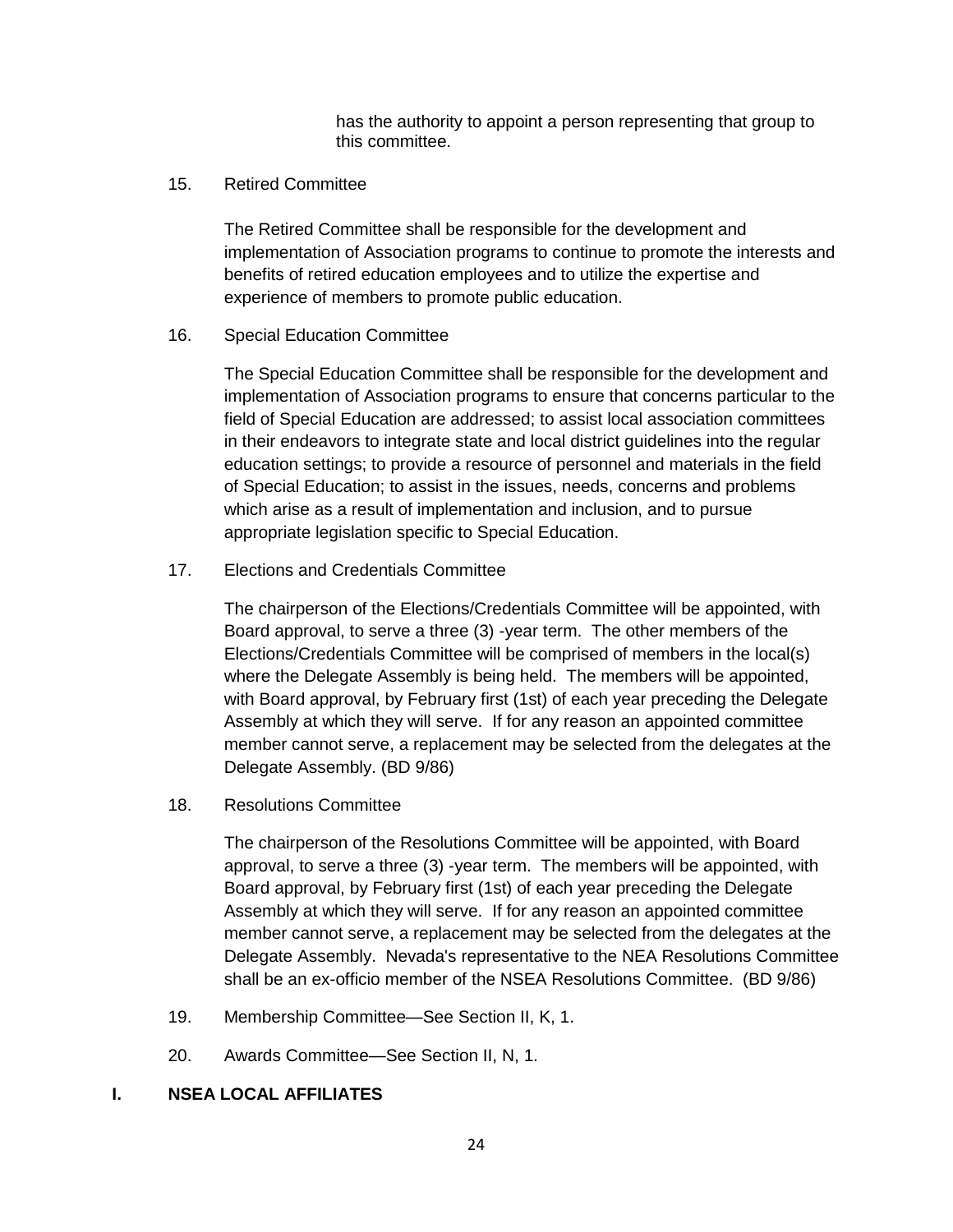## **ASSOCIATION**

- 1. All NSEA local affiliates shall now be in compliance with the affiliation requirements of NSEA and NEA. It shall be the recognized right of any NSEA member to challenge for just cause, the status of compliance of any particular local association. Upon written receipt of such challenge, NSEA shall make timely investigations of the validity of the challenge and shall also make good faith effort to resolve and substantiate complaints. (DA 5/80)
- 2. The affiliates of NSEA shall take all reasonable steps to assure that their elective and appointive bodies shall have ethnic-minority membership at least proportionate to the ethnic-minority membership of the affiliate. (DA 5/80)

- 3. NSEA Grants to Local Affiliates
	- a. Prior to the transmission of NSEA and/or NEA project funds by NSEA of any NSEA affiliate, entity or other contractor, there will be developed a written project statement which shall include:
		- i. A statement of project objectives;
		- ii. Specific program activities designed for the project involving expense anticipated in their estimated costs;
		- iii. Provision for evaluation of the overall success of the project;
		- iv.. An accounting of all funds received and expended to NSEA shall be accounted for and any balance returned as well as a listing of individual disbursements from the fund to verify that those disbursements were consistent with the intent of the agreed upon project.
	- b. Upon review of the project evaluation by the NSEA Executive Director and financial report by the NSEA Executive Director and/or Director of Operations, any irregularities are to be brought to the attention of the NSEA Board of Directors. (BD 12/85)
- 4. NSEA UniServ Policy
	- a. NSEA/NEA will provide members with professional staff to implement, improve and coordinate programs of local/state/national associations, consistent with the Constitution, Bylaws, Policies and Programs of the NEA, NSEA and local UniServ entity.
	- b. Within the scope of the above and consistent with position description and regularly reviewed and/or revised performance expectations, UniServ staff shall provide whatever assistance is deemed necessary by the local and state association leadership to meet the needs of their membership, including but not limited to: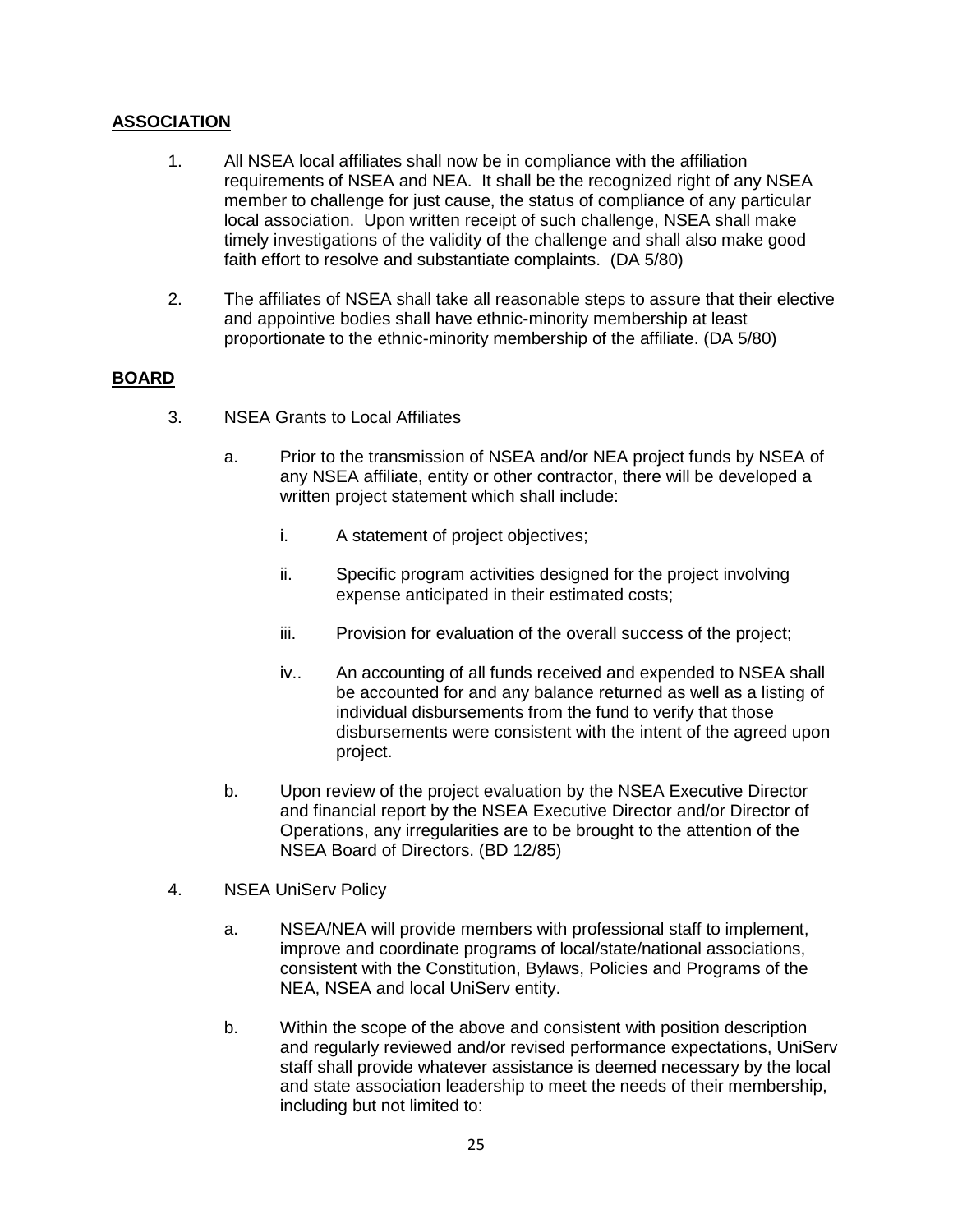- i. Coordination of state-national resources into the local unit, including professional development, instructional improvement and human relations;
- ii. Negotiation services to the local unit;
- iii. Contract administration/grievance adjudication;
- iv. Local unit member consultation and service;
- v. Local unit organization, business management and membership promotion;
- vi. Leadership development skills;
- vii. Public relations and publicity at the local unit level;
- viii. Legislative and political activity at the local unit level;
- ix. Member rights and human relations activity at the local unit level.
- c. As provided in the NEA UniServ Guidelines, NSEA hereby implements the Local Affiliate Involvement Plan. This plan will be administered by the NSEA UniServ Manager and will guarantee that local affiliates will have participation and meaningful input in the following:
	- i. The employment of UniServ staff members;
	- ii. The establishment of performance expectations and annual work priorities for UniServ staff members; and
	- iii. The evaluation of UniServ staff members.

Such involvement will not (a) require NSEA to take any action that is in conflict with the provisions of any relevant collective bargaining agreements, or (b) affect the right of NSEA as the employer—consistent with the provisions of any relevant collective bargaining agreements—to make the final decisions with regard to the salaries, hours, and working conditions, including the decisions referred to above, of UniServ staff members of NSEA.

The Local Association Involvement Plan will be submitted in writing to the NSEA Board or its designees along with the UniServ Grant Application for approval.

- d. All UniServ staff are to implement a policy of non-interference in the internal political affairs of local and state associations.
- e. A UniServ employee shall not engage in activities on behalf of an organization which is in competition with the NEA or any of its affiliates for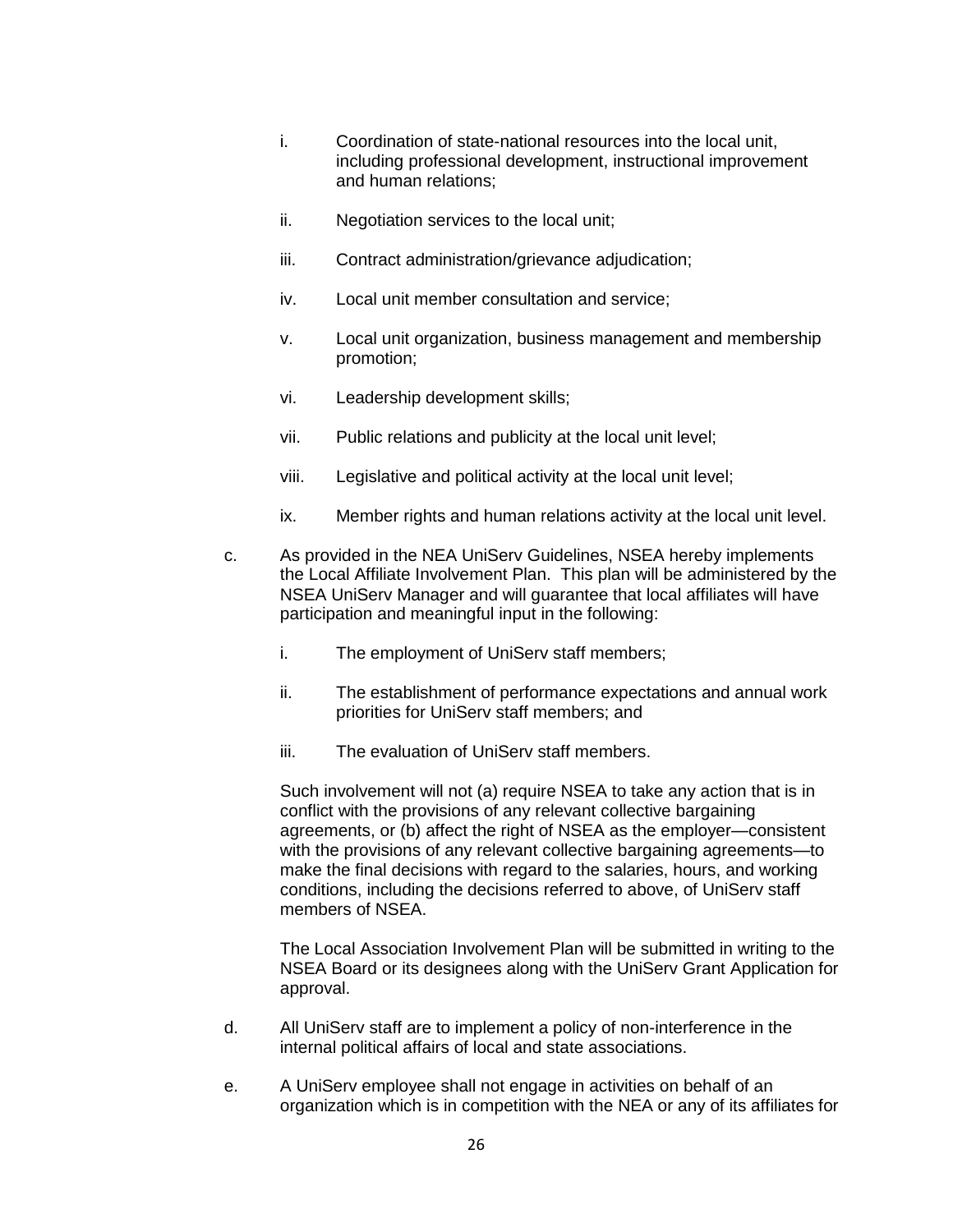members and/or negotiating rights, nor any organization which is bargaining against any NEA affiliate(s). If the UniServ employee does not follow this Rule of Operation and participates in any of the above activities, the NEA UniServ grant to the UniServ unit employing that person may be withheld for one (1) year.

- f. Nevada urban affiliates (ESEA and WEA) which currently contract for staff services independently from NSEA shall have the right to continue such contracting status unless the local affiliate by its own decision requests a change with the NSEA. (BD 09/18)
- g. The ESEA and WEA are a local option UniServ program status and other affiliates, cluster of affiliates or future affiliates shall be permitted local option status if and when they deem it is within their best interest to do so with the approval of the NSEA Board of Directors. (BOD 5/96, BD 09/18)
- h. The annual UniServ Grant application will be approved by the NSEA Board or its designees prior to submission to NEA. New UniServ positions will be created only upon the approval of the NSEA Board of Directors or its designees, consistent with the NEA and NSEA UniServ program policy. (BD 1/86)
- i. If a dispute arises as to the interpretation or implementation of the UniServ Program Guidelines, and/or NSEA's implementation of its UniServ Program, any local affiliate, a local option affiliate, the UCN Board or NSEA shall utilize the following Dispute Resolution Procedure (DRP):
	- i. Any party to the dispute may submit a request to the other party(s) to meet and confer in an effort to resolve any existing dispute. The request must be in writing and must be filed by an action of a governing body of the affected party.
	- ii. The request to utilize the DRP must be submitted within 30 days of the time the local affiliate, local option affiliate, UCN Board or NSEA Board knew or reasonably should have known of the basis for the complaint.
	- iii. The NSEA Executive Director shall meet with the parties for all meet and confer sessions and ensure that all parties meet promptly at a mutually convenient time and place. The parties shall explain their positions to each other and attempt, in good faith, to resolve the dispute.
	- iv. An agreement reached under this procedure shall be put in writing and signed by the involved parties and will be considered binding on all parties.
	- v. If the parties are unable to reach an agreement under this process, they will notify the NSEA President. The dispute will be heard by the NSEA Board or its designees at its next regular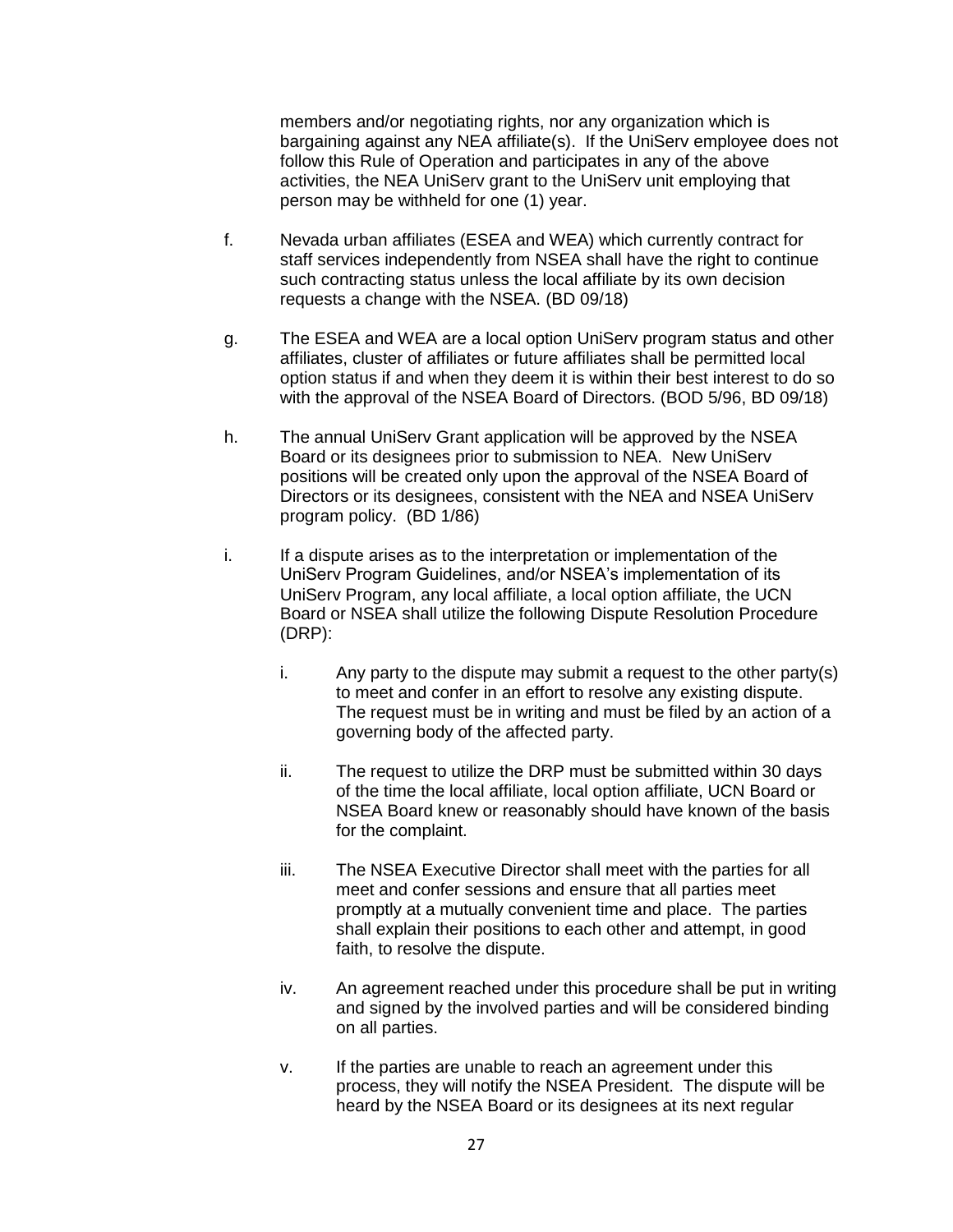meeting. The decision of the board will be implemented and will be considered final and binding unless the decision of the Board is appealed to NEA.

- vi. All parties to the dispute must utilize the DRP before they may be allowed to submit a dispute the NEA Director.
- j. Every three years (beginning with 2009-2010), NSEA will conduct an assessment of the UniServ Program to determine whether and to what extent the program is achieving the goals and objectives established by NSEA, and will render a written report to the NSEA Board. The final report of the assessment team will be submitted to NEA and all local affiliates. The NSEA President shall appoint one representative from each of the following groups to serve on the assessment team:
	- i. Education Support Employees Association
	- ii. National Education Association Southern Nevada
	- iii. UniServ Council of Nevada
	- iv. Washoe Education Association
	- v. Washoe Education Support Professionals

Other team members will include one UniServ staff representative of NSO-Nevada chosen by NSO-Nevada and the NSEA UniServ Manager. The NSEA Executive Director and the NSEA President shall serve at their pleasure.

The method of assessment will include a survey of active members, input from elected officers of local affiliates, and input from UniServ staff.

The assessment will also ensure that affirmative action requirements as outlined in the NEA UniServ guidelines are being met. A legallypermissible UniServ Program Employment Plan that sets forth the actions that NSEA and its affiliates intend to take in an effort to achieve and maintain the affirmative action goals will be submitted to NEA as part of the assessment report. (UniServ Program complete re-write 3/09, 09/18)

## **J. UNISERV COUNCIL OF NEVADA (UCN)**

- 1. The UniServ Council of Nevada shall be composed of a representative from each local association in the 15 small counties, with their NSEA Board of Directors members and the NEA Director*s* as non-voting, ex-officio members.
- 2. The UniServ Council of Nevada shall meet at least four times a year.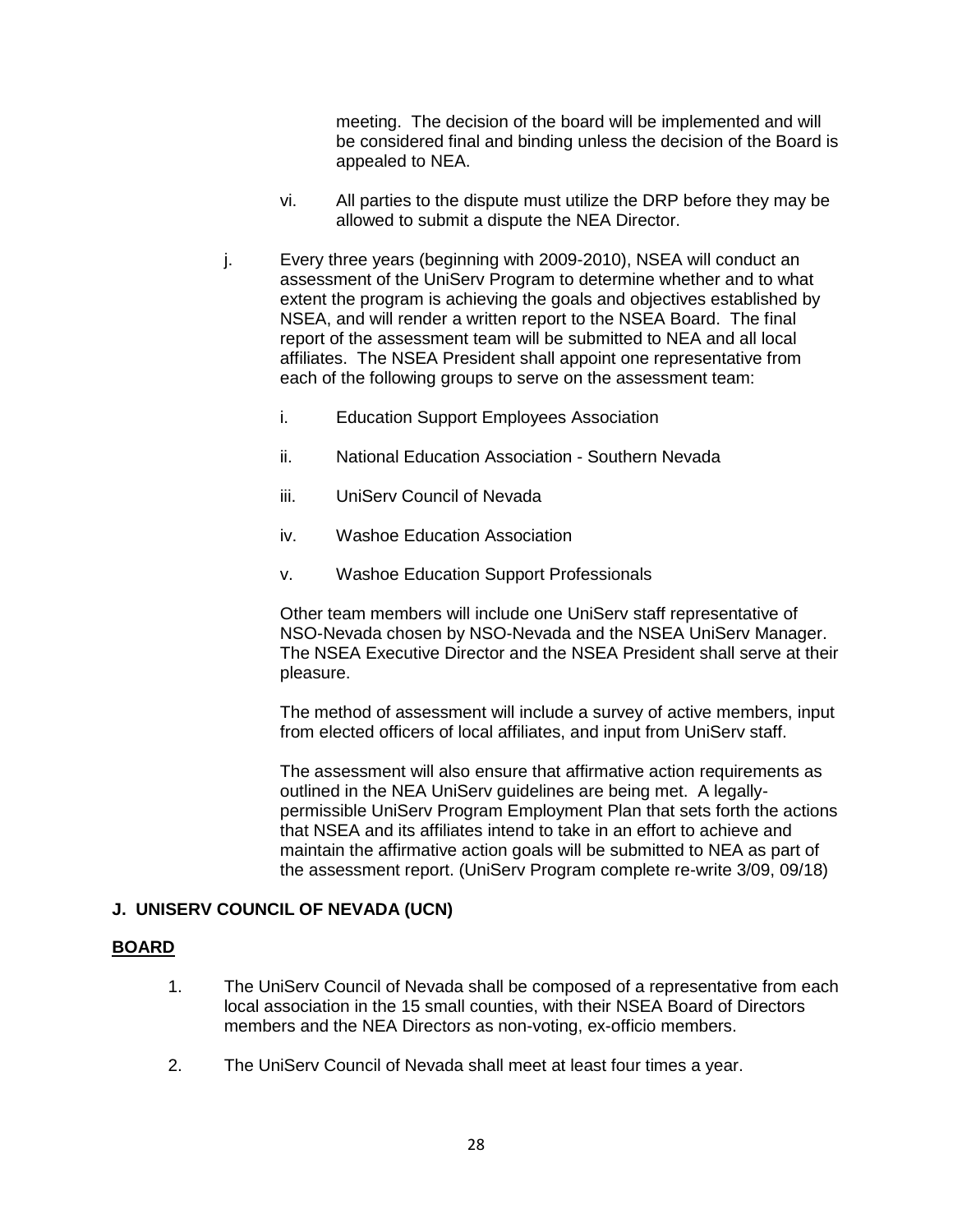- 3. The Council shall set UniServ program priorities and identify individual local association program descriptions within the context of allotted UniServ staff time found in the NSEA Budget.
- 4. The Council shall conduct an annual evaluation of the UniServ Program based on information provided by participant evaluations of trainings/workshops and quarterly reports of UniServ staff time usage.
- 5. Evaluation of state UniServ staff shall be conducted annually by the state Executive Director or his/her designee apart from, but with consideration drawn from the program evaluations. (BD 8/83)

## **K. MEMBERSHIP**

- 1. Membership Committee
	- a. The NSEA Membership Committee is a special Committee of the NSEA Board of Directors. The NSEA Vice President chairs the Membership Committee. The Committee consists of up to two members from each of the following affiliates: ESEA, NEA-SN, UCN, WEA, WESP. Local affiliates may choose two members from governance to represent them on the committee. The NSEA Student Program and NSEA Retired Program may each have one member on the committee. Affiliates and programs will notify NSEA of their Committee Members by August 1 for the upcoming membership year. (BD 09/18)
	- b. The NSEA Membership Committee is charged with overseeing various membership programs and providing support to local affiliates' efforts to recruit new members, maintain current members, and recapture former members and to engage educators in the work of the Association. The Membership Committee shall submit a request to the Budget Committee and the NSEA Executive Director for an amount of membership grant funding for each budget year.
	- c. The NSEA Membership Committee oversees the disbursement of the NSEA Membership Grant funds to affiliates and programs to support their efforts in membership recruitment and maintenance and building capacity. If the Membership Grant is offered, the Committee will meet between August 1<sup>st</sup> and September 1<sup>st</sup> to allocate membership organizing grants for the upcoming membership year. (BD 09/18)
	- d. The NSEA Membership Committee shall conduct on-going evaluation of local grant activities and outcomes.
- 2. NSEA Membership Organizing Project Grants
	- a. The purpose of the NSEA Membership Organizing Project Grants is to recruit "new hires," recruit career educators who have never joined the Association, to recapture former members as active members, to retain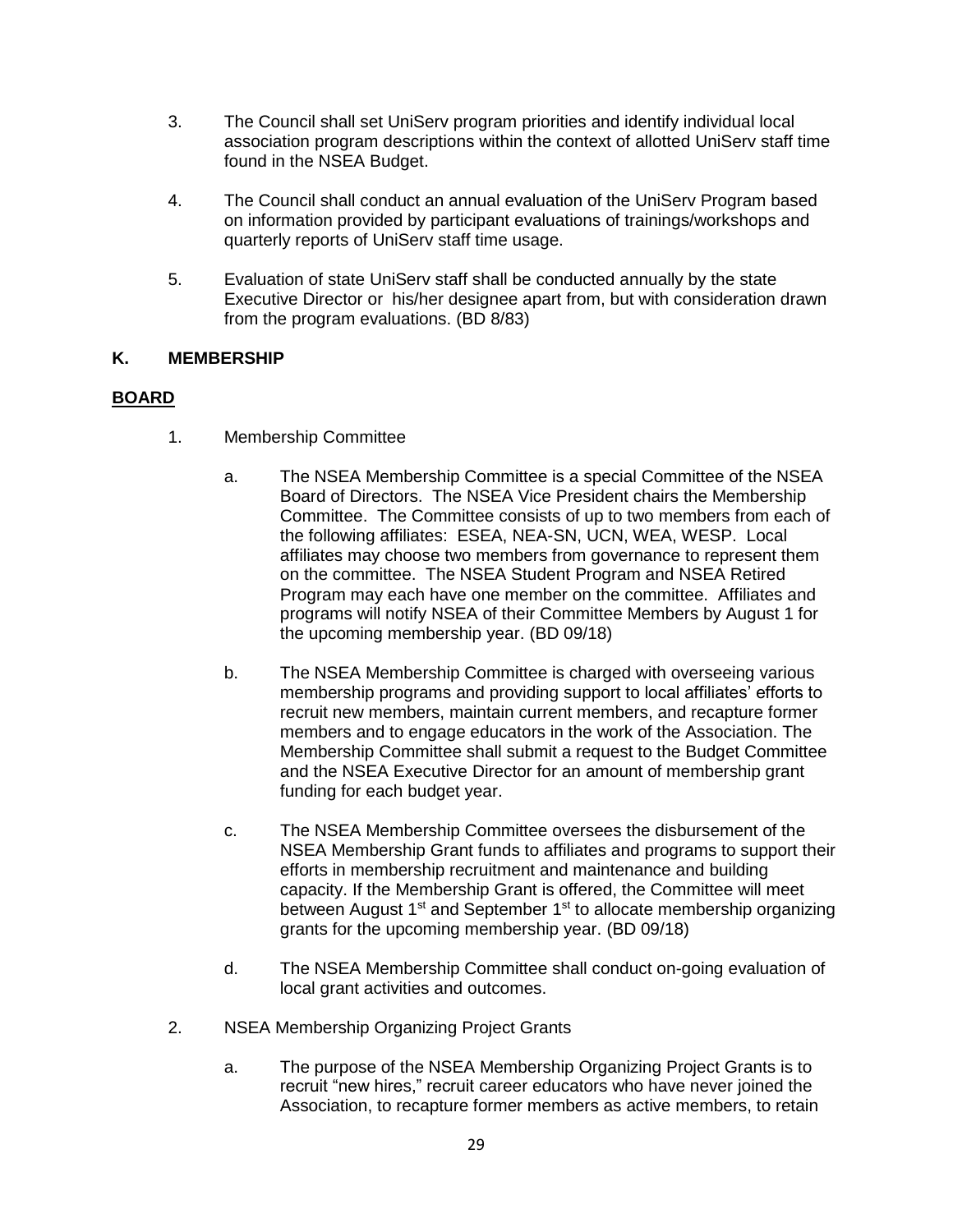current members, provide them with representation, and engage them in a variety of association activities that increase organizational strength, and to identify and train emerging leaders. (BD 05/14)

- b. The NSEA Membership Committee will review grant applications and award amounts to the affiliates and programs based on various factors including but not limited to:
	- i. The number of new members promised;
	- ii. The number of members promised to be retained:
	- iii. The number of members to be engaged in mobilization efforts;
	- iv. A carefully considered, cost-effective budget;
	- v. The local's ability to contribute their own funds to the overall effort.
- c. Strategies should be based on face to face contact with members of the target group. Activities should focus on the strategic goals and outcomes of the NSEA Mission and Vision statement. In addition to our strategic goals, potential members should be acquainted with the valuable programs and services the NSEA offers.
- d. Any local affiliate may submit applications for the NSEA Membership Organizing Grant. The NSEA Student Program and NSEA Retired Program may submit applications for the NSEA Membership Organizing Grant.
- e. Affiliates and programs must submit their grant applications to the Committee by August 1<sup>st</sup> prior to the membership year.
- f. Those locals/programs that received a grant and intend to apply again must submit three activity reports no later than the dates provided on the grant application documents. Failure to submit these reports may result in that local's disqualification from further membership grants. (BD 05/14)
- g. NSEA Membership Grant Applications must include the following:
	- i. The application itself including a budget and information about deliverables pertaining to the items in section c, subsection 1 above;
	- ii. project pages;
	- iii. the application calendar;
	- iv. Three activity reports to be submitted through the program year. (BD 05/14)
- h. All receipts from expenditures must be submitted for reimbursement no later than August 31. Receipts received after August 31 will not be reimbursed. (BD 05/14)
- i. Locals may indicate on the activity reports if they intend to forego any activities. Any funding that was allocated for these activities may then be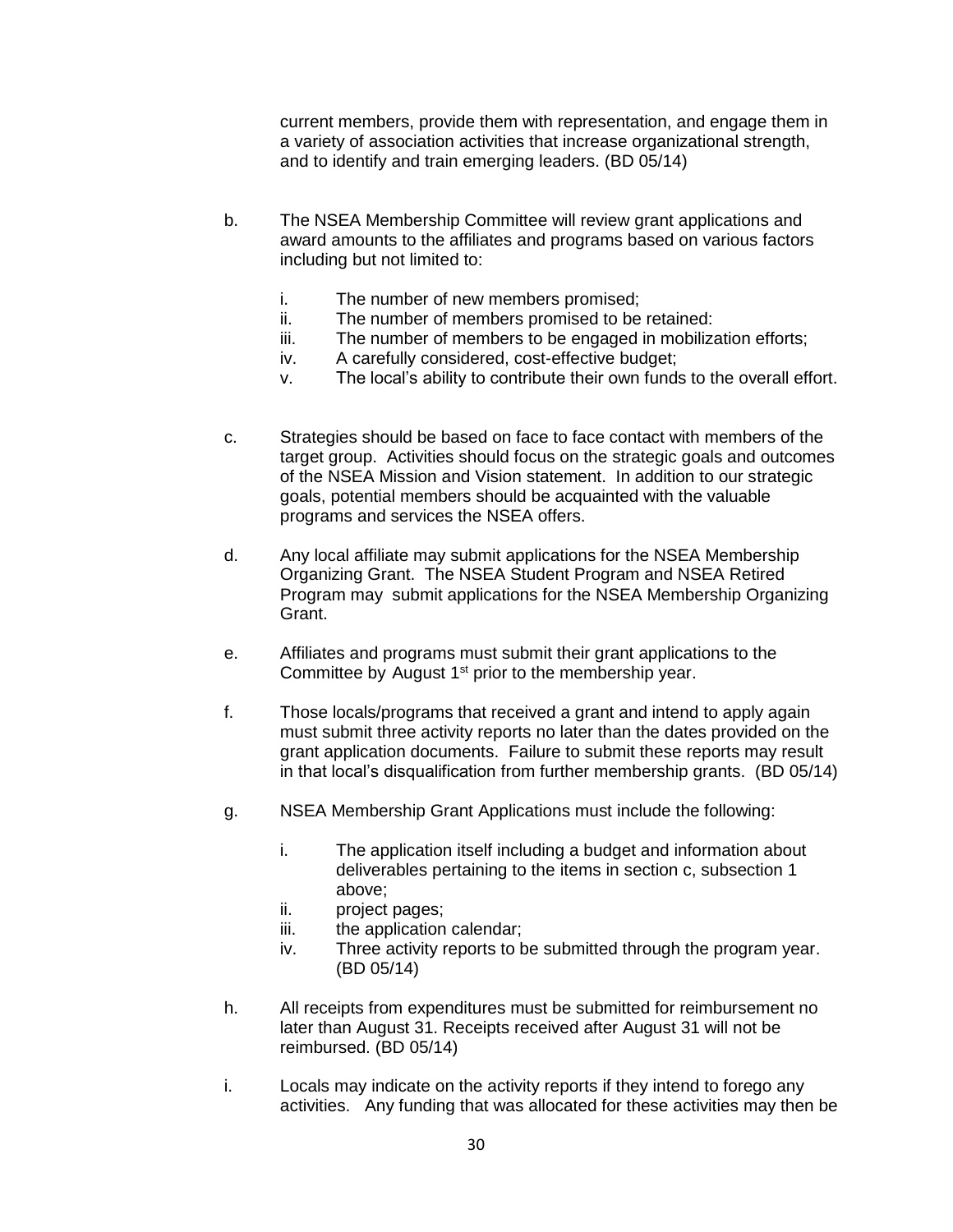reallocated to other locals by the NSEA Membership Committee. (BD 05/14)

3. Early Enrollment program

The NEA/NSEA-sponsored Educators' Employment Liability (EEL) Early Enrollment Program offers no-cost introductory membership with limited benefits to educators who enroll with the following provisions/limitations:

- a. The EEL Early Enrollment Program is open to first-time members only.
- b. This program provides limited use of legal services and UniServ assistance.
- c. The early enrollment period is open between April 1 and August 31 of the membership year.

## **L. GOVERNMENT RELATIONS AND POLITICS**

- 1. Lobbying
	- a. NSEA adopted the following structure for future lobby efforts in the Nevada Legislature:
	- b. The NSEA Board shall have the Executive Director direct the Lobby Team composed pursuant to NSEA TIP Policies*.* (BD 3/90, 4/96)
	- c. The Executive Director shall direct individual members of the legislative team as to their role in the lobby effort. Individual members of the Lobby Team and their local affiliates shall be accountable to the NSEA Board of Directors as provided in the NSEA Bylaws. (BD 4/96)
	- d. Any NSEA affiliate which sends a representative to the Legislature to lobby in opposition to the directive of the NSEA President shall be subject to disciplinary action as provided in the NSEA Bylaws. (DA 5/77)
	- e. Mailing lists maintained by NSEA for membership communications may not be used to circulate literature for candidates in state or local public elections. However, at no expense to the NSEA, at the request of the local or appropriate committee thereof, staff will service a request to send candidate literature to that local's members, if the candidate has been endorsed. (DA 9/70; BD 5/84; BD 3/90)
	- f. The NSEA Executive Director shall prepare a legislative timetable by September first (1st) for the following calendar year's legislative session. The timetable is to be distributed among the NSEA leadership. The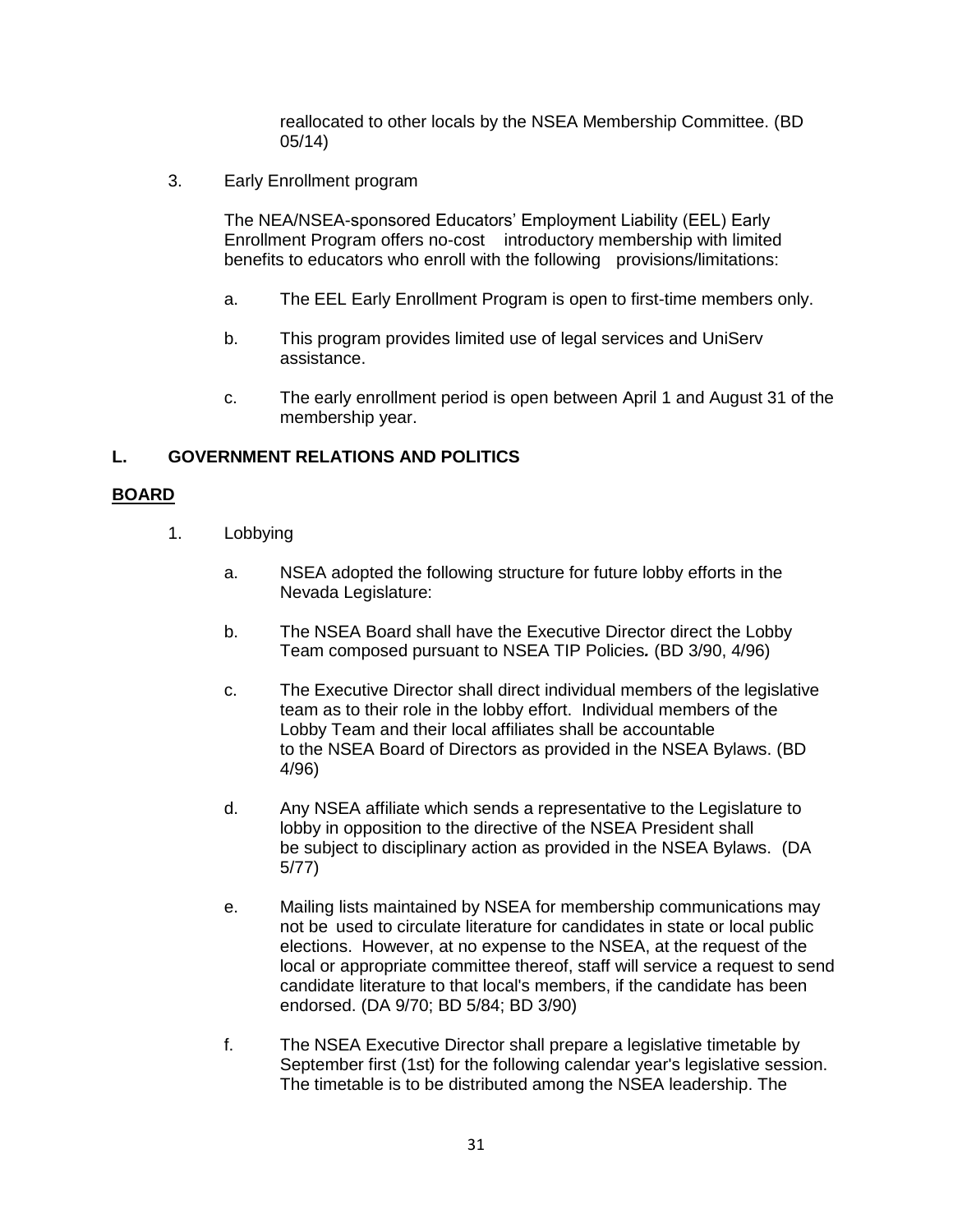Board of Directors will hold the NSEA Executive Director responsible for adherence to the timetable. (BD 5/84; BD 3/90; BD 4/96)

2. TIP (Together in Politics)

## **ASSOCIATION**

- a. The drop period for NSEA-TIP and NEA-PAC shall be July 1-15. Such drops must be transmitted to the NSEA by July 30. All contributions from the previous year will be carried into the next year unless drops have been transmitted by July 30. (BD 3/90)
- b*.* The NSEA Board of Directors recommends to the Delegate Assembly that they adopt a NBI stating that beginning September 1, 1989, each NSEA member will be assessed \$2.00 per month to build a fund to support endorsed candidates to statewide and legislative offices in Nevada. The allocation of these funds will continue to be administered according to the TIP Bylaws, Policy and Operating Procedures. Each local will determine, on an individual basis, whether to institute the assessment unilaterally or ballot its members in order to afford each member the option of choosing the intended use of the \$2.00 or the NSEA Positive Image Fund or to choose to make no contribution. Each local shall certify its plan to NSEA by September 1 of every year. The NSEA will provide staff assistance and materials to facilitate each local's decision. In order to allow for members in the future to have an option, a window period will be established to enable members to make a choice. Intent: The intent of this NBI, with respect to staff assistance and materials from NSEA, is that NSEA will prepare the check off form and accompanying correspondence that must be used to communicate to the local NSEA memberships in order to ensure a uniform method of communication. These materials will be provided if an affiliate's governing body chooses to ballot its membership with regard to the New Business Item. The form will include a statement that if the form is not returned prior to the window period, the assessment shall be automatic and the proceeds placed in the NSEA Together in Politics Fund. (DA 89, BD 8/90)

## **M. MEMBER BENEFITS**

#### **ASSOCIATION**

1. The NSEA Delegate Assembly directs the NSEA Board to cease sponsorship of ay presently endorsed insurance company whose salesmen sell other than endorsed programs in the various schools. (DA 5/76)

#### **BOARD**

2. If support and/or professional staff choose to participate in Member Benefits, the support and/or professional staff member must be a member of a local NEA affiliate (if applicable) and NSEA and NEA, to be effective as of September 1, 1982. (BD 1/83, BD 5/00)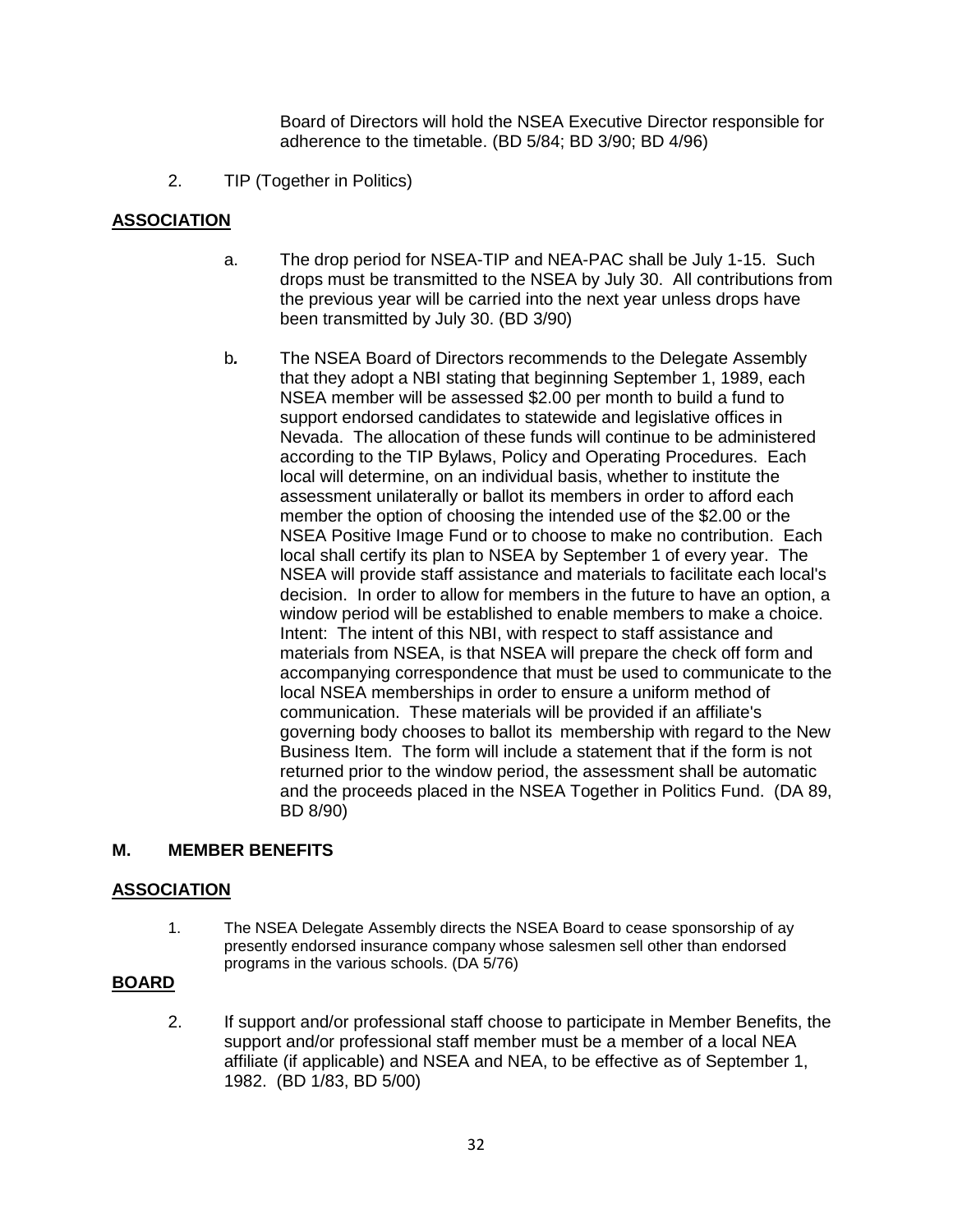- 3. Special Services Sponsorship Procedures (BD 10/85, BD 5/00)
	- a. The Board of Directors authorizes a Member Benefits Committee, appointed by the President. This committee shall consist of five members from the respective units as follows: one from ESEA, one from NEA-SN, one from UCN, one from WEA, and one from WESP. The NSEA Executive Director or designee is staff liaison to this committee. (BD 1/04, BD 09/18) note – this has additional changes beyond the name change
	- b. The Member Benefits Committee shall meet in conjunction with the NSEA Board meetings. (BD 1/04)
	- c. The Committee will meet to review and select vendors and service providers for NSEA.
	- d. The following criteria will be utilized in selection of vendors and service providers:
		- i. The vendor/provider is established within its industry.
		- ii. The product/service complements/supplements an existing program.
		- iii. There is a measurable benefit for members as opposed to nonmembers.
		- iv. There is a benefit to members beyond what members of the general public access.
		- v. The vendor/provider must be willing to participate in the administrative fee structure.
		- vi. The vendor/provider must be financially viable.
		- vii. NSEA should be able to cultivate an appropriate member understanding about the product/service advantages and limitations.
		- viii. The provider has a mechanism or procedure for resolving complaints.
	- e. The Member Benefits Committee shall recommend parameters for an administrative fee structure to the NSEA Board of Directors.
- 4. The Nevada State Education Association receives administrative fees from its endorsed special services providers as provided in contracts with these providers. In addition, certain local associations receive administrative grants from these state endorsed providers designed to support specific activities. All current money being sent directly to locals is exempt from this policy. All new money is excluded from the provisions of this policy until such time as an equal division of funding exists between NSEA and the geographic entities. These amounts shall be combined annually to develop a state and local cooperative project in each geographic unit. Representatives of the state and local association(s) will meet each year prior to September 1 to outline the next year's project. Project monies described above shall be distributed according to geographic percentage of membership as of February 1 each year.
- 5. Complaints Regarding Member Benefits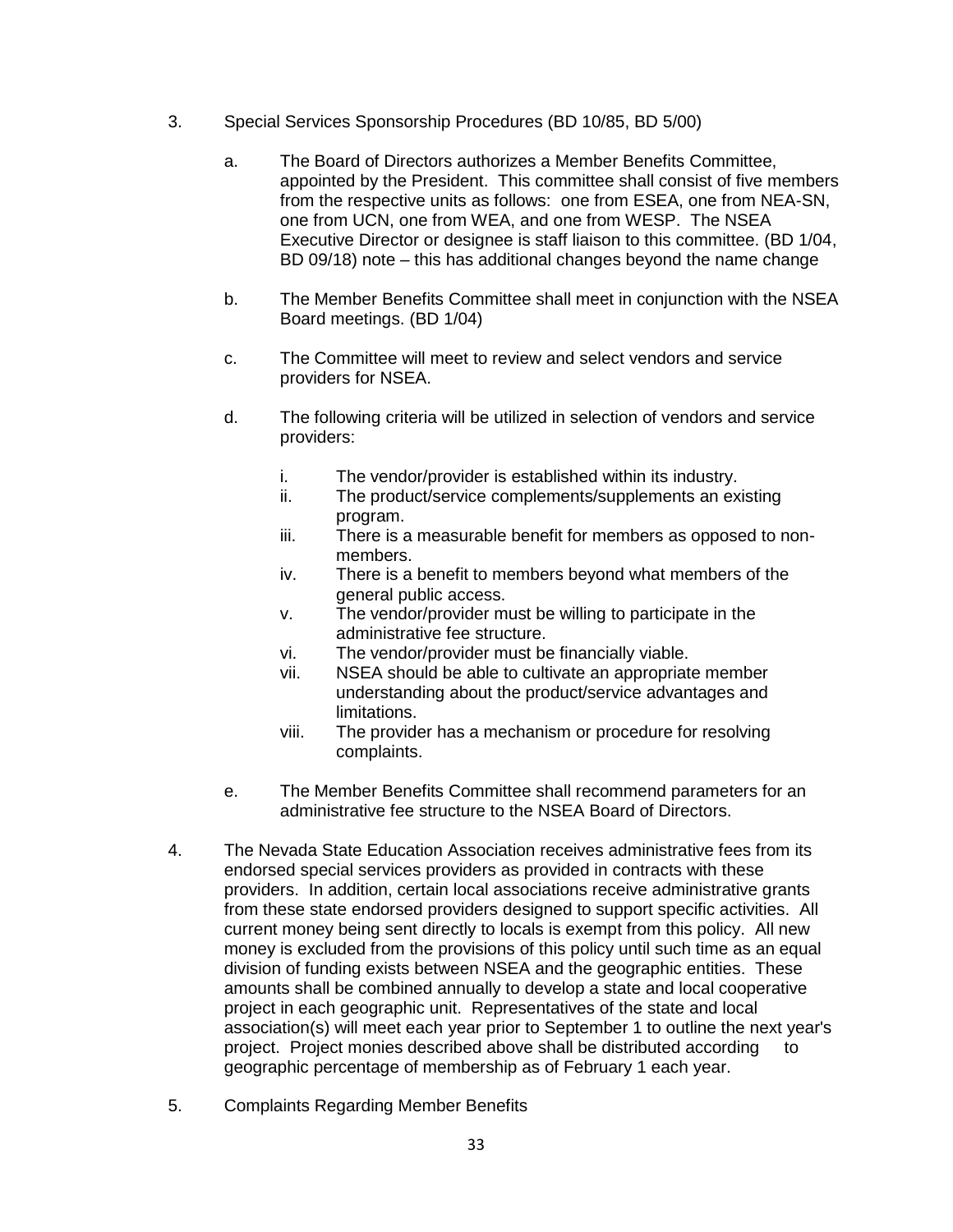Complaints by members regarding member benefits will be put in writing to the Executive Director. Resolution of the complaint will be made according to the contract between the provider and the Association. The Executive Director will report any written complaints to the Committee for their information. (BD 5/00)

- 6. Conflict of Interest Between Staff, Elected Leadership and Endorsed Vendors
	- a. Each employee and elected leader of NSEA must disclose in writing any financial interest that he or any family member has or acquires in any vendor endorsed by NSEA. For the purposes of this motion:
		- i. "Family member" means any person related to the employee or elected leader within the second degree of consanguinity or affinity (i.e., parent, grandparent, child, grandchild, brother, or sister).
		- ii. "Financial interest" means any employment relationship with an endorsed vendor, any entitlement to or expectation of payment from a vendor except a payment made in the usual course of the vendor's business, and any ownership interest in a vendor except the ownership of five percent or less of the vendor's issued and outstanding stock.
	- b. The required disclosure must identify the vendor involved and describe specifically the nature of the person's interest in the vendor. The disclosure must be filed with the Secretary of the Board:
		- i. Within 30 days after the person making the disclosure becomes an employee or elected leader of NSEA;
		- ii. At least three days before any meeting of the board at which the endorsement of the vendor is to be considered; and
		- iii. If disclosure has not previously been made, within 30 days after the employee or elected leader becomes aware of facts giving rise to a duty of disclosure under this policy. The secretary shall retain the disclosure with the minutes of the board.
	- c. Except as otherwise provided in this subsection, an elected leader who has filed a disclosure with respect to a vendor, or who is under a duty to file such a disclosure under this policy, shall abstain from voting on any matter relating to the vendor. On motion, the remaining members of the board may waive the requirements of this subsection. (BD 4/98)

#### **N. AWARDS**

#### **BOARD**

1. Awards Committee

A subcommittee of the NSEA Board shall serve as the Awards Committee.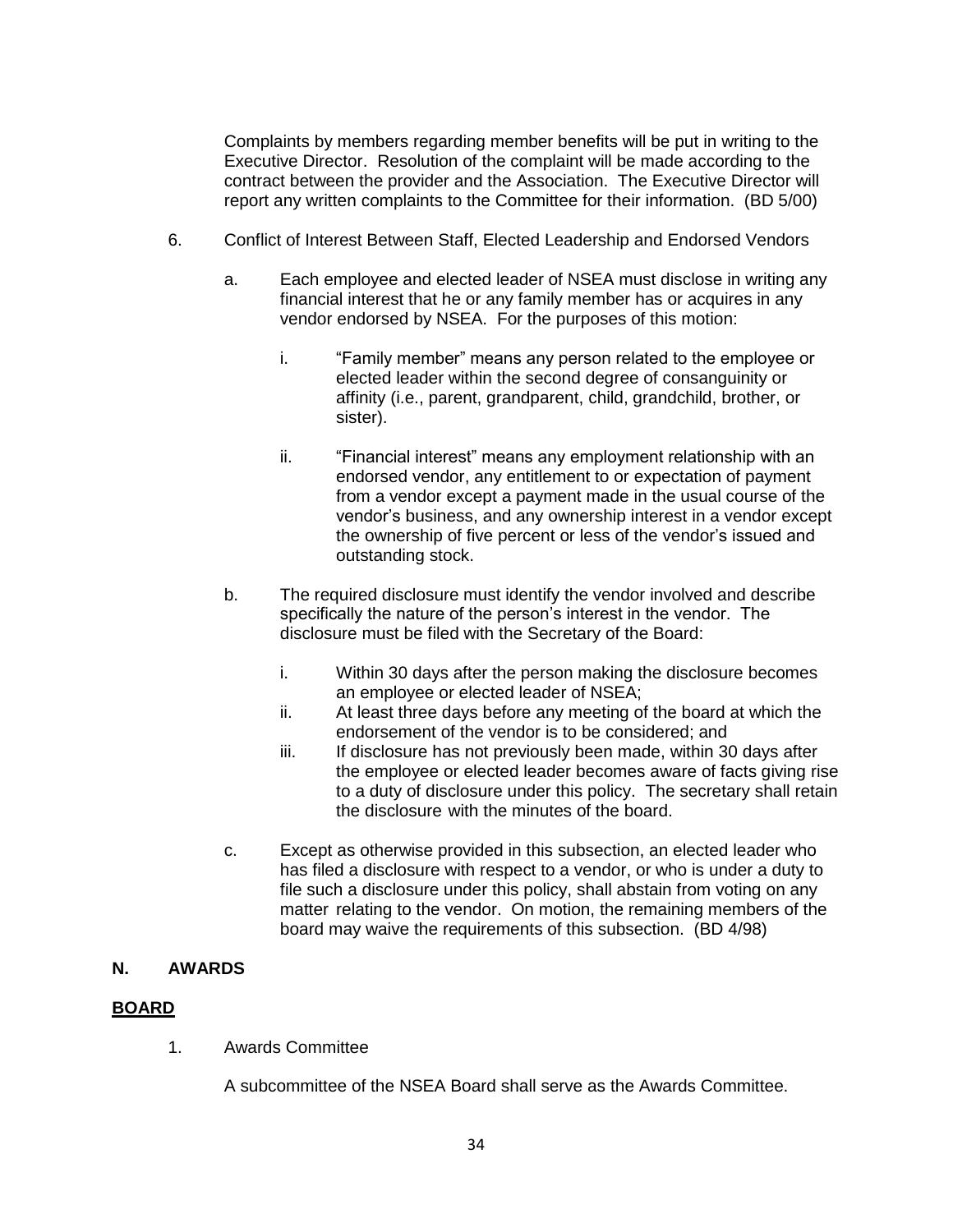- 2*.* Types of Awards
	- a. The NSEA may issue annual awards to an NSEA member in recognition of monetary contributions, or contributions of service to the profession of education, to the NSEA or to NSEA's local affiliates.
	- b. The NSEA may issue special awards to a person who is not a member of NSEA in recognition of contributions of service to the profession of education, to the NSEA or to NSEA's local affiliates.
	- c. The NSEA may issue awards to a local association, school group, or other group of members in recognition of contributions of service to the profession of education, to the NSEA or to NSEA's local affiliates.
	- d. Award criteria may be modified to recognize members in newly created, or newly affiliated local associations.
- 3. Friend of Education Award—with this award, NSEA recognizes any individual, organization, or business which has demonstrated a strong commitment in excellence in education in the state of Nevada-as approved by the NSEA Board of Directors.
- 4. Individual Member Awards
	- a. Outstanding Achievement Award -- This award recognizes members who have an outstanding record of achievement promoting the goals of the NSEA at either the local, state, or national level.
	- b. The Bernard J. Anderson Distinguished Service Award -- This award is reserved for those members who have served a consecutive period of no less than fifteen years as an elected or appointed leader in NSEA and/or one of its local affiliates.
	- c. Val Arredondo Member Rights Award --The recipient of this award must have an outstanding record of promoting and protecting member rights. Nominees must have represented education employees threatened with disciplinary action or dismissal, or have participated in the grievance process.
	- d. The Gary A. Gray Government Relations Award --The recipient of this award must have an exemplary record of service in the areas of political action and government relations. Candidates for this award must have demonstrated record of effective involvement which spans a minimum of three consecutive elections or legislative sessions. (BD 1/04, DA 4/16)
	- e. Against All Odds Award --This award is for those individuals who have taken a stand at personal or professional risk to themselves on behalf of NSEA and the education profession.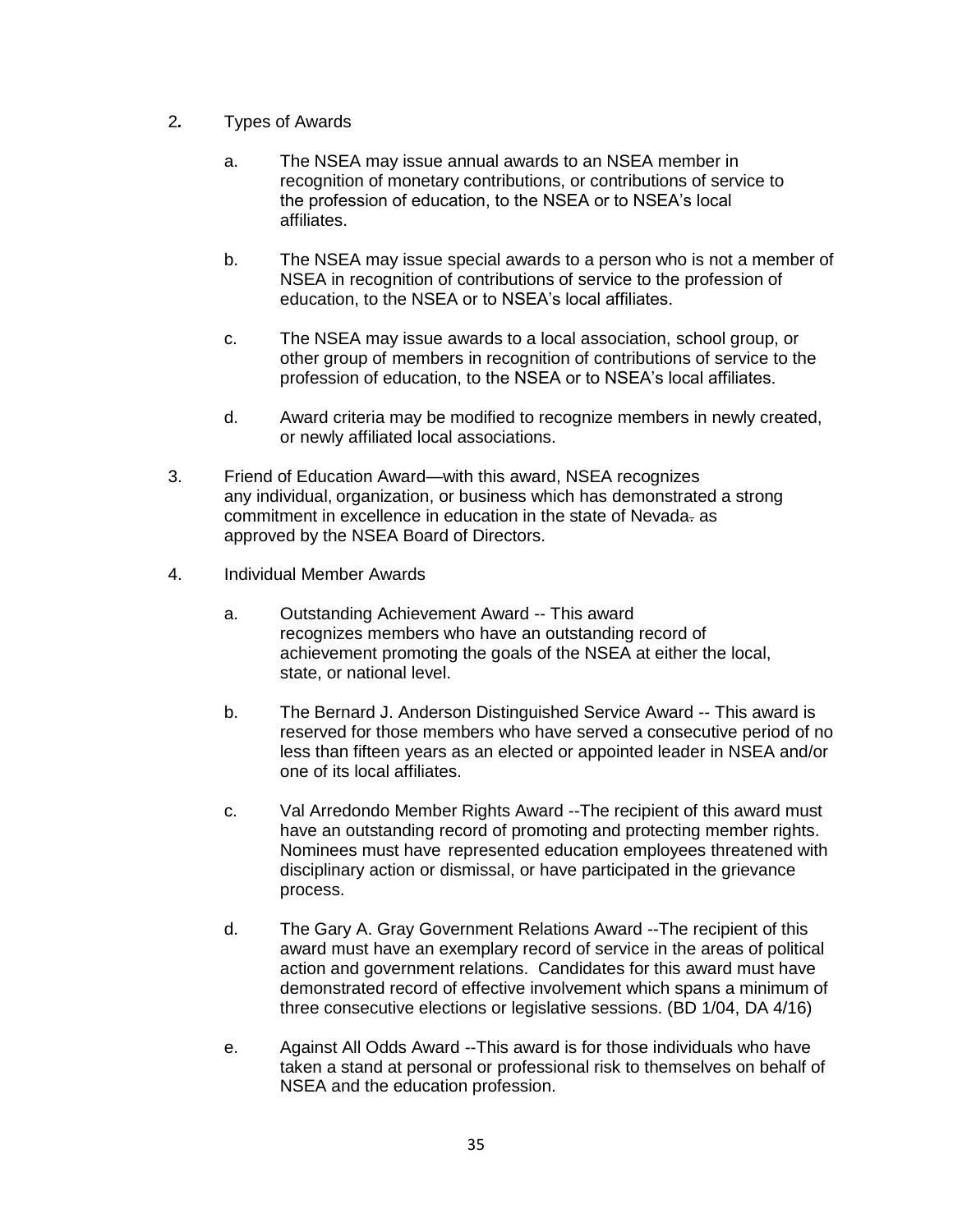- f. Dedicated Educator Award--This award recognizes those individuals who have demonstrated at least twenty (20) years of dedicated service in the field of education overall. Candidates must be NSEA members but do not necessarily have to have demonstrated on-going service only.
- g. Marian Conrad Retired Educator Award--This award recognizes an NSEA-Retired member having an outstanding record of achievement in promoting the goals of the NSEA-Retired at the local, state, or national level. (BD 9/98)
- h. Isaac Perez Outstanding Educator Award—This award honors current, outstanding members who go above and beyond the call of duty in helping the youth of the local community. (BD 11/02)
- i. NSEA Organizing Award--This award is for those members who have dedicated a significant amount of time to activities that increase the strength of their local association and NSEA. (BD 3/13)
- j. NSEA Education Support Professional of the Year Award this award recognizes the contributions of Education Support Professionals to their schools, communities, and their profession. The award is presented to a member of the NSEA who demonstrates outstanding accomplishments and reflects the contributions of ESPs to public education.
- 5. Highest Increase in Membership Award
	- a. This award is given to any local affiliate of the Nevada State Education Association who has the most significant increase in membership no later than thirty (30) days prior to the Delegate Assembly, at which the awards will be given.
	- b. Both the highest number and the largest percentage (%) increase will qualify. (BD 3/13)
- 6. Nominations

Nominations for the recipients of Friend of Education Award and individual member awards may be made by filling out the NSEA Awards Application Form, attaching a narrative statement explaining why the nominee should receive the NSEA Award indicated, attaching three letters of recommendation from any appropriate source (i.e., fellow members, parents, administrators, etc.) and attaching any additional documents which may assist the NSEA Awards Committee in making its selection (newspaper clippings, letters, project summaries, etc.) The applications and attachments must be postmarked no later than February 1. Applications and attachments will not be returned.

- 7. Awards for Each Category
	- a. Plaques:
		- i. Friend of Education Award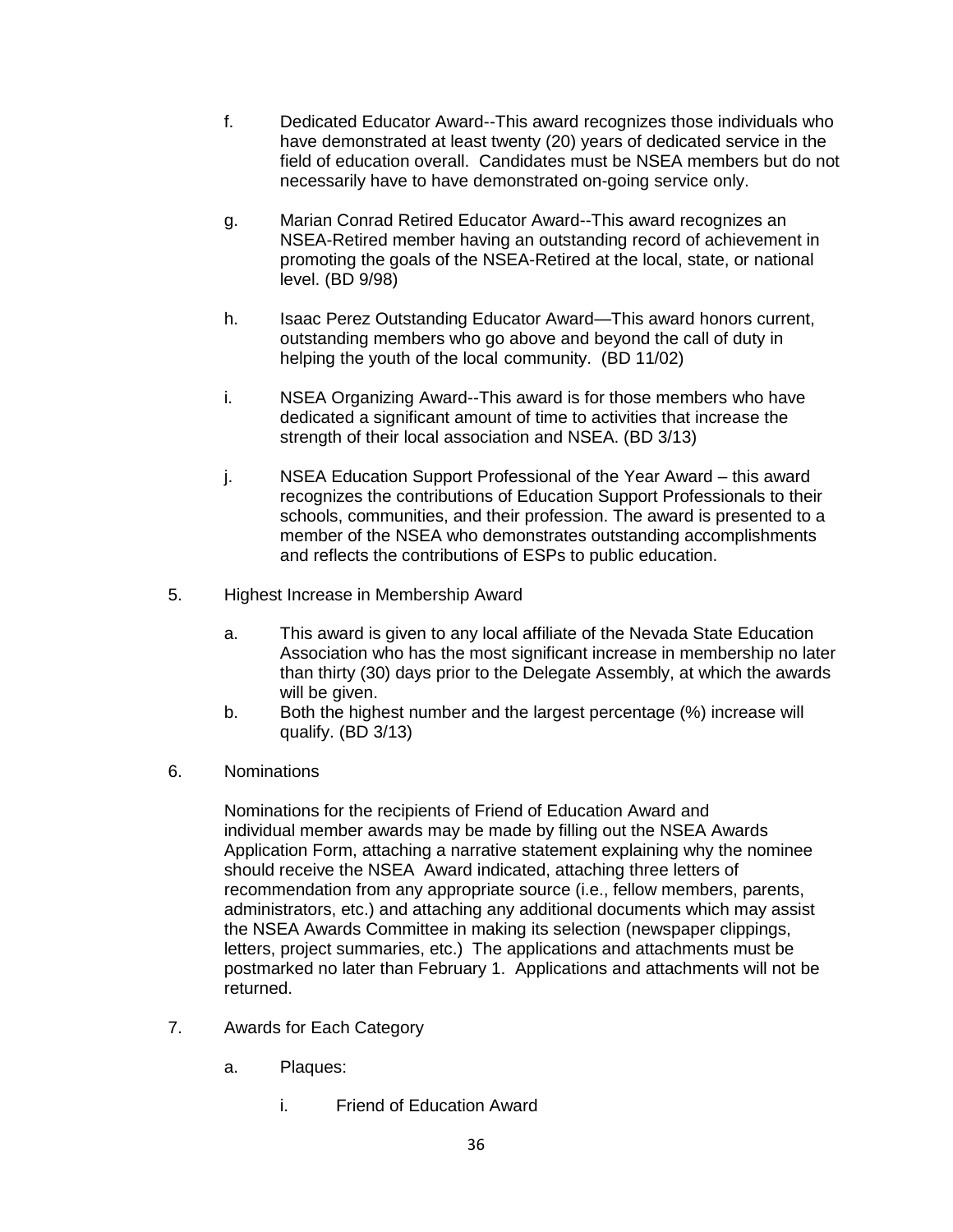- ii. Outstanding Achievement Award
- iii. Distinguished Service Award
- iv. The Bernard J. Anderson Dedicated Educator Award
- v. Val Arredondo Member Rights Award
- vi. Government Relations Award
- vii. Against All Odds Award
- viii. Marion Conrad Retired Educator Award
- ix. Isaac Perez Outstanding Educator Award
- x. Retiring or resigning NSEA Committee member(s) (after 3 years of service)
- xi. Retiring or resigning NSEA Board member(s) and officers (after 3 years of service)
- b. Certificates:
	- i. Membership Awards
	- ii. Political Contribution Awards

#### **O. INSTRUCTION AND PROFESSIONAL DEVELOPMENT**

#### **ASSOCIATION**

The Delegate Assembly go on record in opposition to non-traditional or alternative routes to state licensure. (DA 90)

# **III. OPERATIONS**

#### **A. EXECUTIVE DIRECTOR AND STAFF**

- 1. The Executive Director shall:
	- a. serve as the administrative officer of the Association; supervise the management of the headquarters office; work with the President, Vice President and Secretary-Treasurer to prepare an annual budget for presentation to the Board of Directors and direct the activities of the staff, subject to the direction of the Board of Directors; and serve as custodian of all property owned by the Association. (BD 10/95)
	- b. be a full-time employee of the Nevada State Education Association. If the Executive Director seeks and is elected or appointed to local, state or federal public office, he/she shall submit his/her resignation to the NSEA Board of Directors or request a complete unpaid leave of absence from the position. The NSEA Board of Directors shall have the sole discretion in the granting of this leave of absence. Except as provided above, the Executive Director may accept, upon notification to the NSEA Board of Directors, any appointed position which does not conflict with his/her duties as Executive Director or the Policies, Bylaws or Resolutionsof the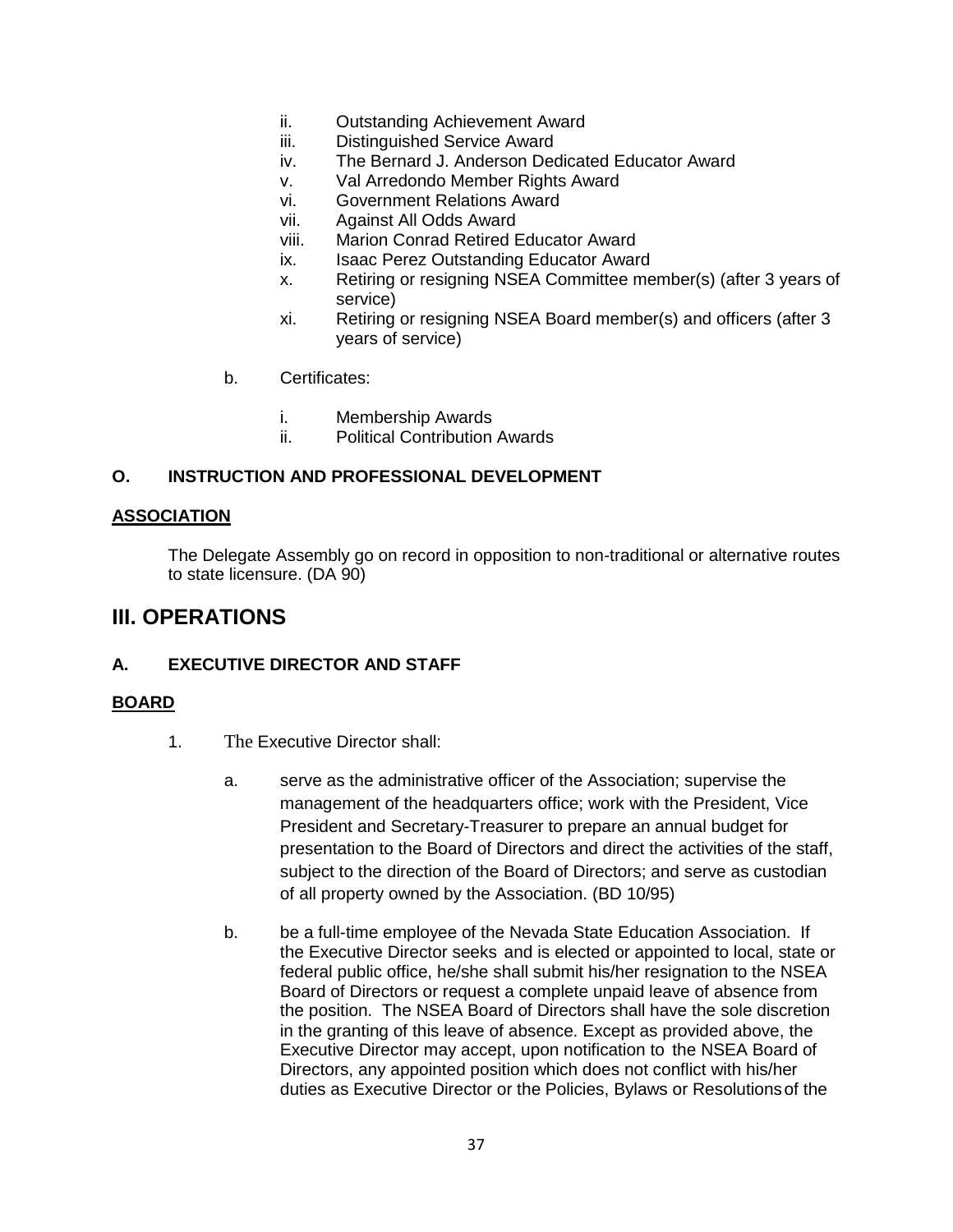Nevada State Education Association or National Education Association. (BD 3/92)

- c. further the professional status of education professionals and promote quality education in the state of Nevada.
- d. help coordinate the activities of the local associations in carrying out the program of the Association.
- e. exercise sole responsibility for staff management, selection, evaluation and compensation within limits provided by Board policy and ratified staff contracts. To provide leadership and opportunities for the training and development of staff.
- f. be responsible for the collection of membership dues and the proper maintenance of membership records.
- g. be responsible for deposits disbursements, and be responsible for the safekeeping and accounting of all NSEA funds as directed by the Board of Directors. To recommend investing of unencumbered revenue. (BD 4/96)
- h. furnish a surety bond in the amount to be fixed by the Board of Directors, the premium of which shall be paid by the Association. To arrange surety bonds for all staff personnel.
- i. represent NSEA in contract negotiations with professional and support staff and in staff performance evaluation.
- j. be directly accountable to the NSEA Board of Directors and make a regular report of governance activities and needs.
- k. meet on a regular basis with the NSEA President in order to discuss issues in which NSEA is or will be involved.
- l. work with the President on agendas and provide for arrangements for meetings of the Board of Directors, Delegate Assembly and other conferences or meetings as may be sponsored by the Association.
- m. provide annually to the Board a written understanding which has been worked out between the President and Executive Director which sets forth the sharing of responsibilities in which their jobs tend to intersect.
- n. supervise and direct publications authorized by the NSEA Board of Directors and the Delegate Assembly.
- o. perform such other duties as may pertain to the office or as may be designated by the Board of Directors.
- p. work with the Association's committees and make recommendations to the Board of Directors on activities and programs which seem pertinent to the objectives of the Association.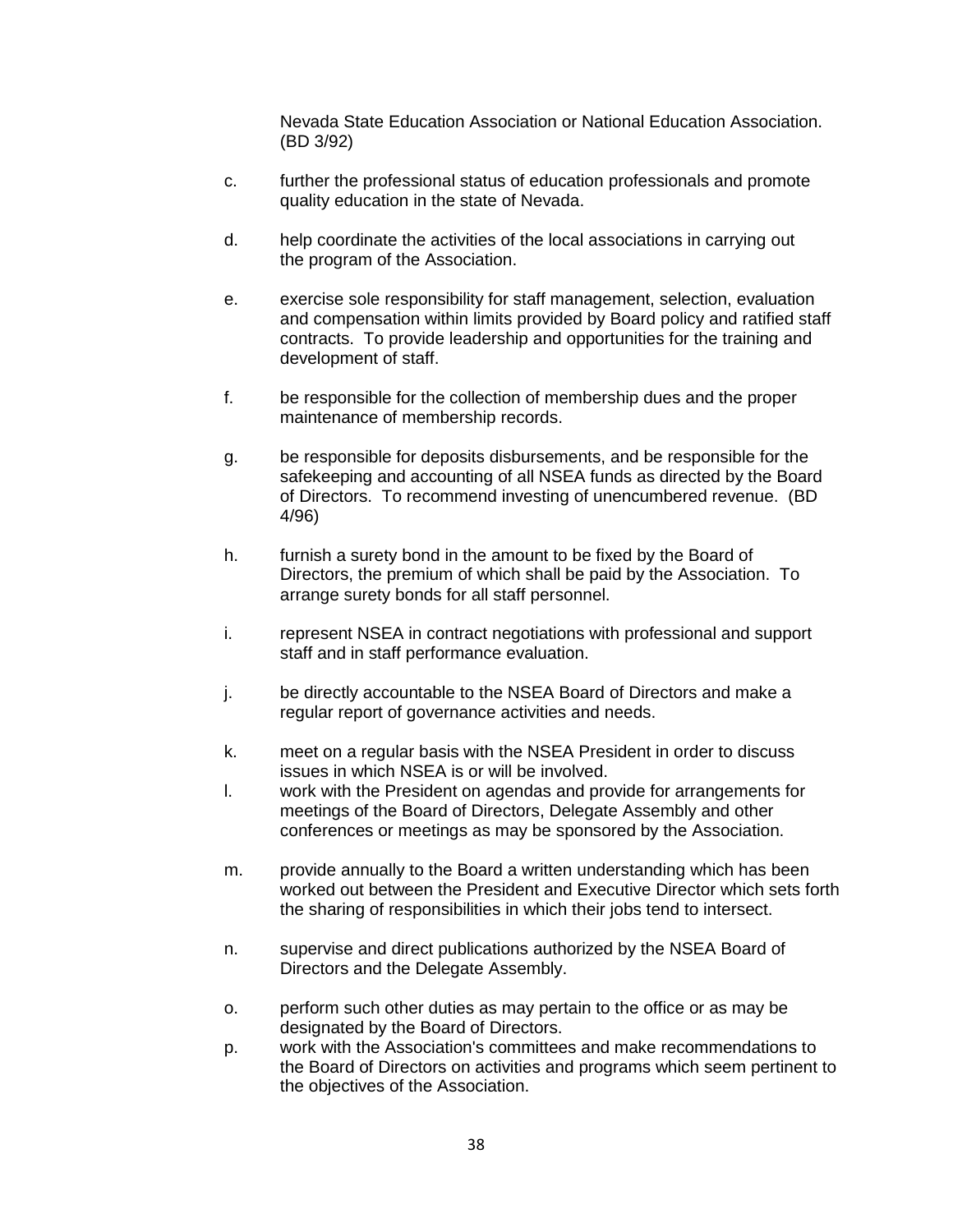- q. cooperate with and assist the chairpersons of the state and local committees and commissions in the performance of their duties.
- r. be responsible as the Executive Director for the lobbying program and prepare a legislative timetable by January  $1<sup>st</sup>$  preceding the legislative session, and to distribute this timetable to NSEA leaders to work on writing of legislation and in promoting legislation with lay groups and education employees. To work with the Legislature during session. (BD 4/96)
- s. be responsible for the preparation and timely distribution of guidelines, their use in electing delegates to the NSEA Delegate Assembly and to the NEA Representative Assembly.
- t. represent the Association at local, state and national meetings within officially adopted NSEA program budget, and in carrying out such responsibilities as are contained within his/her assigned duties.

# **B. COMMUNICATIONS**

## **BOARD**

- 1. NSEA employs a variety of medium, electronic and traditional, to communicate with its membership. NSEA provides information to the membership concerning Association policies, programs and issues of interest and concern*.* The content of all NSEA publication is at the sole discretion of NSEA. Publications, such as printed or electronic newsletters*,* will accept letters from members on policies, programs, and issues of current concern. Any letters will be printed at the sole discretion of the NSEA. (BD 11/91)
- 2. In addition, the NSEA reserves the right to:
	- a. Restrict letter length to approximately 400 words;
	- b. Edit with consultation of the writer, for accuracy and propriety;
	- c. Invite specific members to submit material. (BD 11/91)
- 3. In cases where the writer is specifically critical of policy, program or identified individuals or entities, NSEA will notify appropriate representatives of opposing views (when known to the Association) and provide them with an opportunity to respond in the same issue, with equal treatment and subject to the aforementioned restrictions. (BD 1/83)
- 4. The author of the letter is solely responsible for the opinion expressed in the letter and all legal ramifications contained in that responsibility.

# **C. ASSOCIATION PROPERTY**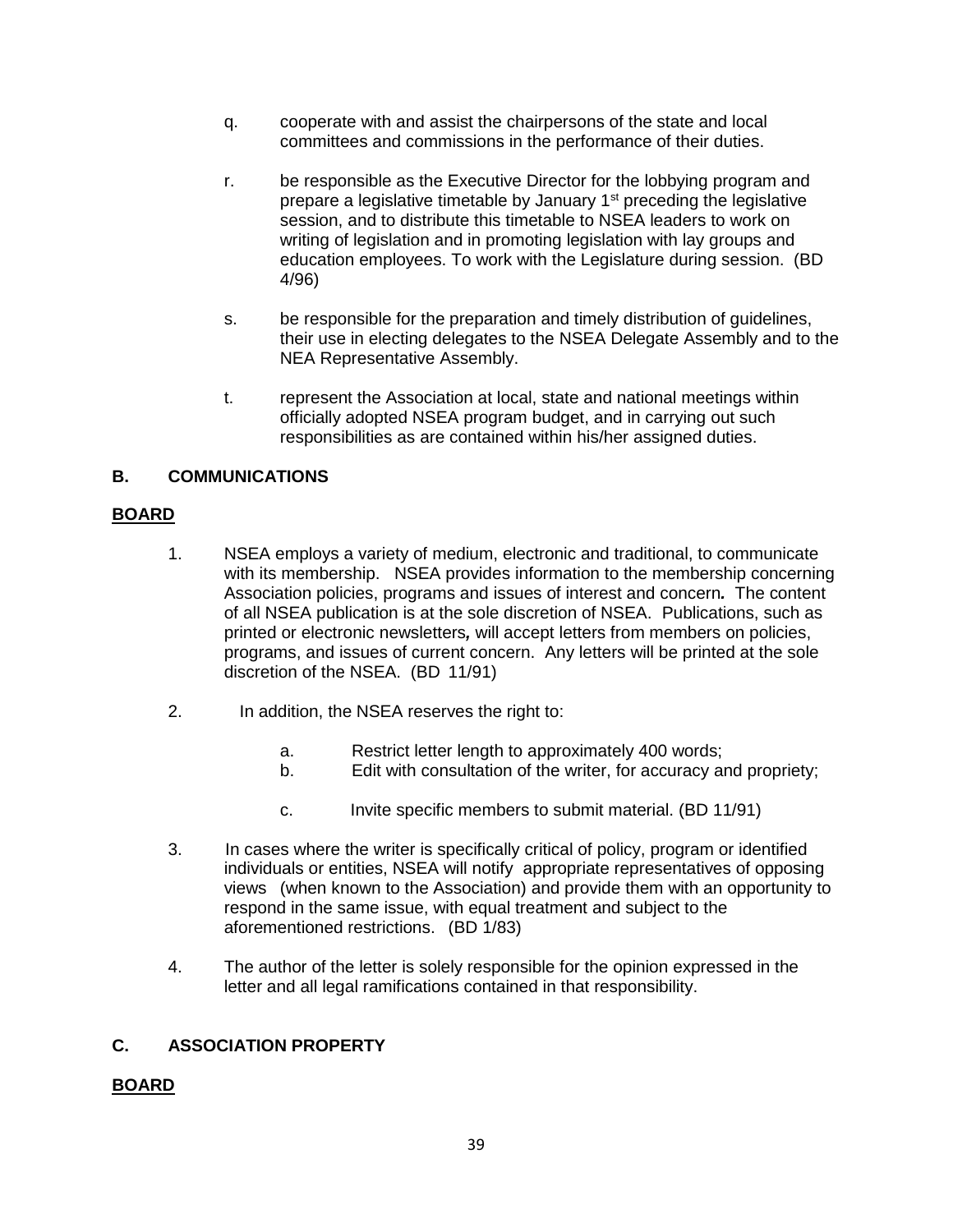- 1*.* Association Vehicles
	- a. The Executive Director shall develop an Administrative Policy for the use and reconciliation/reimbursement of use of Association vehicles. He/she shall be responsible for the administration of the policy. (BD 5/01)
	- b. NSEA may supply an Association owned vehicle to support the transportation needs of its representatives.
	- c. All drivers of the Association vehicles must have a current driver's license and a copy must be on file at the NSEA office. Only those authorized persons with a driver's license on file are allowed to drive Association vehicles.
	- d. All drivers are requested to report any maintenance or repair issues to NSEA.
	- e. Request for use of the Association vehicle shall be done in advance of the need through the NSEA office. (10/08)
- 2. Cellular Phones
	- a. The Executive Director shall develop an Administrative Policy for the use of cellular phones. The Executive Director shall be responsible for the administration of this policy. (BD 5/01)
	- b. All cell phone, portable digital assistant (PDA) and other like devices and their associated equipment purchased and/or provided for by the Association are the exclusive property of the NSEA. The Association reserves the right to determine the duration of use of all such devices, and may reassign and/or reuse such inventory at any time.
	- c. Cell phones, PDA's and like devices are to be primarily used to fulfill the assigned legitimate responsibilities as determined by the Association. The supporting telephones and services are not intended for extensive personal use. All such personal use shall only be periodic and kept to a minimum.
	- d. Under no circumstances can cell phones, PDA and other like devices provided and paid for by the Association be used for fraudulent, malicious, pornographic and/or other inappropriate purposes.
	- e. Where approval is authorized by NSEA to provide a cell phone, PDA and other like devices and/or supporting services, the Association will either pay for those devices and services directly to the vendor/provider or reimburse the user.
	- f. NSEA assumes no responsibility for the replacement, repair or service support for personal cell phone devices. (10/08)
- 3. NSEA Offices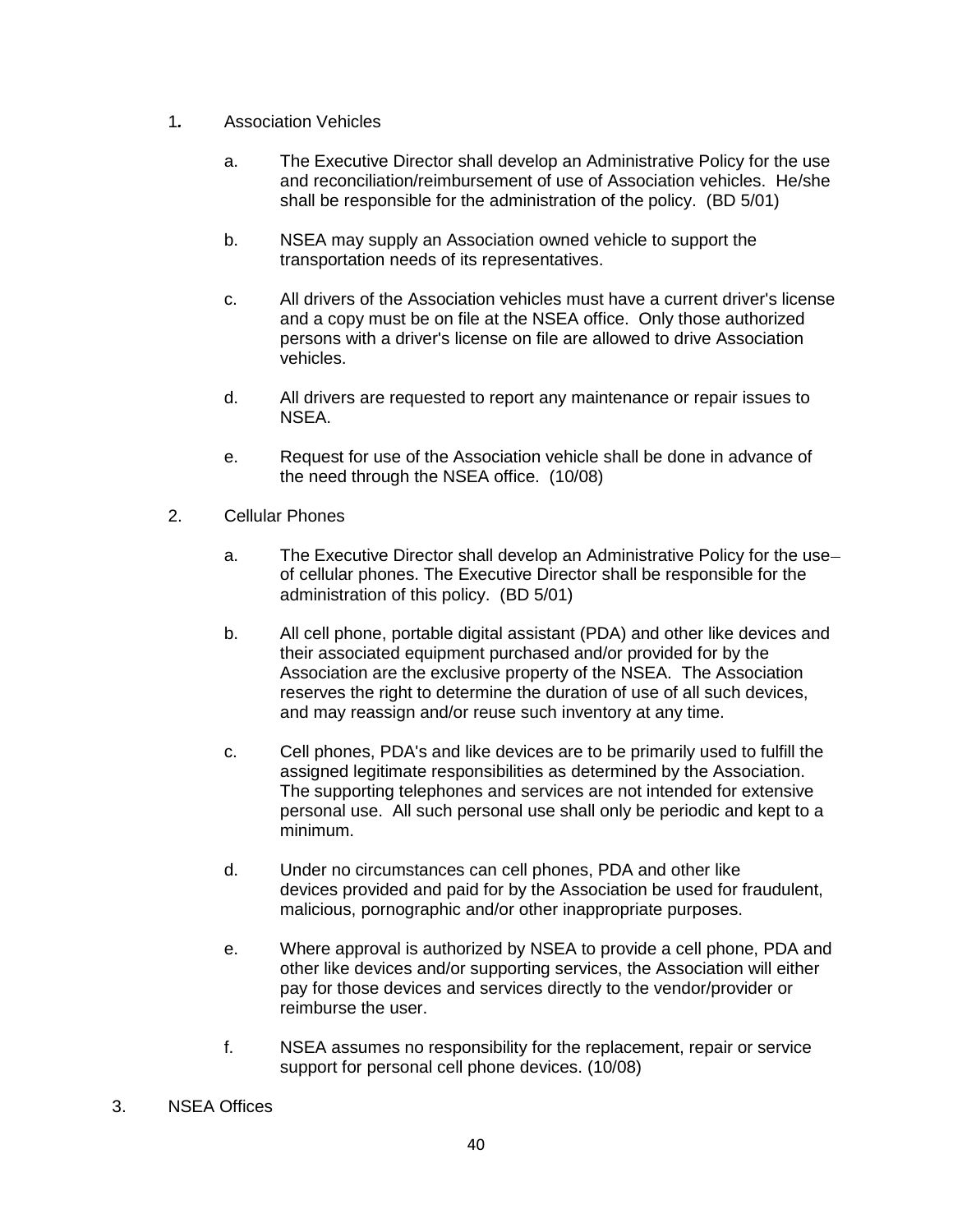The NSEA office shall be available for use of members after hours without the presence of staff. (BD 4/77)

# **D. FINANCIAL AND OPERATIONAL STANDARDS**

- 1. We, the governance and employees of the Nevada State Education Association and its Affiliates (the Association), acknowledge our special responsibility to ensure the integrity, honesty and reputation of the Association. We pledge our support to the members, students and communities we serve.
- 2. As leaders and employees, we are entrusted fiduciaries of the Association and the keepers of its voice. Members believe in us, support us and trust us with Association resources. We, the governance and employees of the Association, accept the responsibility to treat Association resources with the utmost care and to adhere to the highest ethical standards. To that end, we acknowledge the principles that will guide us, the control activities we will use to protect the resources entrusted to us, and our process to monitor those controls.
- 3. Code of Ethical Conduct--In fulfillment of our obligation we commit to:
	- a. Exercise appropriate fiduciary responsibilities over Association resources;
	- b. Fully and fairly disclose and act appropriately in avoiding actual or apparent conflicts of interest;
	- c. Comply with applicable rules and regulations of the Association and government agencies;
	- d. Respect confidentiality of information acquired in the course of our work;
	- e. Provide Association constituents with information that is complete, accurate and appropriate;
	- f. Implement activities professionally, with honesty and integrity
	- g. Not knowingly be a party of any illegal activity or breach of fiduciary responsibility;
	- h. Report violations of this Code in accordance with all applicable rules of procedure;
	- i. Institute due process policies for violations of this Code of Ethics
	- j. Be accountable for adhering to this Code.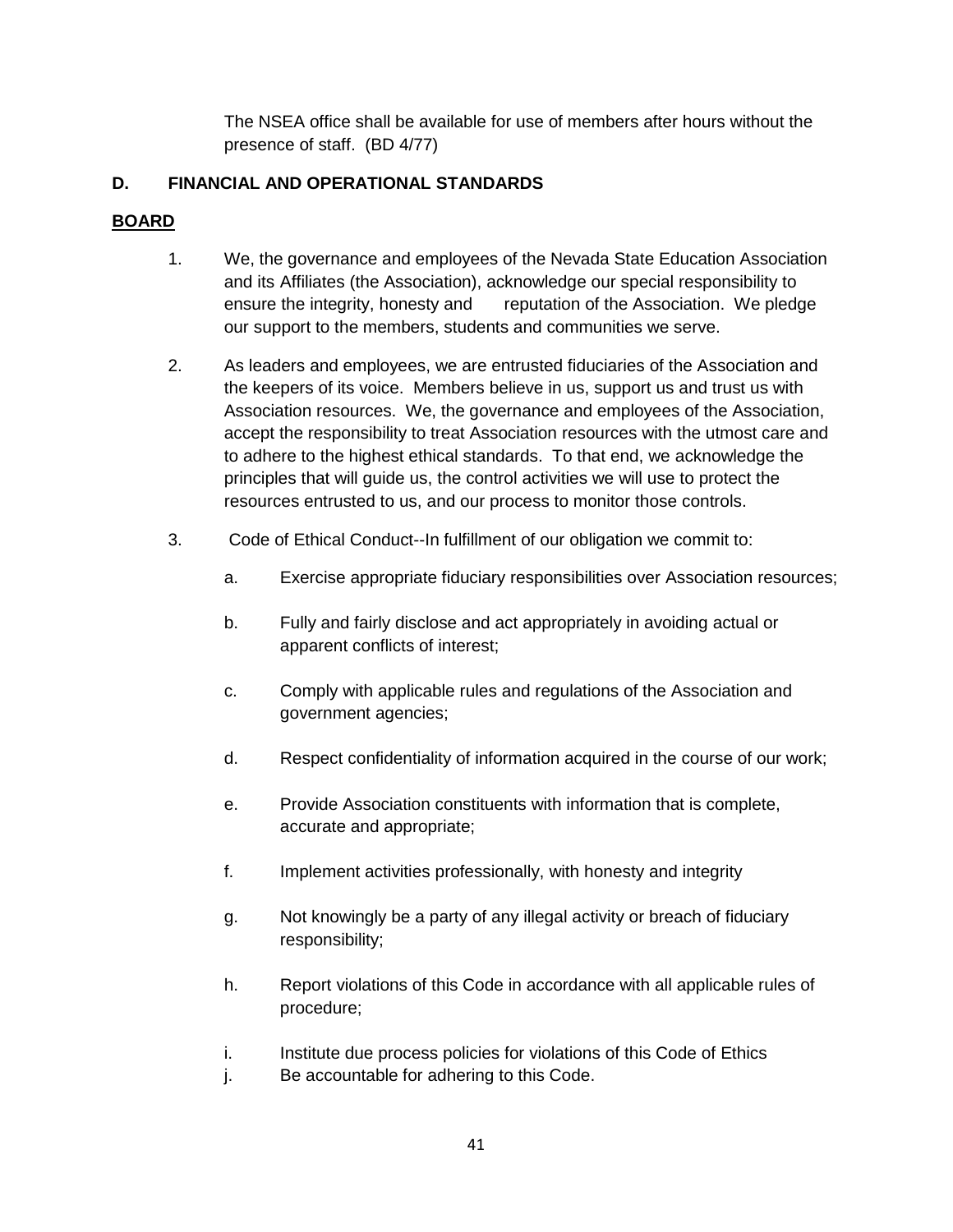- 4. Integrity of Internal Controls
	- a. A strong Internal Control structure is fundamental to achieving Association goals. Internal Controls must be designed to provide reasonable assurances regarding the safeguarding of resources against mistakes, fraud or abuse, reliability of operating and financial information, continued commitment to compliance with Association policies, applicable laws and regulations, and the accuracy of our business activities and records. Internal Controls must be built on uncompromising integrity, responsible business judgment and a culture of appropriate control practices.
	- b. In fulfillment of our obligation to maintain the highest standards of quality in financial reporting through business ethics and effective internal controls, we support:
		- i. A control environment founded on ethical values and technical competence;
		- ii. The identification and analysis of relevant internal and external risks that can hinder the achievement of business and Association objectives;
		- iii. The implementation of control activities that mitigate each identified risk, with the appropriate focus on prevention, detection and correction;
		- iv. The institution of fluid information pathways among management, employees and governance that capture, process and communicate relevant internal and external information in a timely manner;
		- v. Adoption of formal internal control policies and procedures;
		- vi. Systems of evaluation and assessment to monitor whether Internal Controls are adequate, effective and adaptive;
		- vii. Documentation of systems of internal control procedures in a comprehensive manner as well as roles and responsibilities of governance and employees;
		- viii. Appropriately communicating with and educating governance and employees on their roles and responsibilities.
- 5. Audit Related Responsibilities of the Budget Committee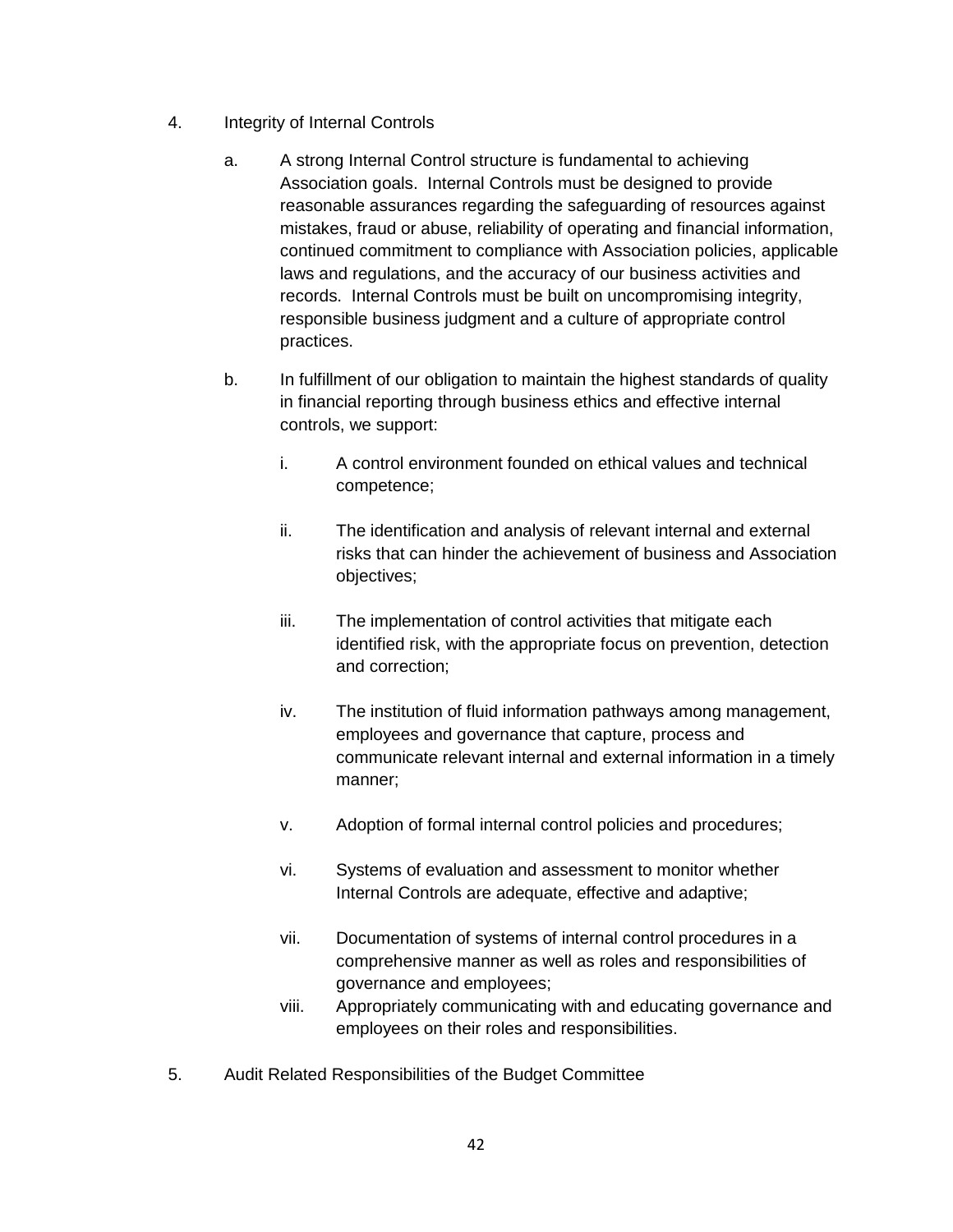- a. In the spirit of sound fiscal practices, we believe in the oversight of our financial systems. Management has an important operational role working with vendors and auditors and should assist the Budget Committee, but the Committee must be independent of management, informed and trained to understand basic finances, the role of an independent auditor and their role to report and advise.
- b. In fulfillment of our obligation to monitor, question, inform, improve and advise, and as those responsible for the fairness, thoroughness and accuracy of financial information, we support the institution of a Budget Committee that will:
	- i. Report to the NSEA Board of Directors at least annually;
	- ii. Review and understand financial statements;
	- iii. Be responsible for the recommendation to the appropriate body of the appointment, compensation, and presentation of the work of any public accounting firm performing audit services;
	- iv. Review any audit problems or difficulties, and recommend to the appropriate body resolution of disagreements between the independent auditor and management;
	- v. Review the Management Letter provided by the independent auditor;
	- vi. Establish procedures for the receipt, retention and treatment of complaints received regarding internal controls and auditing;
	- vii. Request to engage independent counsel, independent financial experts or other advisors, as deemed necessary to carry out its duties;
	- viii. Participate in training necessary to fulfill these duties.

#### **E. OPERATIONS, AFFILIATE AND SERVICE AGREEMENTS**

- 1. Definitions
	- a. Affiliate Agreements are mutual agreements that establish or confirm programs, training and other activities that are not addressed by NSEA policy or governing documents. Affiliate Agreements are a response to particular needs and/or extenuating circumstances; and as such discussions with affiliates regarding Affiliate Agreements are not the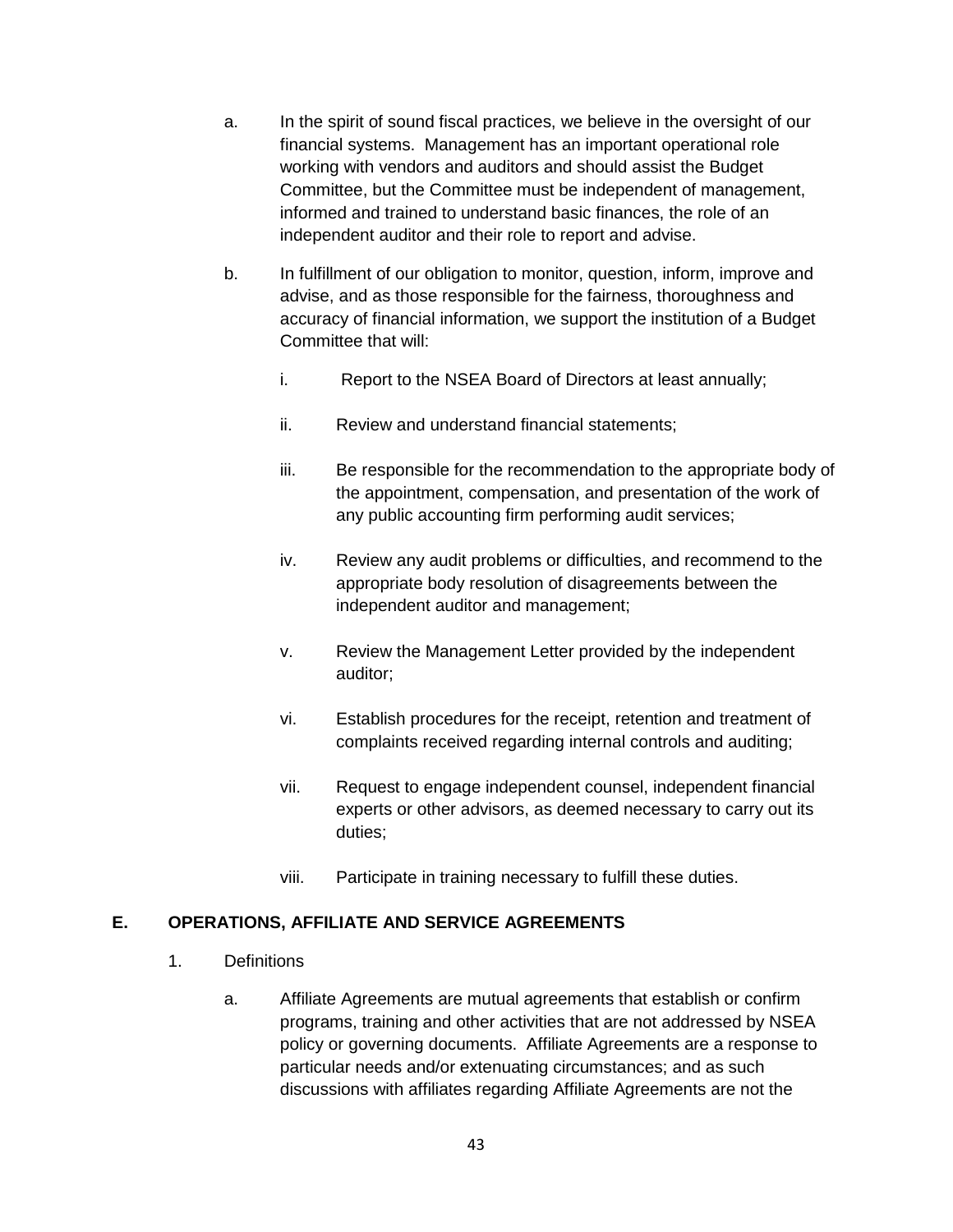appropriate venue to seek any alteration of NSEA policy or governing documents.

- b. Service Agreements are mutual agreements between NSEA and NSEA Program Groups, which are comprised of members not eligible for active members in the association. Service Agreements clarify what services NSEA and the NSEA Program Group will provide to ensure the success of the NSEA Program. Service Agreements shall be reviewed every two years before December 15, by the NSEA Executive Director and elected leaders of those program groups.
- 2. Creation of an Affiliate Agreement

A written request to create an Affiliate Agreement shall be submitted by the affiliate's President, between September 15 and December 15 of each fiscal year, to the NSEA President and NSEA Executive Director.

It shall be the decision of the NSEA President and NSEA Executive Director after reviewing a request, to create or not to create an Affiliate Agreement. Should there be a disagreement to create an Affiliate Agreement, between the NSEA Executive Director and NSEA President, the NSEA Secretary Treasurer shall be consulted in an effort to reach a decision. Within fifteen (15) calendar days from the receipt of the local affiliate request, the NSEA President or NSEA Executive Director shall notify the local in writing, of their decision and rationale.

3. Development of an Affiliate Agreement

These Affiliate Agreements shall be created by the NSEA Executive Director and his or her designee and a team appointed by the NSEA President, with the requesting NSEA affiliate. This team shall consist of three (3) NSEA Board of Directors, one (1) from each one of the non-requesting Affiliate's.

4. Approval of an Affiliate Agreement

Affiliate Agreements must be approved by a 2/3 vote of the NSEA Board of Directors at a regularly scheduled meeting.

5. Duration of an Affiliate Agreement

Affiliate Agreements shall be in full force and effect for a period lasting no more than two (2) years from date of signing. All successor Affiliate Agreements must be renewed and approved pursuant to this policy, on or before the expiration date.

a. All provisions of current "Service Agreements" shall be in full force, no later than December 31, 2015, or unless a written request to create a successor Affiliate Agreement has been submitted by the affiliate's President before this date. (BD 1/15)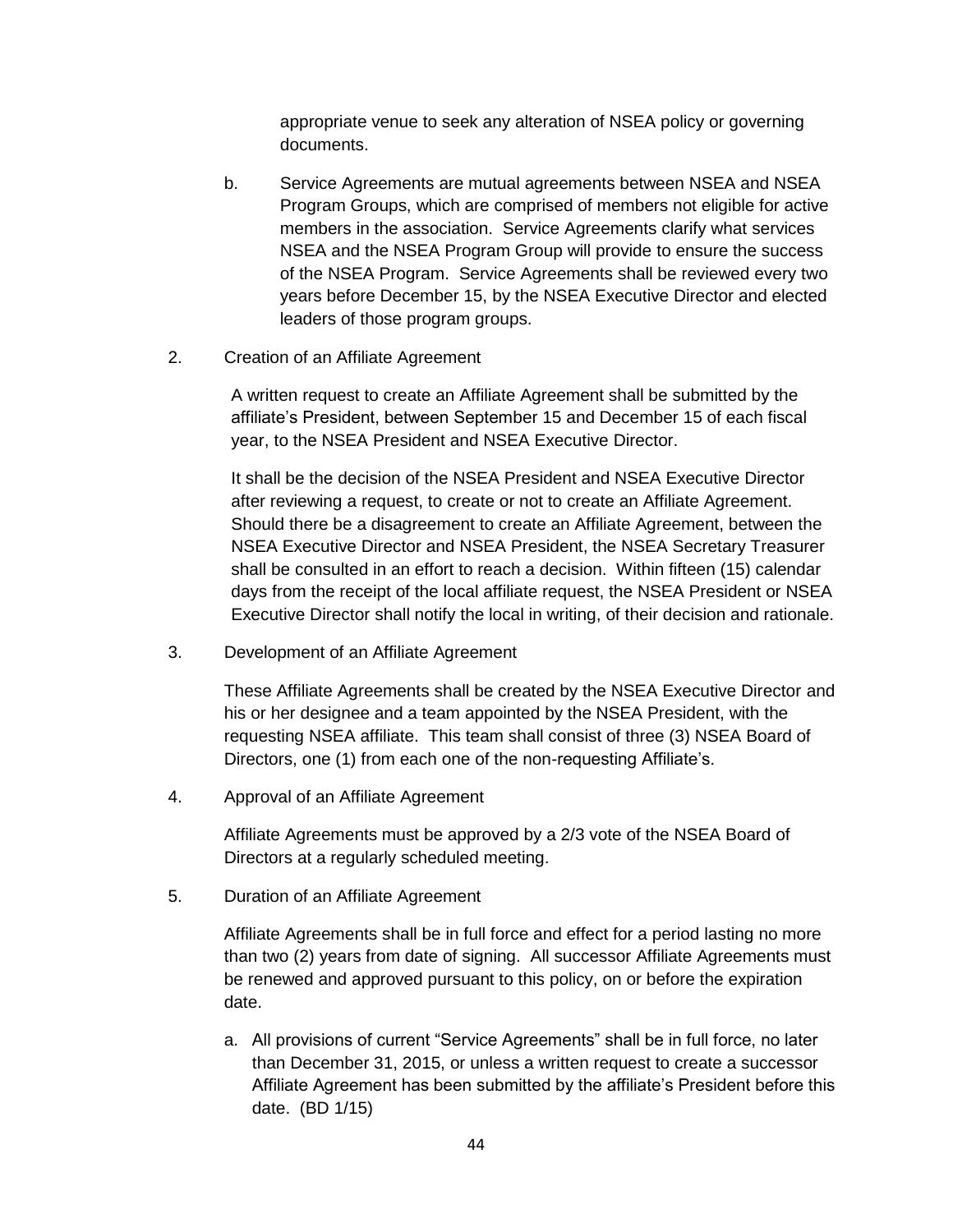# **F**. **CONFLICT OF INTEREST POLICY FOR ASSOCIATION OFFICIALS**

## **BOARD**

NSEA officials have a fiduciary obligation to act in the best interests of NSEA. The purpose of this Conflict of Interest Policy for NSEA Officials ("CI Policy") is to provide guidance to NSEA officials in complying with this fiduciary obligation.

- 1. Definitions
	- a. The term "NSEA official" means an NSEA Officer, a member of the NSEA Board of Directors, a member of an NSEA committee, and any other person designated by NSEA governance to represent NSEA. The term does not mean an employee of, or a consultant retained by NSEA;
	- b. The term "immediate family" of an NSEA official means his or her parent, spouse or spousal equivalent, child, grandparent, grandchild, sibling, mother-or father-in-law, sister-or brother-in-law, or daughter-or son-in-law;
	- c. The term "directly or indirectly" means an action taken by an NSEA official in his or her own name (directly), or through a member of the immediate family or a business associate of an NSEA official (indirectly);
	- d. The term "participate in an NSEA decision" means exercising the authority to approve, disapprove, recommend, or otherwise influence the position taken by NSEA; and
	- e. The term "Conflict of Interest Officer" means the person who is responsible for the implementation of the CI Policy.
	- f. The NSEA Officers consist of the President, Vice President, Secretary/Treasurer and the NSEA selected NEA Directors as defined in Article 3 subsection 1 of the Bylaws.
- 2. Statement of Principles

NSEA official shall, directly or indirectly, have any interest or relationship, take any action or engage in any transaction, or incur any obligation which is in conflict with, or gives the appearance of a conflict with, the proper and faithful performance of his or her responsibilities to NSEA.

- 3. Prohibited Activities— The activities that are prohibited by the Statement of Principle set forth in Section II include, but are not limited to, the following:
	- a. No NSEA official shall, without the advance written approval of the CI Officer, have a direct or indirect financial or personal interest in or relationship with any business, firm, person, or entity that does or seeks to do business with NSEA. This prohibition shall not apply to investments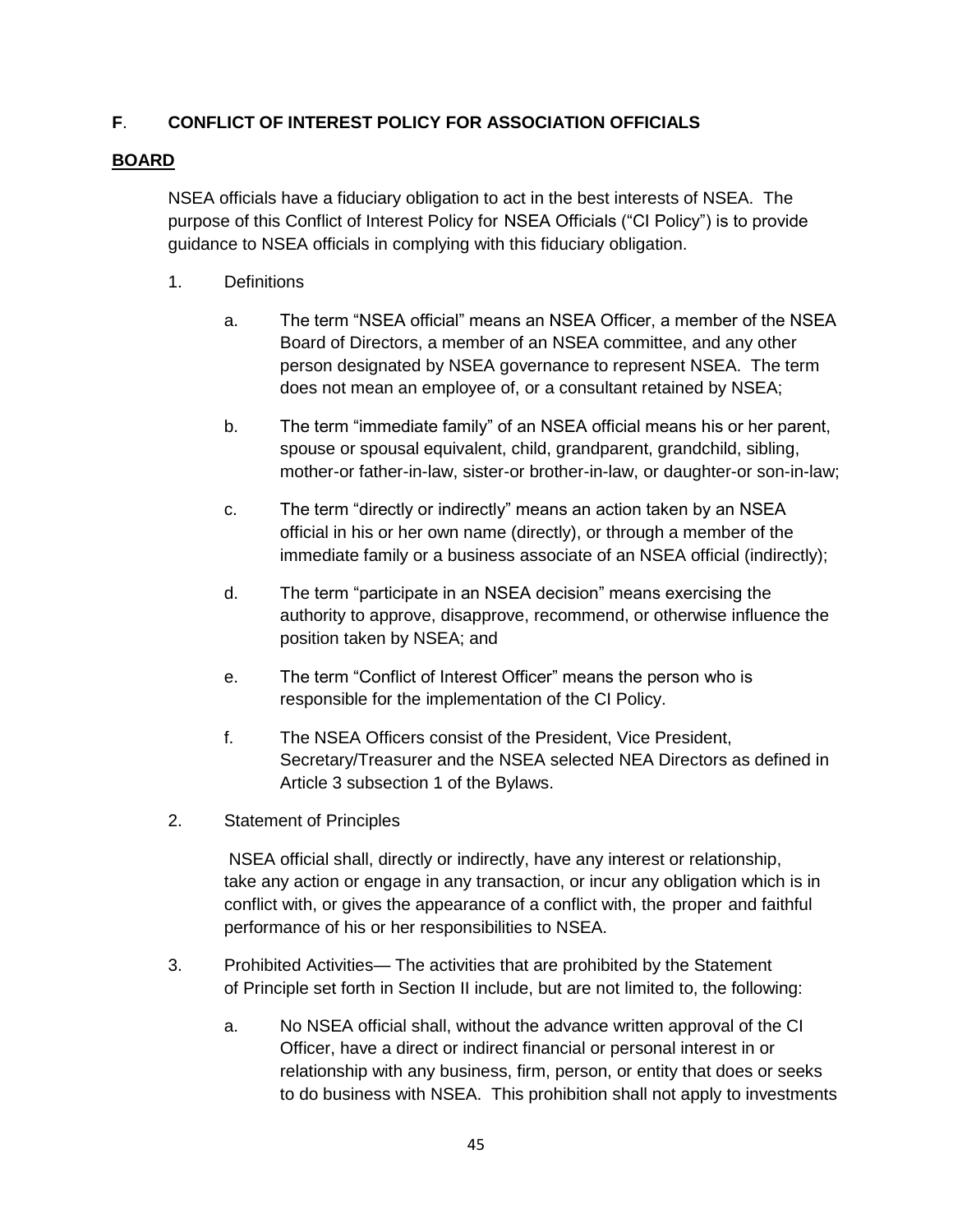in a business, firm, or other entity through the purchase of securities that are traded on a registered national securities exchange, or utilizing any services that the business, firm, person, or entity makes available to the general public in the normal course of business.

- b. No NSEA official shall, except in the performance of his or her responsibilities on behalf of NSEA, receive any compensation, gift, gratuity, loan or other thing of value from any business, firm, person, or other entity which does or seeks to do business with NSEA, or which has financial or other interests that may be affected by the performance or nonperformance of the NSEA official's NSEA responsibilities. The term "business, firm, person or other entity" does not include NSEA affiliates or subsidiary organizations (e.g., NSEA Member Benefits corporation), and the term "compensation, gift, gratuity, loan, or any other thing of value" does not include an item or items received during an NSEA membership year with an aggregate value of \$250 or less, or a loan that is available to the general public on similar terms.
- c. No NSEA official shall, (1) except in the performance of his or her responsibilities on behalf of NSEA or in response to a legal mandate, disclose any information obtained by reason of his or her NSEA position that is not otherwise available to the general membership of NSEA, and that could be used to the detriment of NSEA, or (2) use or permit others to use any information obtained by reason of his or her NSEA position that is not otherwise available to the general membership of NSEA to directly or indirectly further the NSEA official's financial or personal interest.
- d. No NSEA official shall, without the advance written approval of the CI Officer, directly or indirectly sell goods or services to NSEA. This prohibition shall not apply to the payment, in accordance with NSEA policy, of compensation or a stipend to an NSEA official for carrying out his or her responsibilities on behalf of NSEA.
- e. No NSEA official shall accept any other position*,* assignment*,* or appointment which would conflict with his or her fiduciary obligation to act in the best interest of NSEA, or otherwise interfere with the NSEA official's ability to properly carry out his or her NSEA responsibilities.
- f. No NSEA official shall use or permit others to use his or her position with NSEA to create the impression that NSEA endorses or has endorsed a product, service, program*,* or political position when that is not in fact the case, or to otherwise directly or indirectly further the NSEA official's financial or personal interest.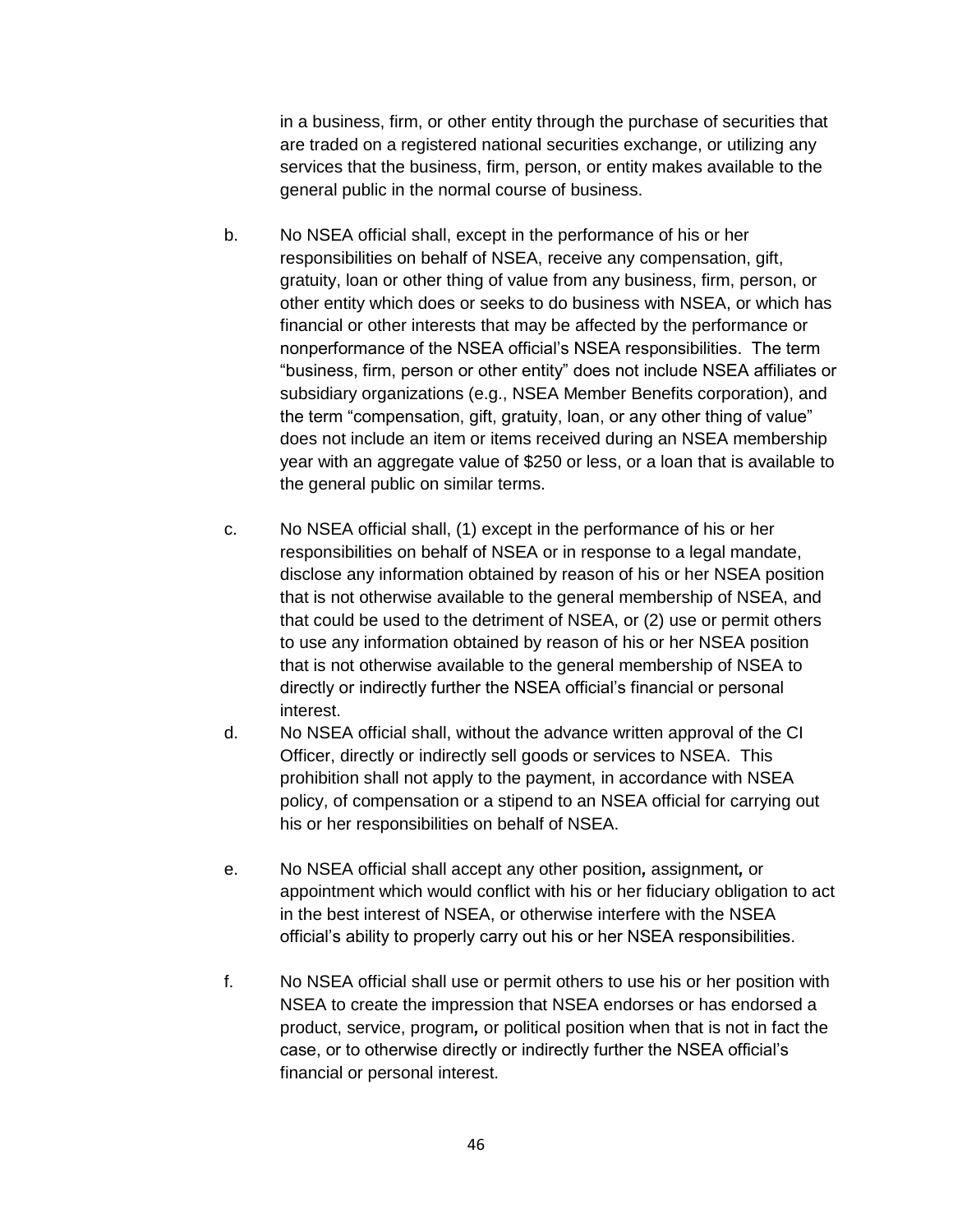- 4. Implementation Procedure
	- a. The NSEA Secretary-Treasurer shall serve as the Conflict of Interest Officer ("CI Officer"), and shall in that capacity be responsible for the implementation of the CI Policy. The CI Officer shall monitor the implementation of the CI Policy, and make periodic reports regarding its implementation to the NSEA Executive Officers. The NSEA Executive Officers shall recommend to the NSEA Board of Directors such modifications in the Policy as it may from time to time deem appropriate. In the event the NSEA Secretary-Treasurer is the "NSEA Official" specified in subparagraph B and C below, the NSEA Vice-President will assume the role and duties of the CI Officer.
	- b. (1) If an NSEA official believes that he or she may be engaged or about to become engaged in an activity that is prohibited by the CI Policy, he or she shall consult with the CI Officer. The NSEA official and the CI Officer shall attempt to deal with the matter informally. If they are unable to do so, the CI Officer shall submit to the NSEA official a written opinion indicating whether the activity in question is prohibited by the CI Policy, and, if so, what should be done to correct the situation.

(2) If the NSEA official disagrees, in whole or in part, with the conclusions of the CI Officer, he or she may appeal to the NSEA Executive Officers by filing a written notice of appeal with the NSEA President within ten (10) calendar days after receiving the opinion of the CI Officer. The NSEA Executive Officers shall decide the appeal as expeditiously as possible, and the decision of the NSEA Executive Officers shall be final and binding. If the NSEA official files a timely appeal, he or she need not comply with the opinion of the CI Officer pending the outcome of the appeal. If the NSEA official does not file a timely appeal, he or she shall comply with the opinion of the CI Officer.

c. (1) If an NSEA member or employee believes that an NSEA official is engaged in or is about to become engaged in an activity that is prohibited by the CI Policy, the member or employee may file a written complaint with the CI Officer. The complainant shall identify himself or herself to the CI Officer, but the CI Officer shall, if requested to do so by the complainant, and to the fullest extent practical treat the complaint as anonymous and not reveal the complainant's name.

(2) Upon receiving a complaint, the CI Officer shall consult with the complainant and the NSEA official in question. Based upon the information received from the complainant and the NSEA official, and/or other relevant information, the CI Officer shall decide whether the NSEA official is engaged or is about to become engaged in an activity that is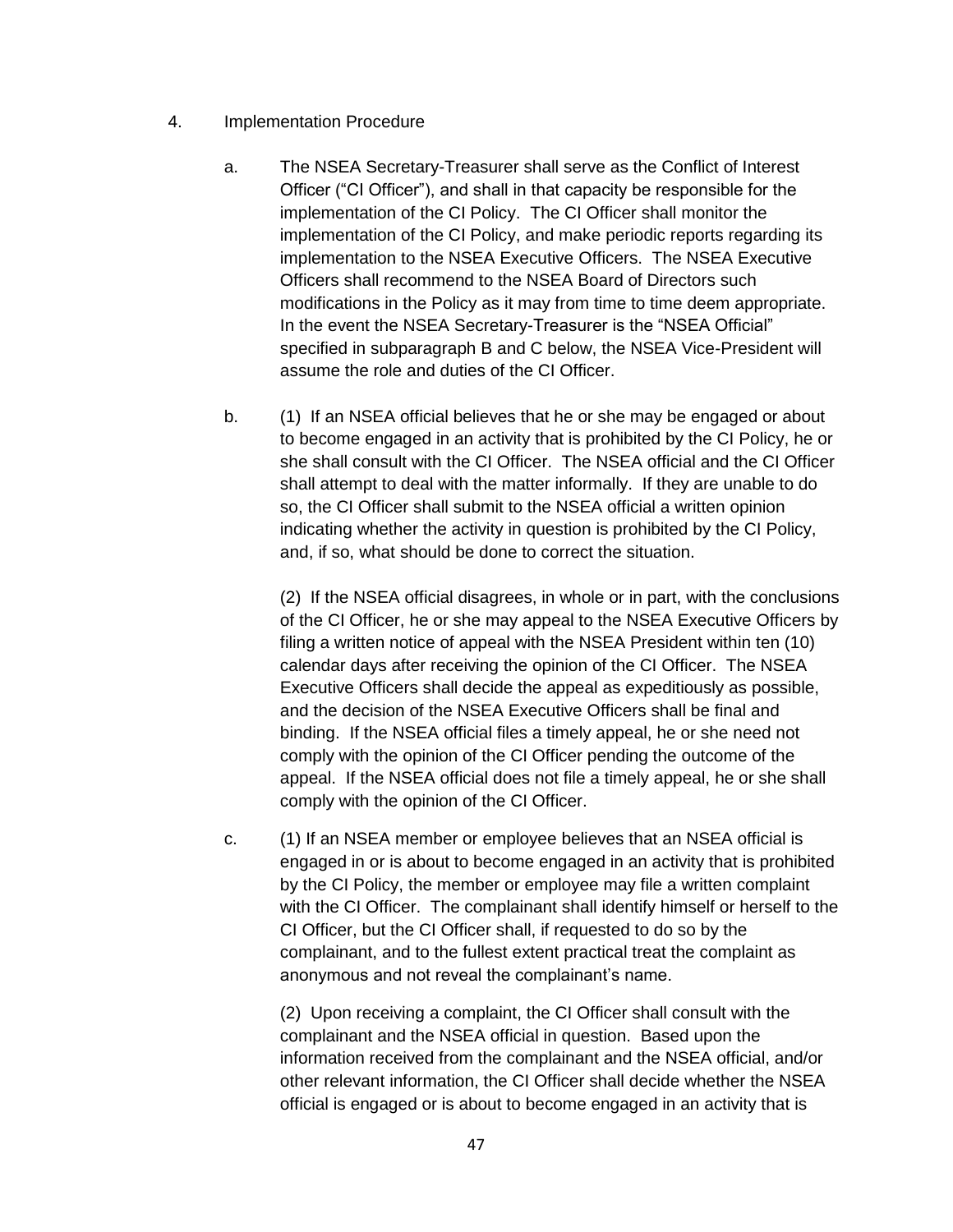prohibited by the CI Policy, and, if so, what should be done to correct the situation. The CI Officer shall submit to the NSEA official and the complainant a written opinion setting forth his or her conclusions.

(3) If the NSEA official disagrees, in whole or in part, with the conclusions of the CI Officer, he or she may appeal to the NSEA Executive Officers by filing a written notice of appeal with the NSEA President within ten (10) calendar days after receiving the opinion of the CI Officer. The NSEA Executive Officers shall decide the appeal as expeditiously as possible, and the decision of the NSEA Executive Officers shall be final and binding. If the NSEA official files a timely appeal, he or she need not comply with the opinion of the CI Officer pending the outcome of the appeal. If the NSEA official is the President, then the appeal will be made to the Vice President who will function as the CI Officer and all other provisions apply.

- d. In implementing the CI Policy, the CI Officer and the NSEA Officer shall consider all the relevant factors, including the specific NSEA responsibilities of the NSEA official and the nature of the allegedly prohibited activity, and shall interpret and apply the CI Policy in a manner that furthers its intended purpose.
- 5. Miscellaneous
	- a. Nothing in the CI Policy shall be interpreted or applied to deprive an NSEA official of any right that he or she may have under the NSEA governing documents. To the extent that the CI Policy is inconsistent with any such right, the right in the NSEA governing document shall take precedence.
	- b. All information and documents involved in the implementation of the CI Policy shall be treated as confidential, and the CI Officer shall make such information and documents available to others only on an "as needed" basis.
- 6. Effective Date and Amendment; Distribution
	- a. The CI Policy shall become effective on the date that it is adopted by the NSEA Board of Directors, and to the extent of any inconsistency only if, it shall supersede all prior NSEA policies dealing with the same subject. The Board of Directors may amend the CI Policy from time to time as it deems appropriate.
	- b. The CI Policy shall be posted on the NSEA Website to which the Board of Directors have access, and a copy of the Policy shall be distributed to all NSEA Officials, all candidates for NSEA office, and all persons who subsequently become members of NSEA.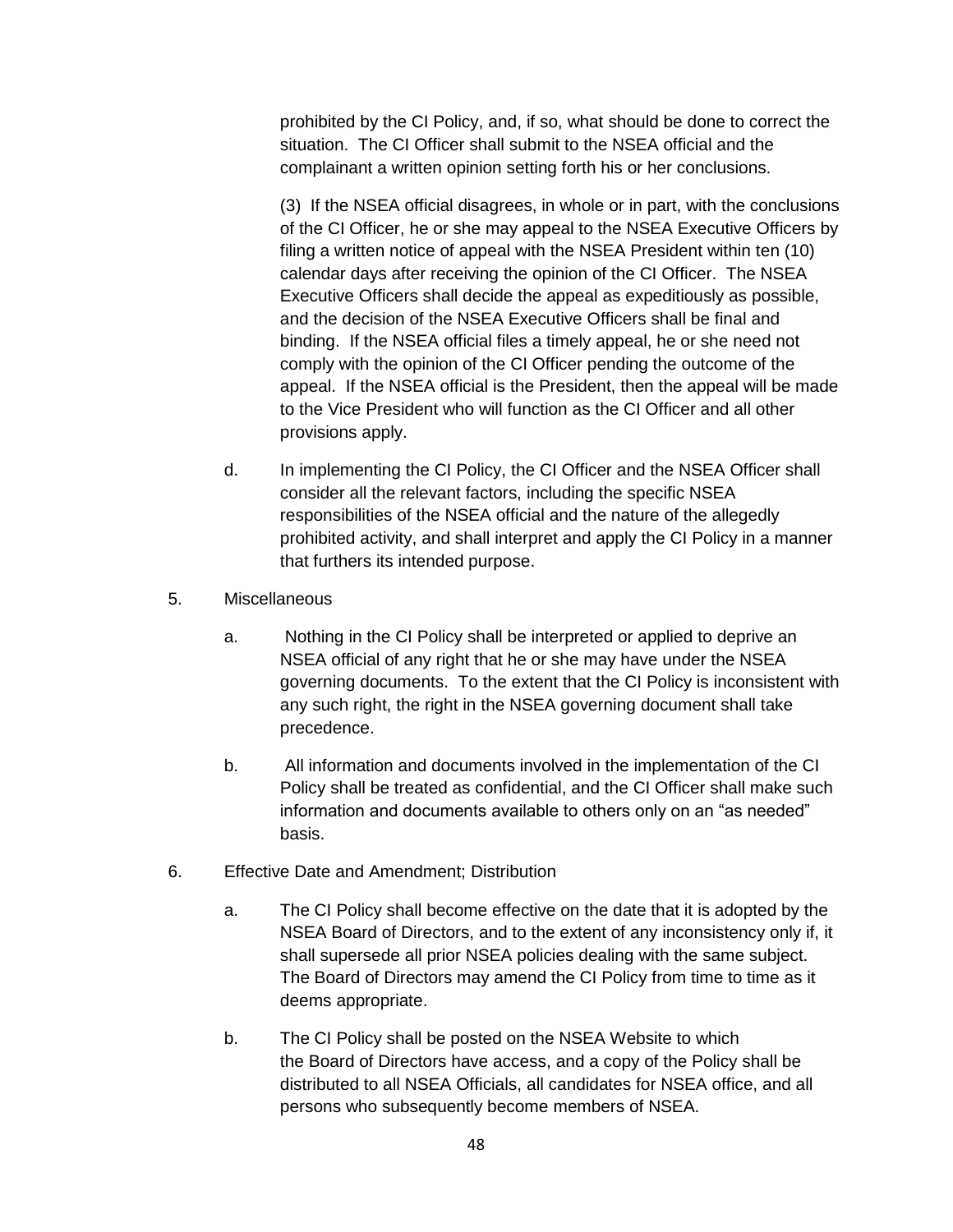# **G. WHISTLEBLOWER POLICIES FOR ASSOCIATION OFFICIALS**

#### **BOARD**

NSEA officials are obligated to comply with all relevant legal requirements in carrying out their NSEA responsibilities. A failure to meet this obligation – whether intentional or inadvertent – can have adverse consequences for the reputation and operation of NSEA. The purpose of this Whistleblower Policy ("WB Policy") is to establish a procedure by means of which any such failures can be brought to the attention of NSEA, so that corrective action can be taken.

- 1. DEFINITIONS--As used in the WB Policy, the following terms have the meanings indicated:
	- a. The term "misconduct" means an action taken by an NSEA official in carrying out his or her NSEA responsibilities that is in violation of a legal requirement.
	- b. The term "NSEA official" means an NSEA Officer, a member of the NSEA Board of Directors, a member of an NSEA Committee, and any other person designated by NSEA Governance to represent NSEA. The term does not mean an employee of, or a consultant retained by NSEA.
	- c. The term "person" means a member of NSEA, an employee of NSEA, or an NSEA affiliate, a consultant or vendor who does or seeks to do business with NSEA or an NSEA affiliate, and any other representative of NSEA or an NSEA affiliate.
	- d. The term "WB Officer" means the person who is responsible for the implementation of the WB Policy.
	- e. The term "whistleblower" means a person who notifies the WB Officer of an action that he or she has reasonable cause to believe constitutes misconduct.

#### 2. WB Officer

The NSEA Vice-President shall serve as the WB Officer, and shall in that capacity be responsible for the implementation of the WB Policy. The WB Officer shall monitor the implementation of the WB Policy, and make periodic reports regarding its implementation to the NSEA Executive Officers. The NSEA Executive Officers shall recommend to the NSEA Board of Directors such modifications in the WB Policy as it may from time to time deem appropriate.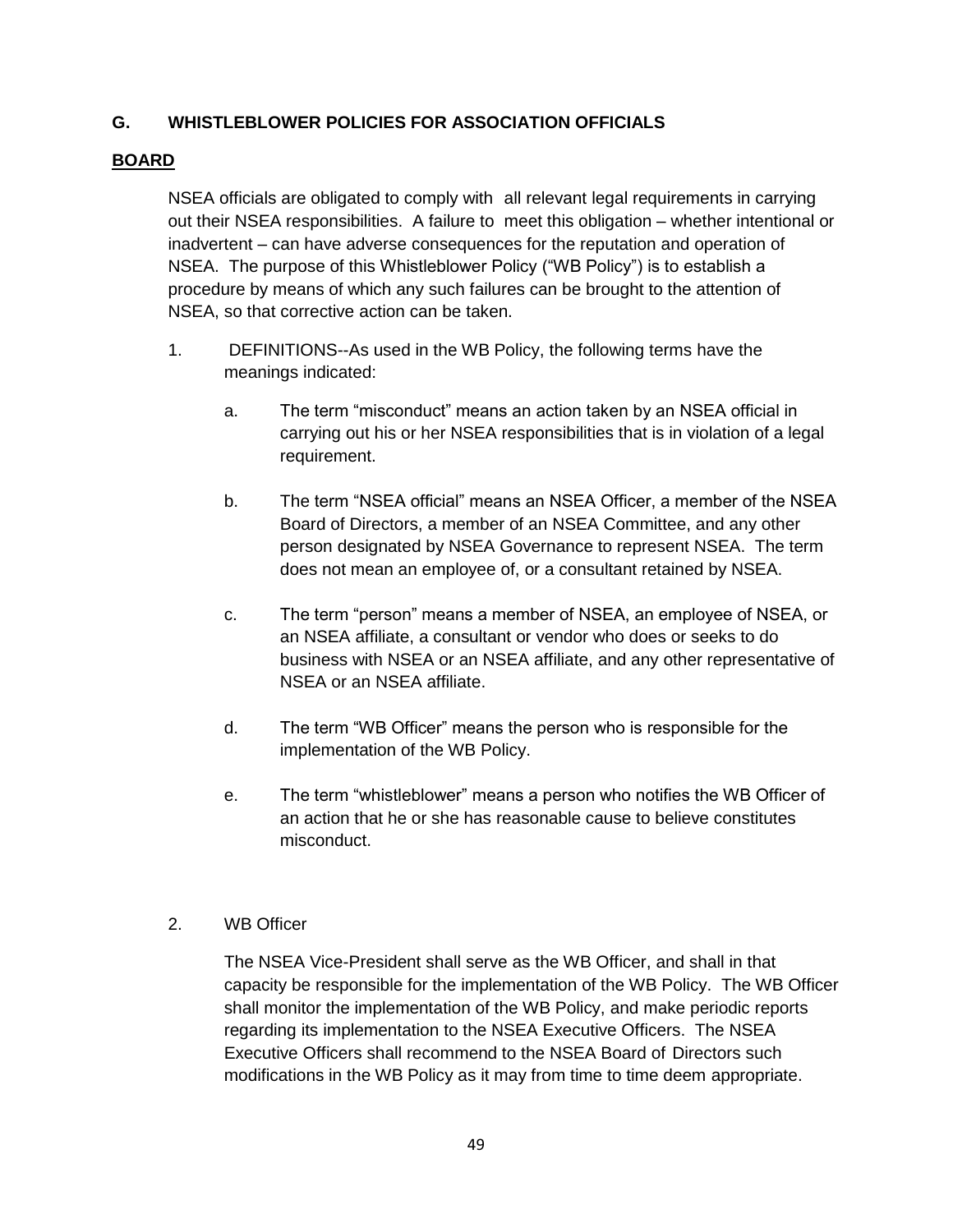- 3. Notifying NSEA of Alleged Misconduct
	- a. Any person who has reasonable cause to believe that an NSEA official has engaged or is about to engage in misconduct, should notify the WB Officer in writing. That person (the whistleblower) shall identify himself or herself in the notice to the WB Officer, but the WB Officer shall, if requested to do so by the whistleblower, treat the notice as anonymous and shall not, except in response to a legal or operational mandate, reveal the whistleblower's name. If the WB Officer is unavailable, and the whistleblower believes that a delay in providing notification may have adverse consequences for NSEA, he or she may notify the NSEA Secretary-Treasurer, who shall as soon as possible thereafter turn the matter over to the WB Officer.
	- b. If based upon the information provided by the whistleblower and other relevant information, the WB Officer has reasonable cause to believe that an NSEA official has engaged or is about to engage in misconduct, the WB Officer shall turn the matter over to NSEA's General Counsel (GC).
	- c. The GC shall conduct an expeditious investigation of the alleged misconduct, and shall submit to the WB Officer a written opinion setting forth its conclusions as to whether the NSEA official has engaged or is about to engage in misconduct, and, if so, what should be done to correct the situation.
	- d. After consulting with the NSEA Executive Officers, the WB Officer shall arrange for such actions to be taken as he or she deems appropriate to correct the situation.
	- e. If the WB Officer concludes that any person has made an allegation of misconduct, or has participated in an investigation of alleged misconduct, in bad faith or without reasonable cause, the WB Officer, after consulting with the NSEA Executive Officers, shall arrange for appropriate disciplinary action to be taken against that person.
- 4. Protection of Persons Who Provide Evidence of Alleged Misconduct
	- a. Except as otherwise provided in Section II(E) above, no person shall be subject to any form of direct or indirect retaliation by an NSEA official, an NSEA employee, or other designated NSEA representative because he or she (1) is a whistleblower, (2) has participated in an investigation of alleged misconduct, or (3) has in good faith in any other way been involved in the implementation of the WB Policy.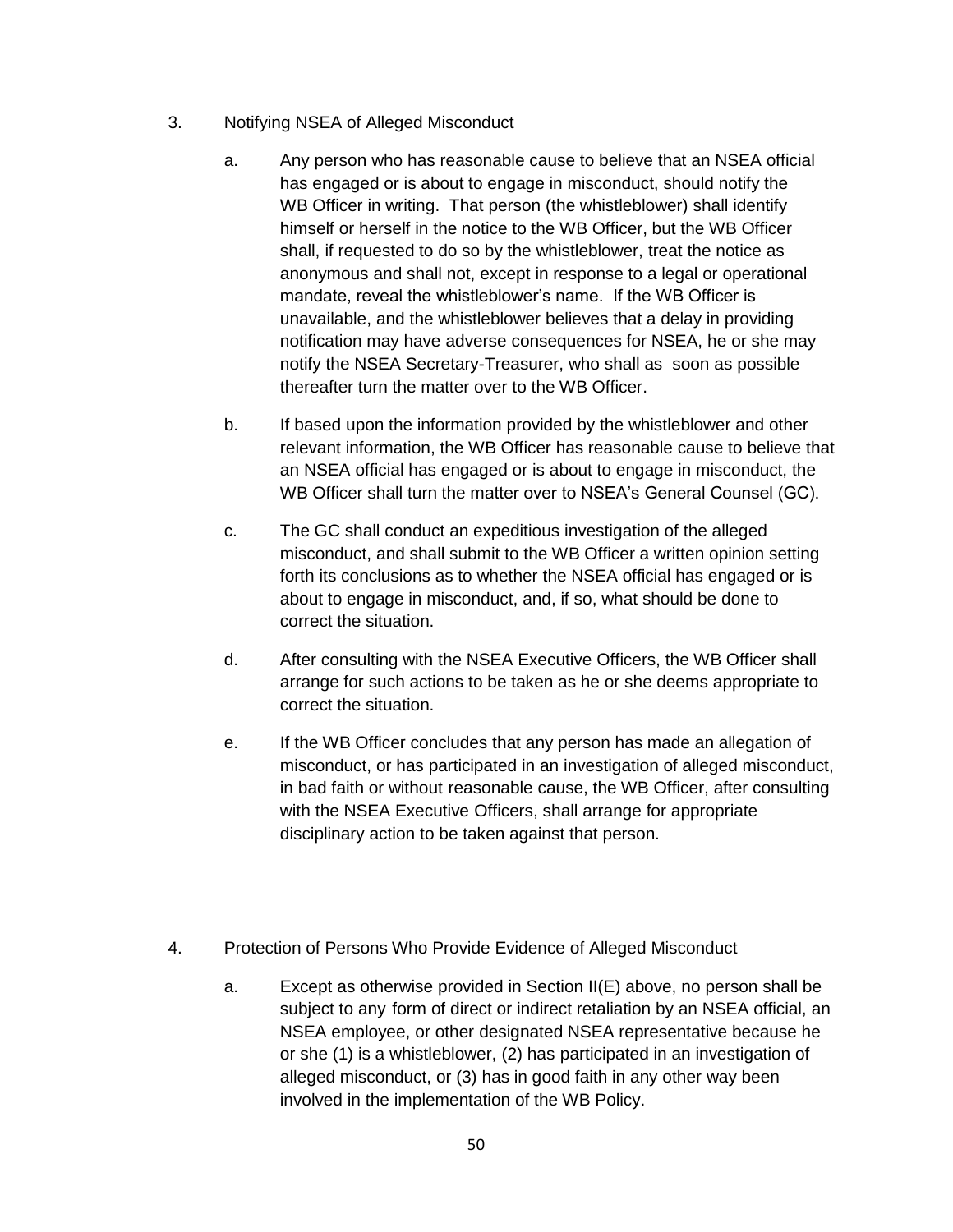- b. If any person believes that he or she has been subject to retaliation in violation of Section A above, that person shall report such retaliation to the WB Officer. The WB Officer shall investigate the matter, and if the WB Officer concludes that an NSEA official, NSEA employee, or other designated NSEA representative has engaged in retaliation, the WB Officer, after consulting with the NSEA Executive Officers, shall arrange for the appropriate disciplinary action to be taken against said NSEA official, NSEA employee, or designated representative of NSEA.
- 5. Miscellaneous
	- a. Except in situations where a person believes a crime has been committed, any person who believes that an NSEA official has engaged or is about to engage in misconduct is encouraged to exhaust the WB Policy before attempting to deal with the matter in any other forum.
	- b. All information and documents involved in the implementation of the WB Policy shall be treated as confidential, and the WB Officer shall make such information and documents available to others only on an "as needed" basis. To the extent relevant, all privileges, including the attorney-client and attorney work-product privileges, shall apply to information and documents involved in the implementation of the WB Policy.
	- c. If a question arises as to whether the WB Officer has engaged, may be engaged, or is about to engage in misconduct, the matter shall be dealt with by the NSEA President.
- 6. Effective Date and Amendment; Distribution
	- a. The WB Policy shall become effective on the date that it is adopted by the NSEA Board of Directors, and to the extent of any inconsistency only, it shall supersede all prior NSEA policies dealing with the same subject. The Board of Directors may amend the WB Policy from time to time as it deems appropriate.
	- b. The WB Policy shall be posted on NSEA Website to which the Board of Directors have access, and a copy of the Policy shall be distributed to all NSEA officials, all candidates for NSEA office, and all persons who become members of NSEA committees or are otherwise designated to represent NSEA. (BD 10/28/06)

# **H. LEGAL SERVICES "Human and Civil Rights"**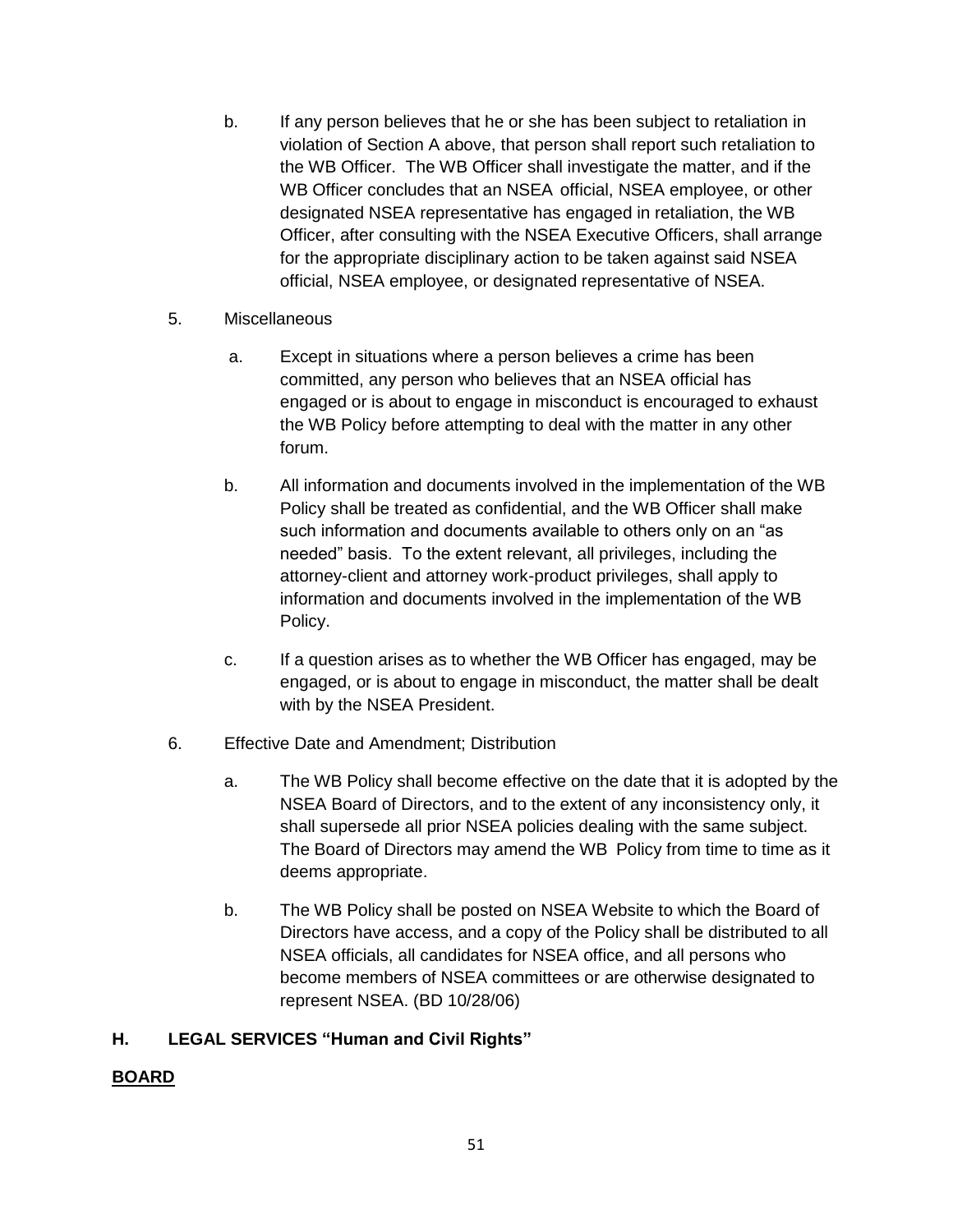- 1. NSEA will pay to NEA the required NEA dues of a member whose employment has been terminated and whose case is funded under the NSEA Legal Services Policy. Such payment will commence the month that the member's dues lapse and will continue for the duration of the legal case, so long as the case continues to be funded by NSEA. Such payments will be considered a part of the costs of the legal case and will be paid from the Legal Services Fund. (11/96)
- 2. The official document for funding of rights cases is the NSEA LEGAL SERVICES POLICY AND PROCEDURES. (BD 5/84)
- 3*.* In situations where an affiliate of the NSEA is named in a suit which qualifies for coverage under the Association Professional Liability Policy, NSEA shall pay thirty-five percent (35%) of the attorney fees and costs. Thirty percent (30%) is paid by NEA. The remaining thirty-five percent (35%) will be the responsibility of the named affiliate. (11/96)

## **I. EMPLOYMENT AND AFFIRMATIVE ACTION POLICY AND PLAN** (BD 3/86)

- 1. The Nevada State Education Association recognizes the rights and dignity of all persons, and implements policies which provide equal opportunity and assures nondiscrimination in employment for all ethnic-minorities and women.
- 2. Goals and Objectives
	- a. The goal of the NSEA plan for employment affirmative action is to eliminate all present and any vestiges of past discrimination in employment. The objective of the plan is to ensure that members of ethnic-minority groups and women have equal opportunity for employment.
		- i. The ethnic minority percentage of NSEA staff should be at least equal to the ethnic minority percentage of the total population of the state.
		- ii. Women will constitute at least 50% of the total number of staff members.
- 3. Responsibility
	- a. The Executive Director has the primary responsibility for implementation of the plan and shall provide the NSEA Board with an annual progress report relative to its implementation.
	- b. The progress report shall include an overall evaluation of affirmative action progress for the preceding year including any necessary recommendations requiring Board approval.
	- c. In addition, the Executive Director will be responsible for monitoring and advising local associations on the goal and objective of the affirmative action plan.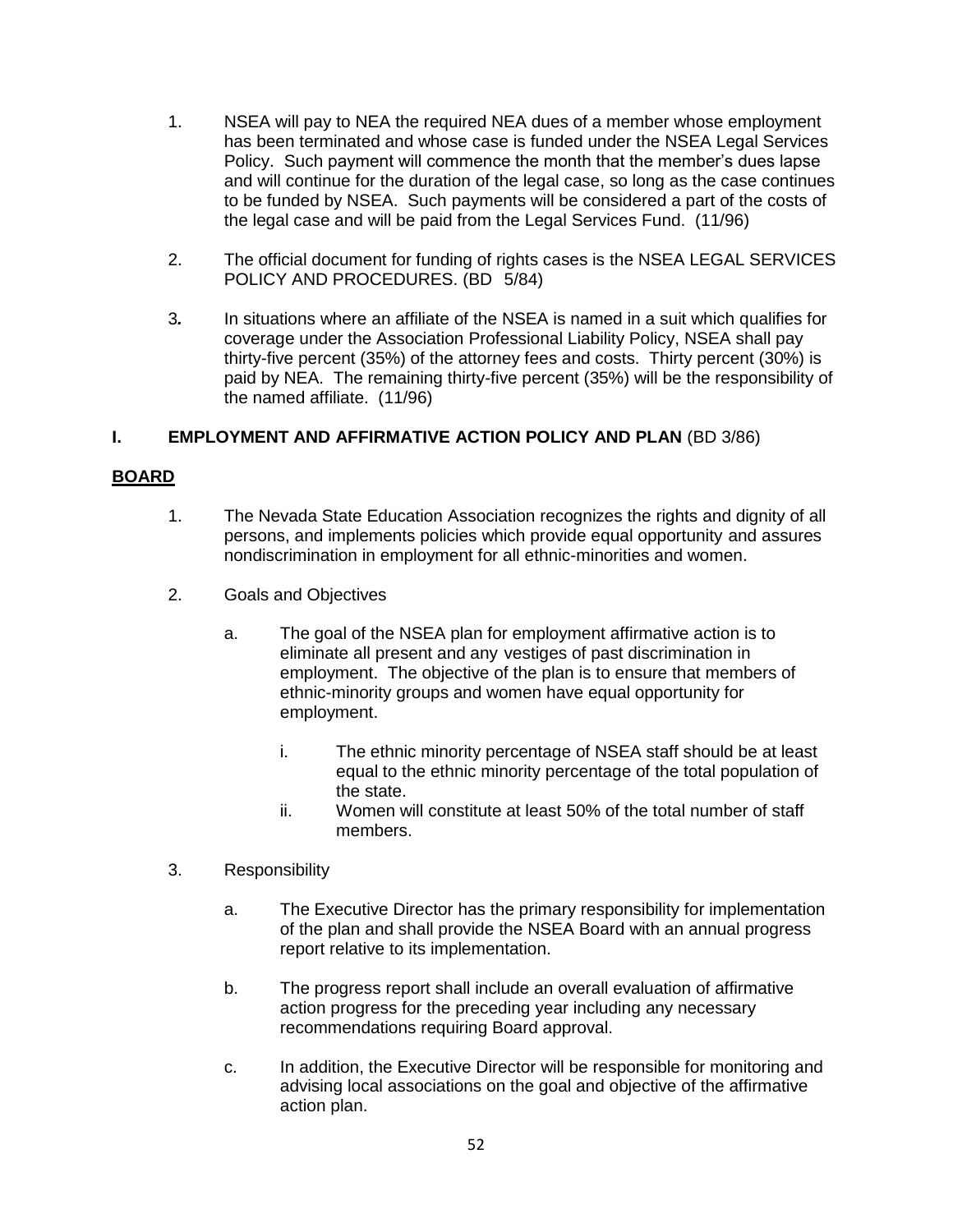- d. Current and past employment practice charts are attached. This form will also be utilized for future reporting of change and progress toward meeting the goal.
- 4. Employment Procedures (Recruitment/selections/interview process)
	- a. The NSEA has collective bargaining agreements with the Nevada Staff Organization representing professional staff employees and with the Support Staff Organization representing support staff employees. These contracts provide for the posting of vacancies in NSEA employment and provide for consideration of current employees in filling existing vacancies (See NSO-Nevada Contract, Article XIII)
	- b. The Executive Director shall, when vacancies occur, notify appropriate community sources and national organizations of its desire to consider ethnic-minorities and female applicants and may seek the assistance of other appropriate groups and organizations in its effort to recruit qualified ethnic-minority and women candidates.
	- c. All ethnic-minority and women candidates' applications will be reviewed thoroughly and any appearing to meet position qualifications shall be provided the opportunity for a personal interview.
	- d. Minority and women candidates will, upon completion of the evaluation and interview process, be given preferential consideration for selection provided that they are the most qualified candidate or at least equal to any other available candidate.
- 5. Complaints and Appeals

Any complaints regarding the implementation of the affirmative action plan may be submitted to the NSEA President for referral to the NSEA Board of Directors for resolution by any individual, employee, or any class of employees. The grievance procedure established in the NSEA staff contract will be utilized for all employees who choose to use it.

6. Transfer/Termination/Training

Provisions for transfer, termination and training are found in the NSEA/NSO and NSEA/SSO collective bargaining agreements.

7. Information Dissemination

Copies of the affirmative action plan shall be distributed to the NSEA Board of Directors, each UniServ unit and appropriate management and supervisory staff. Copies shall be made available to any employee upon request.

8. Evaluation and Reporting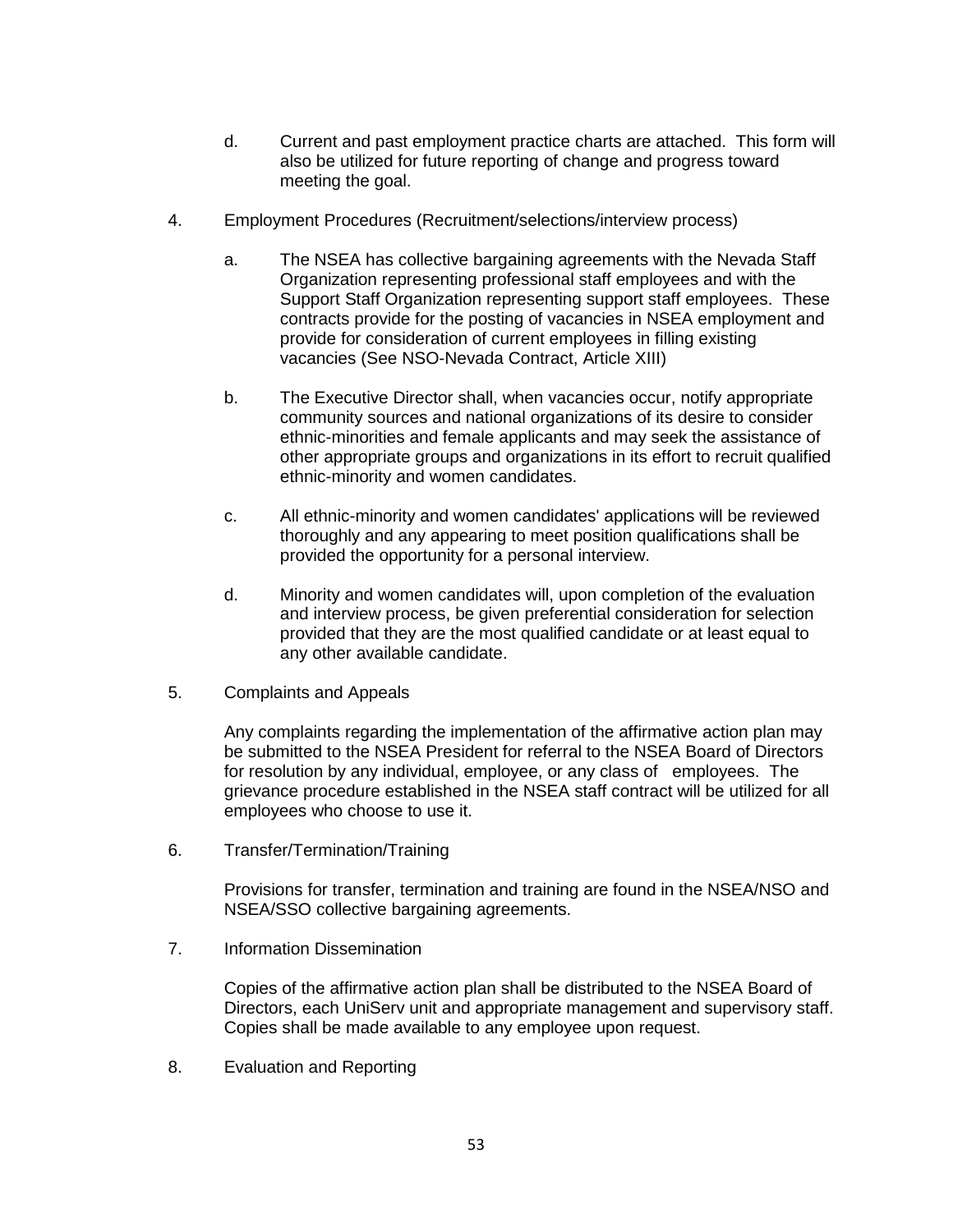- a. Annually, the NSEA Executive Director and President will review all employment, transfer and assignment positions, the effectiveness of the plan and its implementation in achieving the goal.
- b. A report will be prepared and submitted to the NSEA Board of Directors, leadership, staff and local affiliates. (BD 1/86)

# **J. HARASSMENT POLICY**

#### **ASSOCIATION**

- 1. The Association has long been an advocate of human rights, equal rights and fair and equitable treatment of all people, regardless of race, gender, sexual orientation, marital status, age, religion, national origin or physical disability status. Consistent with this advocacy and pursuant to the mandates of Title VII in the Civil Rights Act of 1964, this policy is adopted.
- 2. It is the policy of the Nevada State Education Association that all employees enjoy a work environment free of discrimination and harassment. Each employee is afforded equal opportunity in every area of hiring and employment without regard to race, color, religion, age, sex, sexual orientation, national origin, marital status, disability, handicap or veteran's status.
- 3. The NSEA will not tolerate discrimination against or harassment of any employee. This includes verbal or physical harassment and implied as well as overt threats of a racial, ethnic, religious or sexual nature, at or away from an employee's regular place of work. Harassment refers to behavior which unreasonably interferes with work performance by creating an intimidating, hostile or offensive working environment.
- 4. Sexual harassment includes unwelcome sexual advances, requests for sexual favors, and other verbal or physical conduct that is both sexual and offensive in nature. To determine whether alleged conduct is sexual harassment, the nature of the sexual advances and the context in which they occur shall be investigated.

The employee is strongly encouraged to make it clear to the offender that such behavior is offensive.

#### 5**.** Procedure

- a. Any employee who believes he or she has been subjected to harassment or discrimination should promptly bring the incident to the attention of management by reporting it to his or her supervisor.
- b. Care shall be taken in investigating any incident of alleged harassment and/or discrimination to ensure that due process is observed and privacy is protected for all concerned parties. Investigation of complaints of harassment is assigned to the Executive Director or his/her designee.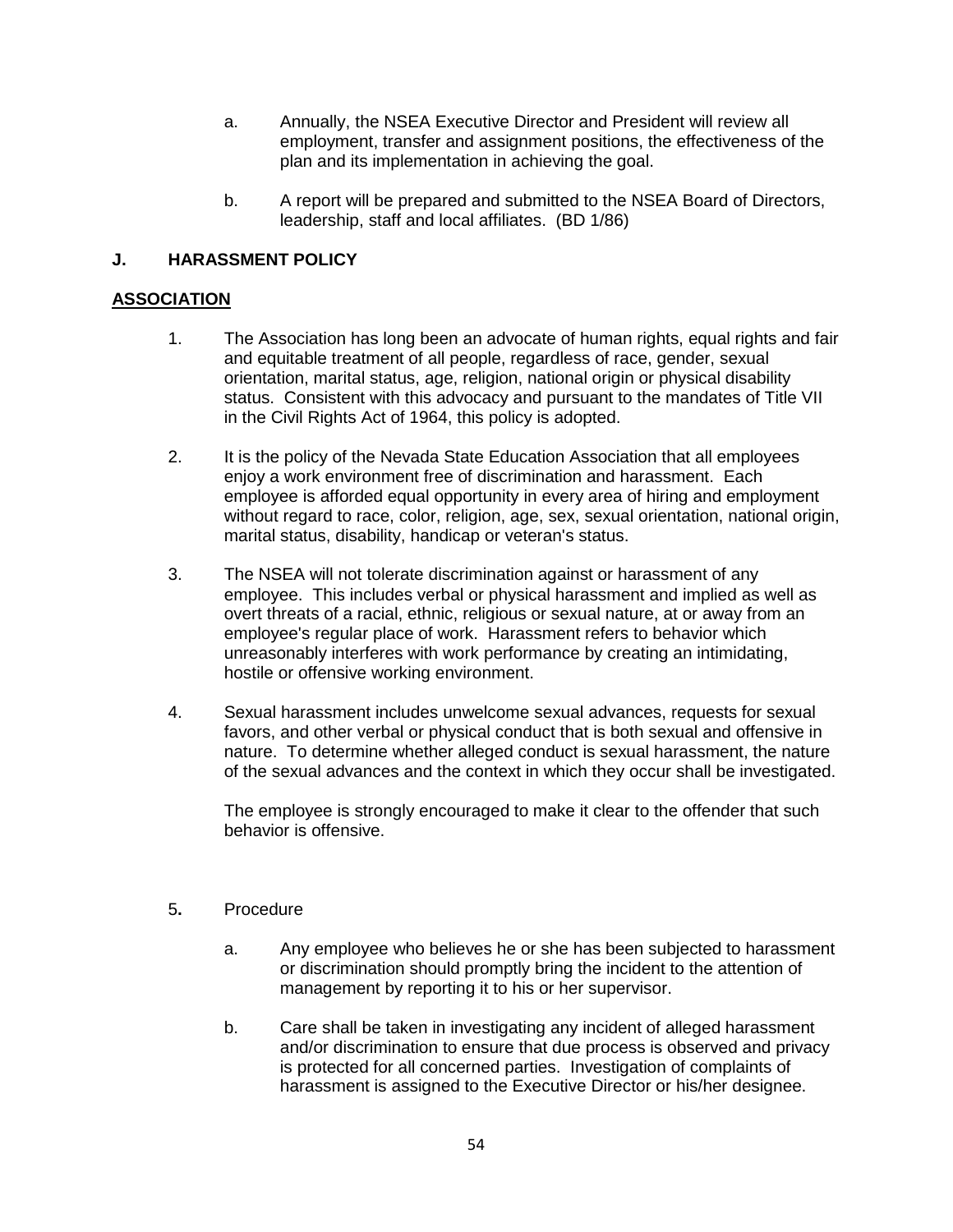c. NSEA managers and supervisors are expected to halt any harassment by restating NSEA's policy and, where appropriate, by taking more direct disciplinary action. (1/95)

# **IV. BUDGET AND FINANCE**

# **A. DUES**

# **ASSOCIATION**

- 1. The NSEA portion of dues for an Active Member who is an Education Professional is 0.6% (0.006) of the teachers' average salary. (DA 4/10) (DA 4/12)
- 2. The NSEA portion of dues for an Active Member who is an Education Support Professional is 60% of the NSEA dues of an active member who is an educational professional. (DA 4/10)
- 3. The NSEA portion of dues for a part-time Active Member who is an Education Professional is 50% of the NSEA dues of an active member who is an Educational Professional. (DA 4/12)
- 4. The NSEA portion of dues for a part-time Active Member who is an Education Support Professional is 50% of the NSEA dues of an active member who is an Education Support Professional. (DA 4/12)
- 5. The NSEA portion of dues for an Active-RIF member who is an Education Professional is 50% of the NSEA dues of an active member who is an Education Professional. (DA 5/11)
- 6. The NSEA portion of dues for an Active-RIF Member who is an Education Support Professional is 50% of the NSEA dues of an active member who is an Education Support Professional. (DA 5/11)
- 7. The NSEA portion of dues for a Reserve Member who is an Education Professional is 50% of the NSEA dues of an active member who is an Education Professional. (DA 4/10)
- 8. The NSEA portion of dues for a Reserve Member who is an Education Support Professional is 50% of the NSEA dues of an active member who is an educational support professional. (DA 4/10)
- 9. NSEA Student Program Dues (DA 4/10)
	- a. The NSEA shall collect dues from NSEA student members for membership in the NSEA Student Program which shall be equal to the following:
	- b. \$15, or other amount as prescribed by the NEA if enrolling in a multiyear membership, which shall be paid to the NEA. This amount shall remain in effect until such time as the NEA alters this amount and notifies state associations;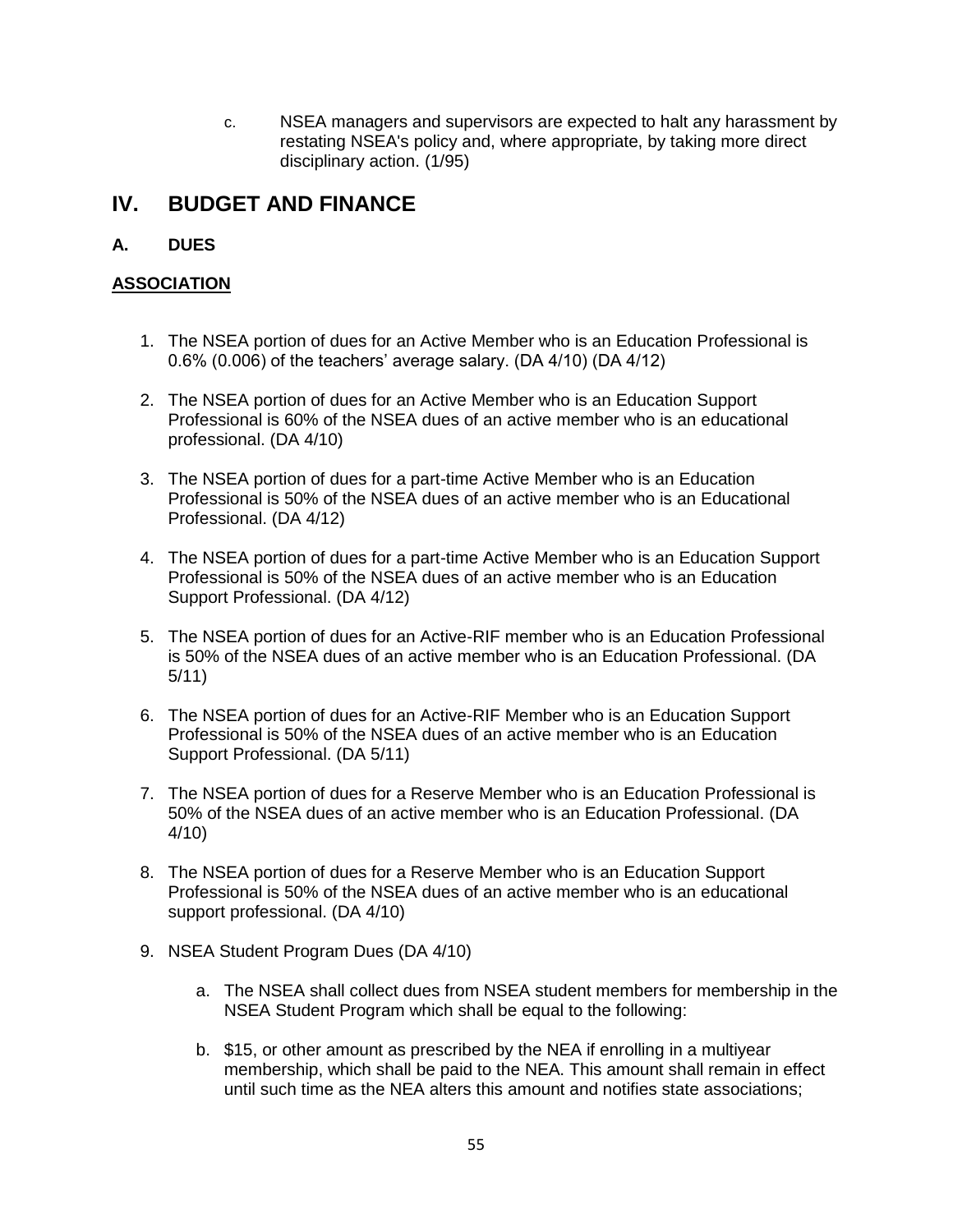- c. \$15 which shall be paid to the NSEA Student Program to be distributed among the NSEA Student Program locals. This amount shall remain in effect until such time as the NSEA Student Program amends this amount; and
- d. \$5 which shall be paid to the NSEA. (DA 04/13)
- e. The NSEA shall collect the full amount of dues from student members no matter the date of joining the NSEA Student Program.
- f. The NSEA's collection of dues shall award the member membership in the NSEA Student Program from September 1, or date of enrollment, to August 31. Should a member pay dues during the early enrollment period, when applicable, that member shall be awarded membership from April 1, or date of enrollment, to August 31 of the next calendar year.
- 10. NSEA Retired Program Dues (DA 4/12)
	- a. The NSEA portion of lifetime dues is \$120.00.
	- b. The NSEA portion of Pre-Retired lifetime dues is \$120.00.
	- c. The NSEA portion of annual dues is \$15.00.

#### **BOARD**

- 11. NSEA will recognize the following methods of state dues collection:
	- a. Payroll deduction;
	- b. Payment in full for the remainder of the current membership year and paid at the time of joining;
	- c. Electronic Fund Transfer (EFT) for non-active membership categories and active members if payroll deduction is unavailable. (BD 11/3/12)
- 12. Members who join the Association, at any time, shall have dues collected for the remainder of the membership year in which they join. Any member whose dues are collected as prescribed above shall be deemed a member in good standing, entitled to all individual rights and privileges of the category of membership in which they are enrolled, as established in the Bylaws. For purposes of representation in Association governance, members shall be counted as members in good standing if their dues are collected, regardless of any change in their employment status during the membership year. (BD 5/79, BD 8/90)
- 13. Individual members who leave employment, after the contract year begins, shall be given a rebate of their remaining dues provided they have made such application to their local association, and that association grants such relief and requests NSEA to concur in such action. Applications for relief shall be made by the local association to the NSEA and approved by the Executive Director or President. Notice of applications approved shall be provided to the NSEA Board of Directors at their next regularly scheduled meeting. (BD 5/86, 3/01)

#### **B. NSEA UNISERV FUNDING**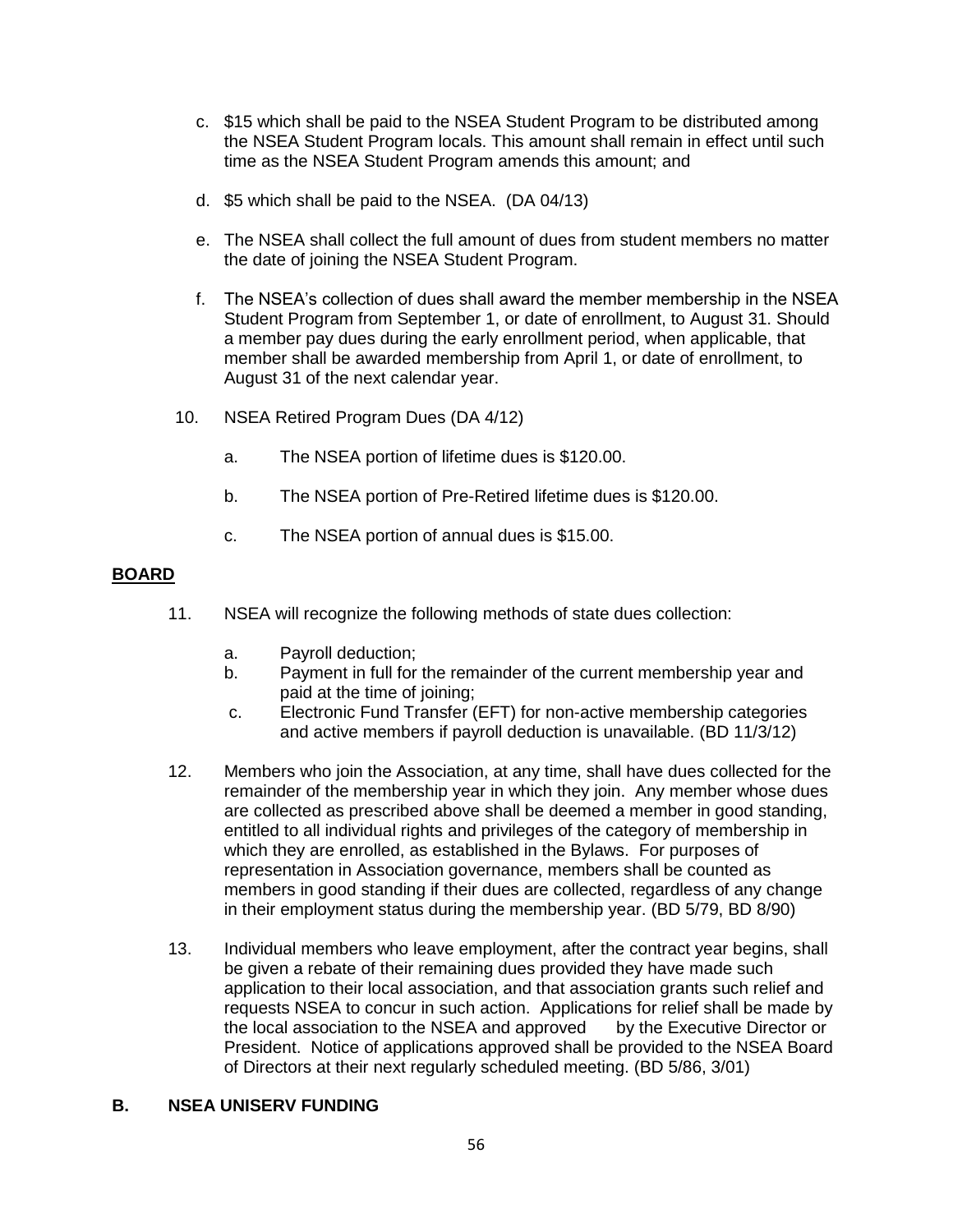# **BOARD**

The NSEA UniServ Grant shall be restructured effective September 1, 2012. The NSEA UniServ Grant will match the NEA UniServ Grant at 100%. This level of funding and its relationship to the NEA UniServ Grant shall be maintained in future budget years. (BD 9/2012)

## **C. AUDIT**

#### **BOARD**

- 1. An annual audit of the books is to be made as soon as possible after the end of the budget year. (BD 4/60)
- 2. An external certified public accountant shall make the annual audit. The contract for audit services shall delineate the scope and objective of the examination as well as the basis for the fee to be charged. The audit report should contain:
	- a. A balance sheet (a combined balance of all funds if the association has more than one fund).
	- b. A statement of cash receipts and disbursements.
	- c. A statement of changes in income and expenses.
	- d. Such additional statements as may be agreed upon (BD 3/84)
- 3. The Budget committee shall report to the Board of Directors the outcome of the audit at the subsequent board meeting following receipt of the audit report

#### **D. FINANCIAL ADMINISTRATION**

- 1. The NSEA Budget Committee shall receive monthly reports for all funds and accounts. Those reports will be available to Board members at the Board of Directors meeting. (BD 8/94)
- 2. Expenditures in any budget category should be limited to the amount budgeted. Non- budgeted expenditures shall be approved by the Executive Director. In the event of over expenditure or anticipated over expenditure in any area, the Executive Director shall provide full disclosure about the budget variances and plans to maintain a balanced budget to the Budget Committee.
- 3. The Association shall capitalize equipment purchases of more than \$1000. (5/95, 4/13)
- 4. The Association may capitalize equipment purchases of less than \$1000.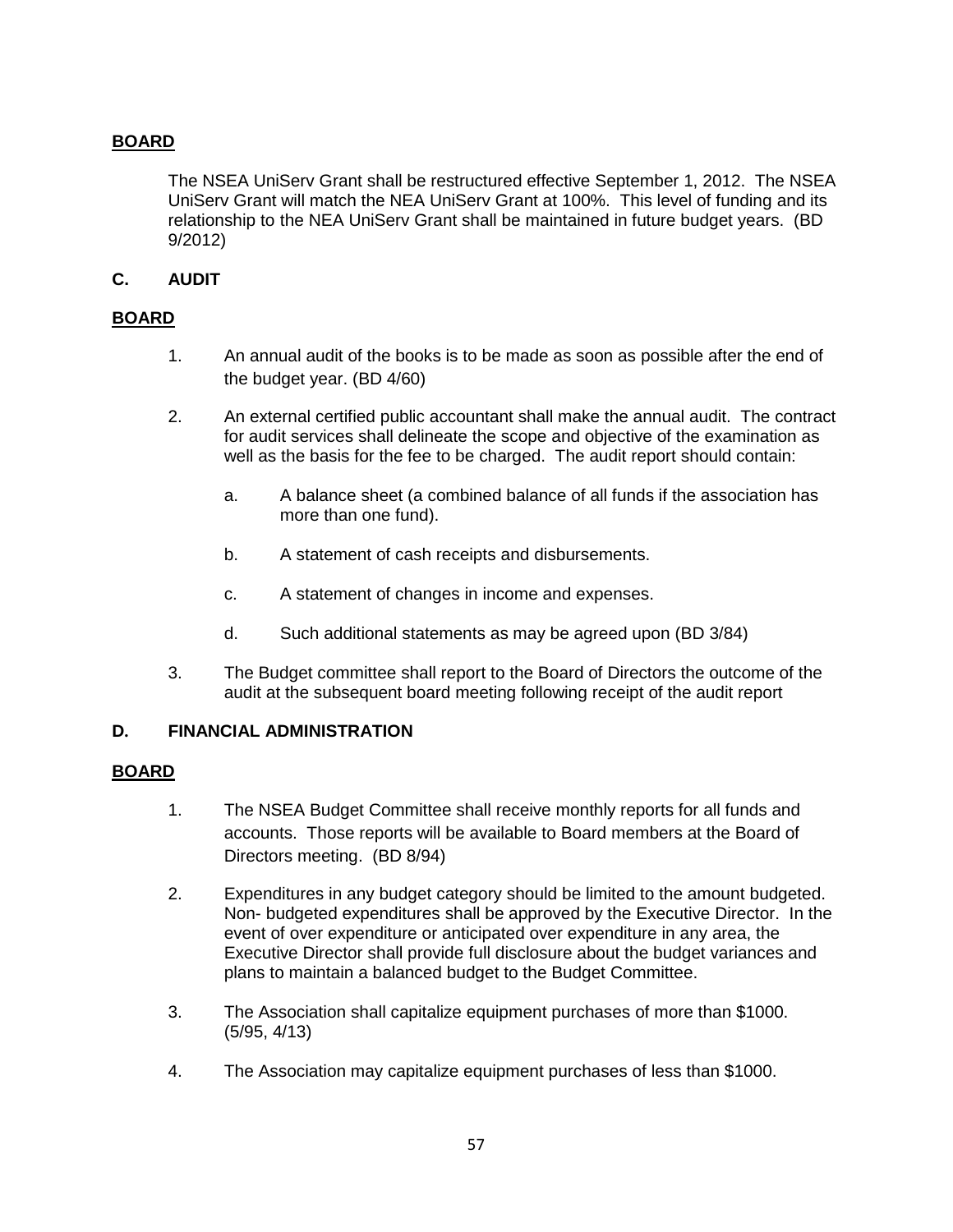- 5. The NSEA shall establish a designated fund for the purpose of fully funding the Association leave account. NSEA will establish separate accounting for this designated fund. (BOD 5/96, BOD 4/02)
- 6. The Association shall recognize the establishment of a Capital Improvement Fund as a designated fund, with a separate bank account. The designated uses for these funds include:
	- a. replacement of equipment/technology in excess of \$5,000; or
	- b. improvements/renovations to existing or future building sites; and
	- c. expenditures to support special Association funding needs. Special funding needs to be approved by the Budget Committee. The designated fund will be allocated up to and maintained at an amount equal to the most recent two years of depreciation expense. (BOD 5/96) (10/08)
- 7. All proposals for items not budgeted must be brought before the Board with a fiscal impact statement attached. (BD 8/79, 5/84)
- 8. The Executive Director and the Budget Committee determine whether short-term Federal Government bonds or bank savings are the best investment, and to act accordingly in placing any surplus funds in an interest-bearing basis. Further, the Executive Director and the Budget Committee are authorized to invest excess monies in money market certificates. (BD 4/61, 11/79, 8/94)
- 9. All checks for all funds drawn from the association shall require two signatures. Authorized signatures shall include and are limited to the NSEA President, NSEA Vice President, NSEA Secretary Treasurer, the NEA Directors from Nevada and members of the NSEA Budget Committee. No bank accounts may be established or investments made on behalf of the Association or with the Association's assets without the advance approval of the NSEA Budget Committee. Notification of the decision will be forwarded to the Board of Directors before the account is established or investment made. No deposits may be made in accounts outside the supervision of the NSEA Board of Directors except where authorized by employment contract or service agreement. (3/94, 5/95)

#### **E**. **INTERFUND TRANSFERS**

- 1. The NSEA from time to time, either through the process of member assessments or restriction of revenue, creates funds outside the general fund. These funds have a stated purpose, a source of revenue and an approved pattern of expenditure.
- 2. Recognizing some funds by nature or design may expend in advance of revenue receipt, interfund transfers are available under the following procedure:
	- a. Executive Director approval of a plan of need and repayment.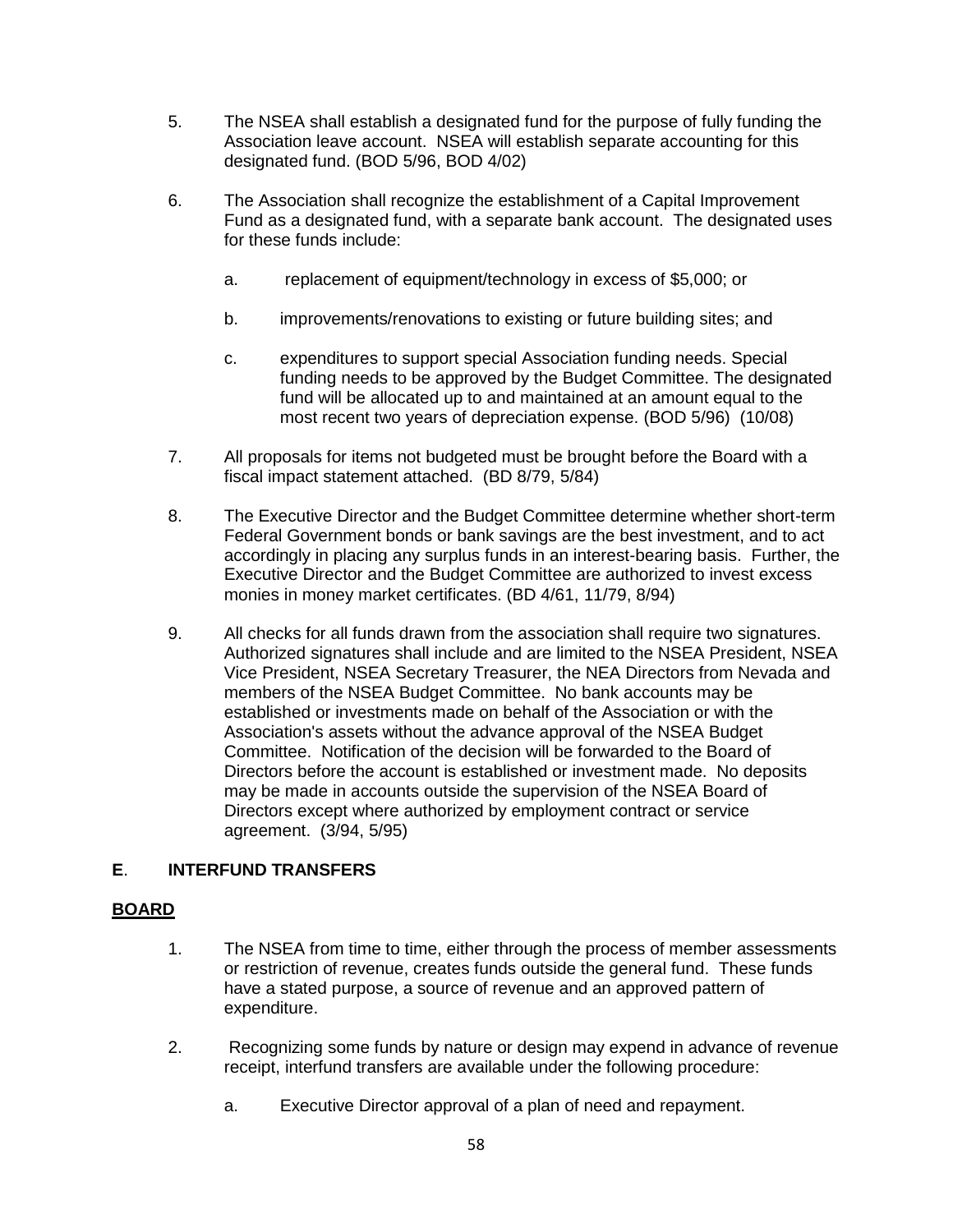- b. Timely notification of Budget Committee of need and transfer.
- c. Regular reporting of the status of all funds to the NSEA Board of Directors.
- d. Appropriate administration record keeping to assure timely repayment. (BD 3/89)

## **F**. **EXPENSES AND VOUCHERS**

- 1. Expense voucher should be submitted within 30 days of incurring expense and must be completely filled out on a day-by-day basis and signed by the traveler. Vouchers received 60 days after the expense has been incurred will not be honored.
- 2*.* Receipts for hotel, air fare, telephone, per diem, postage/supplies, and all other expenses must accompany voucher.
- 3. All air travel shall be coach class. Airfares for persons not on staff or members of elected/appointed leadership shall be approved by the Executive Director in advance of ticket use. (BD 8/94,5/95)
- 4*.* Private car is to be used for relatively short distances or when plane or train accommodations are not available or practical (the latter instance must be explained on the voucher). Travel to be reimbursed according to IRS guidelines, plus toll charges, meals en route, and parking charges.
- 5. If personal car is used in preference to air travel or train for long distances, maximum reimbursement will be cost of coach air fare (plus reasonable allowances for taxis and mileage to and from the airports) or the actual mileage, whichever is lower.
- 6. Rental car reimbursement is limited to circumstances of necessity in order to meet time schedule or where no other mode of transportation is available, or where cost is less than that for taxi. Explanation as to the reason for renting a car must accompany voucher. (BD 8/94)
- 7. Per diem policy:
	- a*.* Travel to be reimbursed according to IRS guidelines;
	- b*.* Per diem in-state shall be actual expenses up to \$50/day (guidelines: \$10/breakfast; \$15/lunch, \$25/dinner) and per diem out-of-state at actual expenses up to \$70/day (guidelines: \$12/breakfast, \$20/lunch, 38/dinner). Where NEA, NSEA, local affiliate, or other sponsoring organization provide group/banquet meals, etc. no reimbursement will be allowed for that meal. (BD 1/07)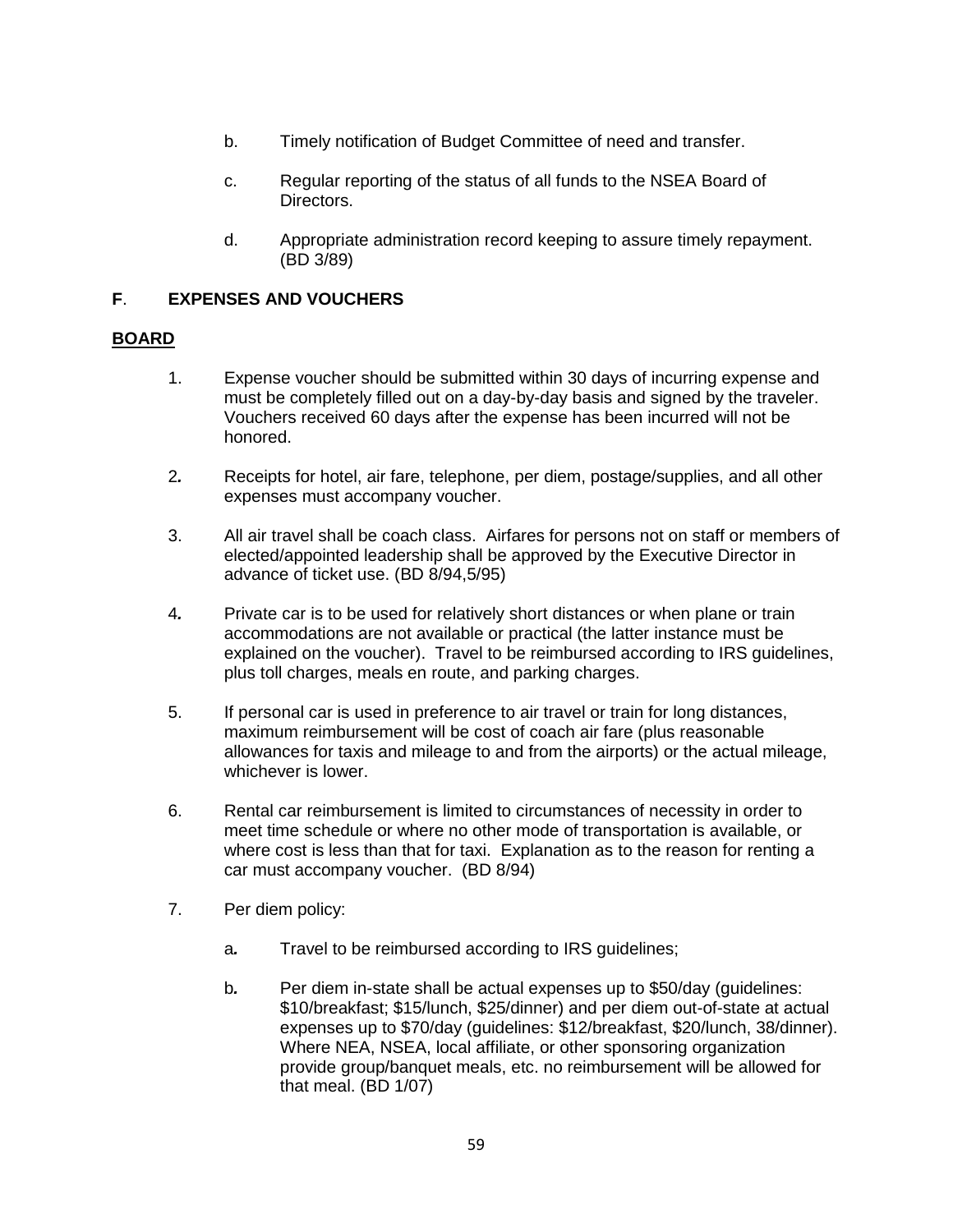- c. Lodging doubling up where possible except for President and the Board of Directors. Those who desire a single shall pay the difference. Lodging at NSEA expense is limited NSEA members, on official NSEA business. Other lodging arrangements require previous approval from the Executive Director. (BD 10/79; 3/80; 1/84; 3/88; 9/91; 8/94, 5/95)
- 8. Bus and taxi fares are allowable as necessary, subject to explanation if beyond usual amount of cost. Unless otherwise specified in this policy, no other form of ground transportation is available at NSEA expense. (BD 8/94)
- 9. If salaries for substitutes or loss of salary due to absence because of official business are to be reimbursed, verification letter must be on file in the NSEA office to be used when reimbursement is requested. The voucher policy must be followed.
- 10*.* An advance of monies to assist with the expenses is available upon request. All advances require approval of the Executive Director. All advances shall be reported to the Budget Committee at its regularly scheduled meeting. Following the conclusion of the activity or meeting for which the advance was obtained, this must be cleared out by the filing of an expense voucher as previously outlined. In those cases where the amount of the advance exceeds the expenditure, a check (made payable to the NSEA) covering the difference should accompany the voucher. When the amount of the advance is less than the expenditures, a reimbursement check for the difference will be issued. If a voucher is not received within 60 days following the activity for which the advance was issued, the individual will not be eligible for hotel master billing or the underwriting of ANY expenses by the NSEA until reimbursement for the advance is made. Further, individuals who abuse the advance vouchering procedure twice will be denied further advances*,* but may appeal to the NSEA Board of Directors. (BD 3/84, BD 8/90, BD 8/94)
- 11. Reimbursement for multiple (group) meals will be made only upon submission of a receipt, names of guests, and purpose of meal. This group meal policy, and its reference to per diem guidelines, shall encompass all association activities, unless pre-approval is secured by the Executive Director. (BD 8/94, 5/95)
- 12*.* The Executive Director of NSEA or the President reserves the right to deny inappropriate expenses. Where there are extenuating circumstances regarding compliance with the governance expense policy, appeal may be made to the NSEA Budget Committee. (BD 3/80, 5/84, 8/94)
- 13*.* Gratuities offered to restaurant service personnel shall be limited to up to 20% of vouchered meal expense. Gratuities in excess of 20% are considered a personal expense. (8/94, 5/95)
- 14. Reasonable florist charges may be incurred on behalf of the Association, with the advance approval of the Executive Director. (8/94,5/95) Contributions in memoriam may be incurred on behalf of the Association, with the advance approval of the Executive Director. In no instance will the florist charges exceed \$100, nor the memorial contribution exceed \$200. (5/95)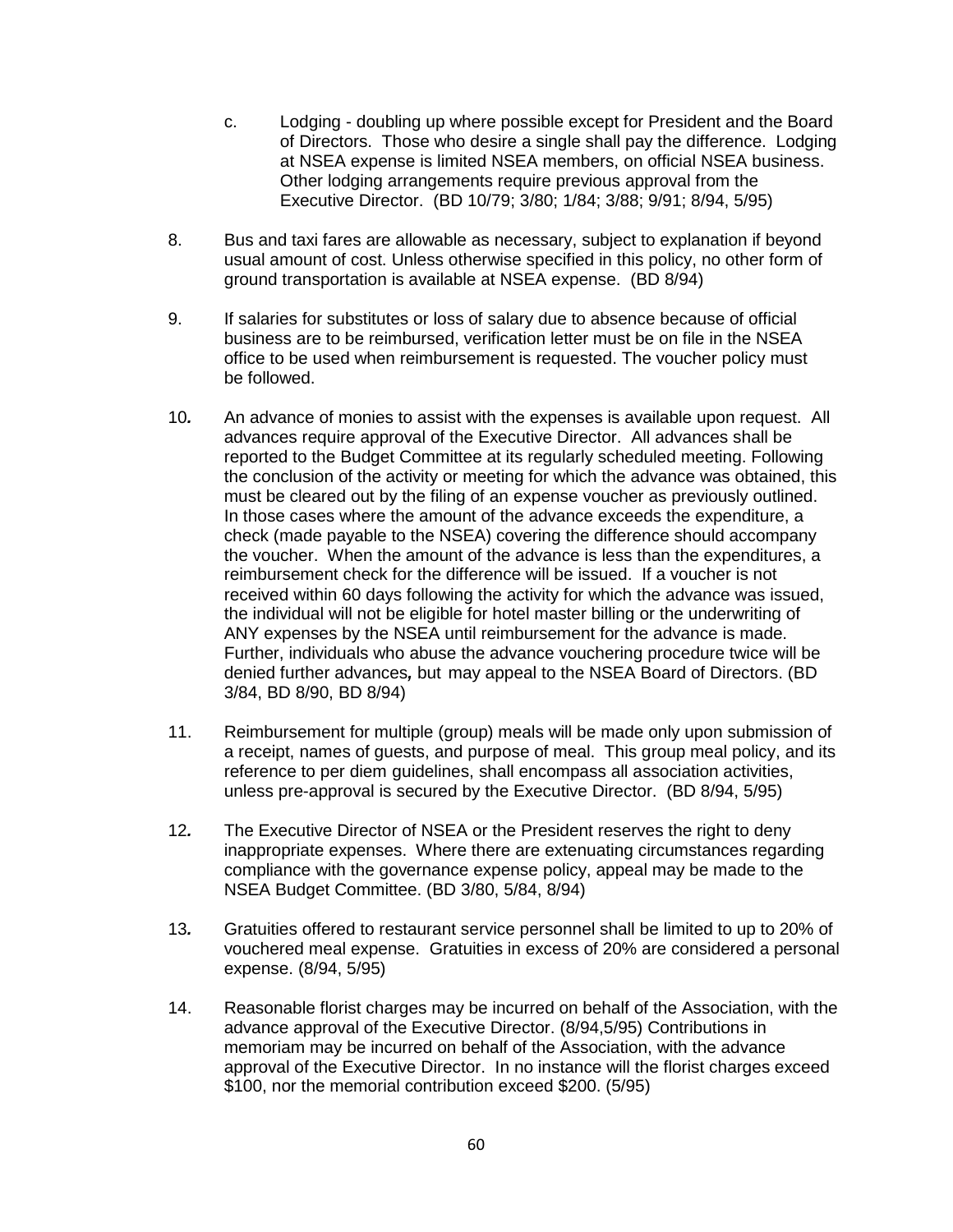- 15*.* Unless specifically provided within this policy, all other types of expenditures vouchered, credit card or direct bill -- are not authorized. Any variance from this express policy must be approved in advance by the Executive Director. (8/94, 5/95)
- 16. Any NSEA member attending or participating in an NEA/NSEA sponsored event shall be responsible for all non-covered incidental expenses while attending the event. (1/10)

## **G. CREDIT CARDS**

## **BOARD**

- 1. The Executive Director shall develop an Administrative Policy for the use and reconciliation of credit cards. The Executive Director shall be responsible for the administration of policy. (BD 5/01)
- 2. The following NSEA officers shall be authorized to hold Master-Charge credit cards with \$4,500 limits:
	- a. President,
	- b*.* Vice President,
	- c. Secretary- Treasurer
- 3. The NSEA issued credit card must be returned to NSEA within five business days of the end of term of office. (BD 8/77, 1/80, 5/84, 9/86, 9/89)
- 4. NSEA credit cards for NSEA officers are to be used for NSEA travel expenses and capital purchases. The NSEA issued credit card can only be used in support of approved organizational related business activities. Cash advances are not allowed on NSEA credit cards. No personal expenses are to be placed on an association credit card except as provided for in the Administrative Policy for Credit Cards. All credit card statements will be matched, vouchered on an expense itemization form, and approved by the Executive Director before payment is made. Reconciliation of all credit card expenditures must be completed within 30 days of the statement. Credit Card reconciliation reports received 60 days after the statement date will require special review by the NSEA Budget Committee. The President will review and approve/disapprove the Executive Director's credit card statements; the Executive Director will review and approve/disapprove the President's and officer credit card statements. Documentation will include who, what and why the expenditure was incurred. (BD 5/84, 8/94, 1/95, 5/95, 5/01, 4/02)

#### **H. CAPITAL IMPROVEMENT FUND POLICY**

#### **1. PURPOSE**

The purpose of the Capital Improvement Fund policy for NSEA is to provide an internal source of funds to pay for the maintenance and enhancement of its physical and other infrastructural assets. The Capital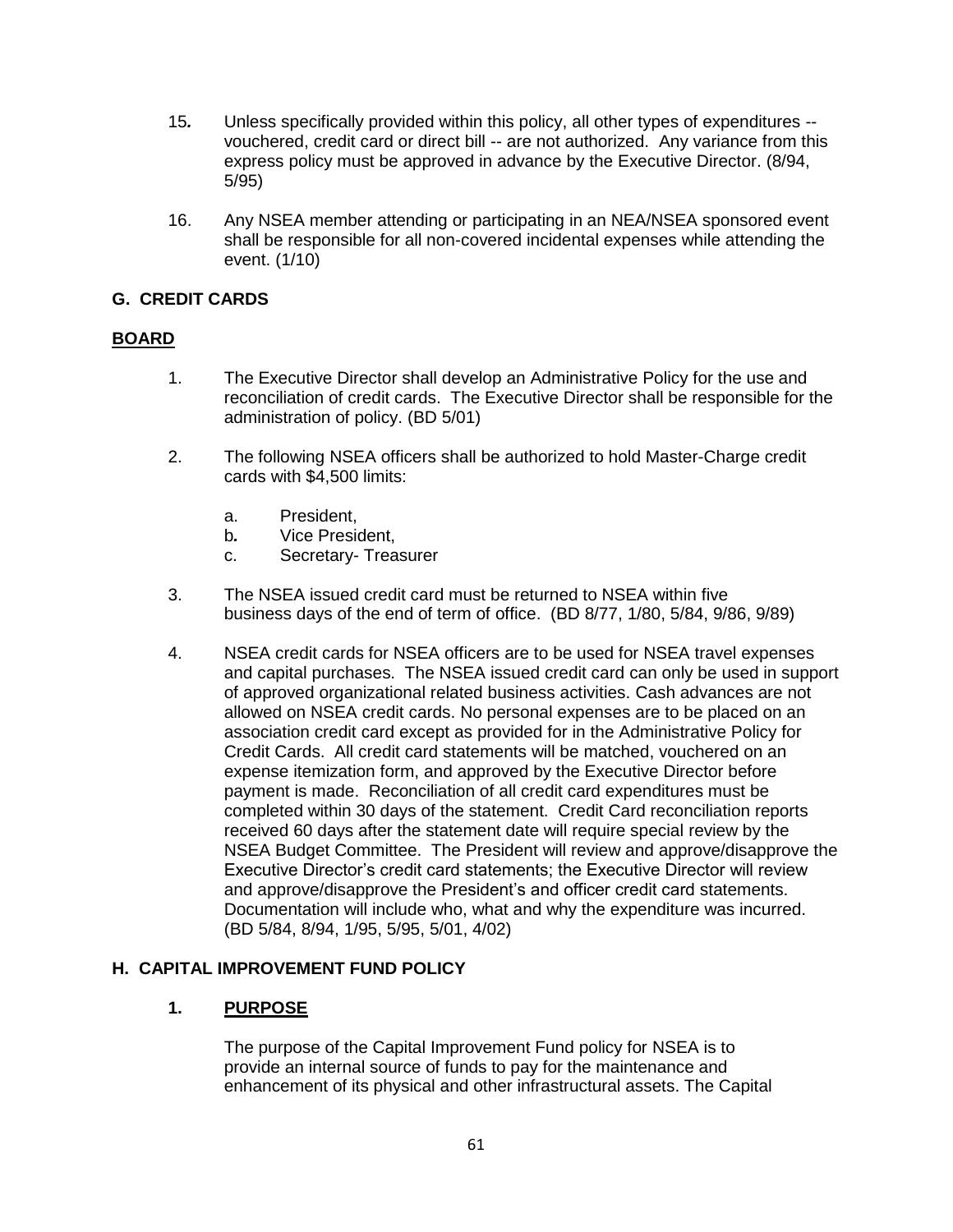Improvement Fund is not intended to replace a permanent loss of funds or to eliminate an ongoing budget gap. (BD 09/13)

It is the intention of NSEA that the Capital Improvement Fund is used for the aforementioned purposes, and that funds are replenished within a reasonably short period of time when such use occurs. The NSEA Capital Improvement Fund policy is intended to support the goals and strategies contained in its strategic and operational plans. (BD 09/13)

# **2. DEFINITIONS AND GOALS**

Pursuant to its authority, the NSEA Board of Directors shall establish and maintain the Capital Improvement Fund. The Board shall also determine the amount to be held in the Capital Improvement Fund. This amount should be equaled to at least 15% of the value of the fixed assets of the Association. (BD 09/13)

# **3. BANKING AND REPORTING PROTOCOL**

The Capital Improvement Fund will be recorded in the financial records as a special board-designated Capital Improvement Fund, which will be maintained in a segregated bank account or investment fund in accordance with investment policies. (BD 09/13)

## **4. FUNDING OF CAPITAL IMPROVEMENT FUND**

The balance in the Capital Improvement Fund will be replenished and increased with unrestricted income. The Board of Directors may from time to time direct that a specific source of revenue be set aside for Capital Improvement Fund. Examples may include one-time gifts or bequests, special grants, or special appeals. (BD 09/13)

#### **5. USE OF CAPITAL IMPROVEMENT FUND**

Use of the Capital Improvement Fund requires three steps:

a. Identification of appropriate use of capital improvement funds

The Executive Director and Director of Finance will identify the need for access to capital improvement funds and confirm that the proposed use is consistent with the purpose of this fund as described in this Policy. This step requires analysis of the reason for the proposed expenditure and evaluation of the time period that the funds will be required and replenished. (BD 09/13)

b. Authority to use Capital Improvement Fund

The Executive Director and Director of Finance will submit a request to the Budget Committee of the NSEA Board of Directors to use Capital Improvement Funds. The request will include the analysis and determination of the recommended use of funds and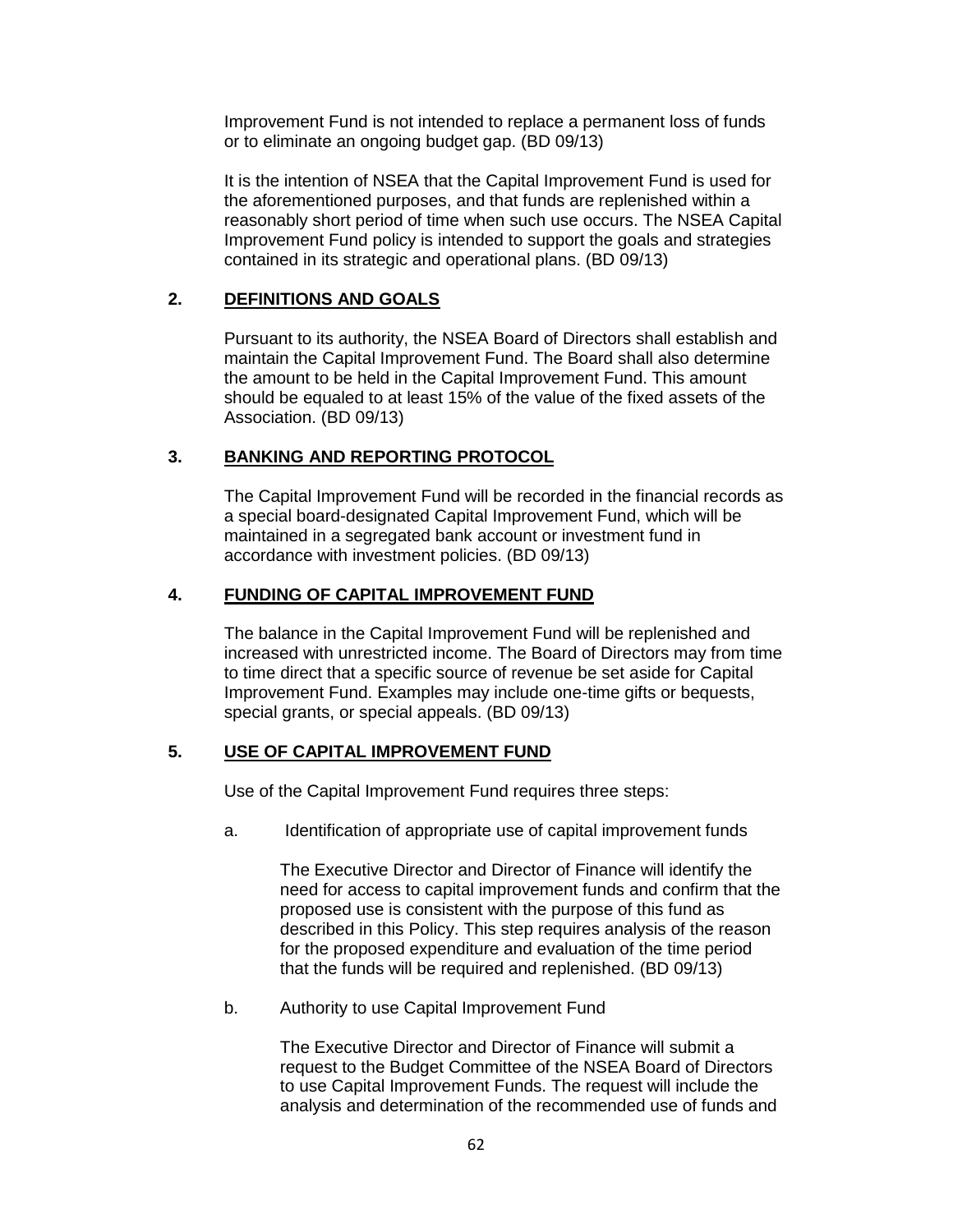plans for replenishment. Whenever possible, NSEA's goal is to replenish the funds used within a reasonable period of time to restore the Capital Improvement Fund to its targeted minimum amount. Any use of Capital Improvement Funds that may take longer than the planned replenishment period shall be scrutinized more carefully by the Budget Committee, which will have the authority to approve or modify the request up to any limits in NSEA Board policy. Requests in excess of such limits would require the approval of the full NSEA Board. (BD 09/13)

c. Reporting and monitoring

The Executive Director, Director of Finance, and the Budget Committee of the NSEA Board of Directors are responsible for ensuring that the Capital Improvement Fund is maintained and used only as described in this Policy. Upon approval for the use of Capital Improvement Fund funds, the Executive Director and Director of Finance will maintain records of the use of funds and plan for replenishment. (BD 09/13)

## **I. STAFF LEAVE RESERVES FUND POLICY**

# **1. PURPOSE**

- a. The purpose of the Staff Leave Reserve Fund policy for NSEA is to provide an internal source of funds to pay for the accrued leave owed to staff upon their separation from the Association. The Staff Leave Reserve Fund is not intended to replace a permanent loss of funds or to eliminate an ongoing budget gap.
- b. It is the intention of NSEA that the Staff Leave Reserve Fund is used for the aforementioned purposes, and that monies are routinely dedicated to this Fund to ensure that the Association is able to meet its obligations to staff that become eligible for this benefit. The NSEA Staff Leave Reserve Fund policy is in this regard intended to support the goals and strategies contained in its strategic and operational plans.

# **2. DEFINITIONS AND GOALS**

a. Pursuant to its authority, the NSEA Board of Directors shall establish and maintain the Staff Leave Reserve Fund. The Board shall also determine the amount to be held in the Staff Leave Reserve Fund. This amount should be equal to at least 50% of the value of the accrued leave for the NSEA staff.

#### **3. BANKING AND REPORTING PROTOCOL**

a. The Staff Leave Reserve Fund will be recorded in the financial records as a special board-designated Staff Leave Reserve Fund, which will be maintained in the same segregated bank account as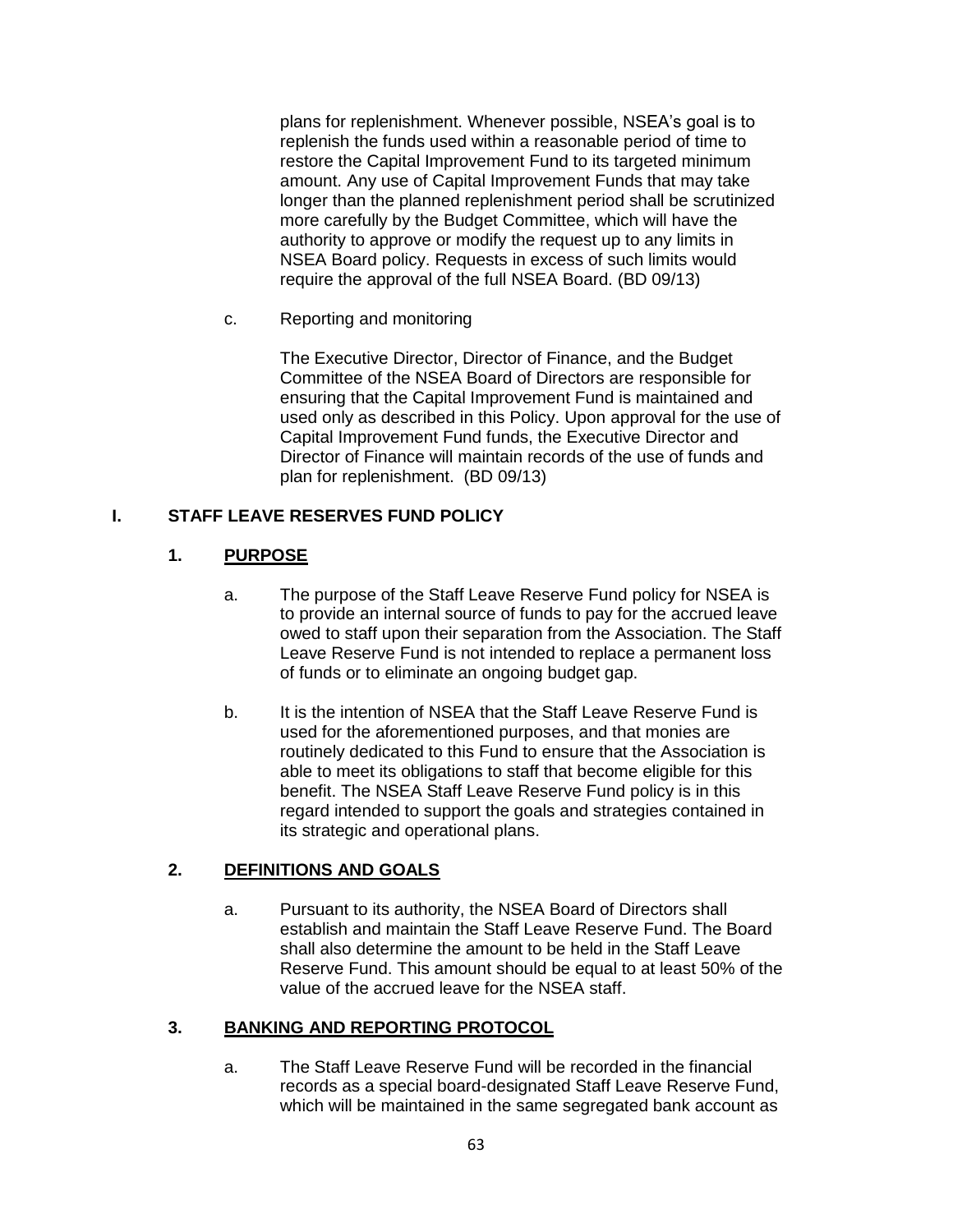the Capital Improvement Fund. Each Fund will be separately accounted for in NSEA financial statements.

## **4. FUNDING OF STAFF LEAVE RESERVE FUND**

a. The balance in the Staff Leave Reserve Fund will be provided for using unrestricted income. The Board of Directors may from time to time direct that a specific source of revenue be set aside for Staff Leave Reserve Fund. Examples may include one-time gifts or bequests, special grants, or special appeals.

# **5. USE OF STAFF LEAVE RESERVE FUND**

Use of the Staff Leave Reserve Fund requires three steps:

a. Identification of appropriate use of Staff Leave Reserve Funds

The Executive Director and Director of Finance will identify the need for access to Staff Leave Reserve Funds and confirm that the proposed use is consistent with the purpose of this fund as described in this Policy. This step requires a determination of the eligibility and amount of the benefit to which exiting staff are entitled.

b. Authority to use Staff Leave Reserve Fund

The Executive Director and Director of Finance will disperse these Funds to eligible staff when they leave NSEA employ, consistent with provisions in the Collective Bargaining Agreement between NSEA and NSO-NV. Use of monies from this Fund for purposes other than the one for which it is intended is prohibited.

c. Reporting and monitoring

The Executive Director, Director of Finance, and the Budget Committee of the NSEA Board of Directors are responsible for ensuring that the Staff Leave Reserve Fund is maintained and used only as described in this Policy. The Executive Director and Director of Finance will maintain records of the use of funds and plan for their maintenance at the level set forth in this policy.

#### **J. OPERATING RESERVES FUND POLICY**

#### **1. PURPOSE**

a. The purpose of the Operating Reserves Fund policy for NSEA is to help ensure the stability of the mission, programs, employment, and ongoing operations of the organization. The Operating Reserve is intended to provide an internal source of funds for situations such as a sudden increase in expenses, one-time unbudgeted expenses, unanticipated loss in funding, or uninsured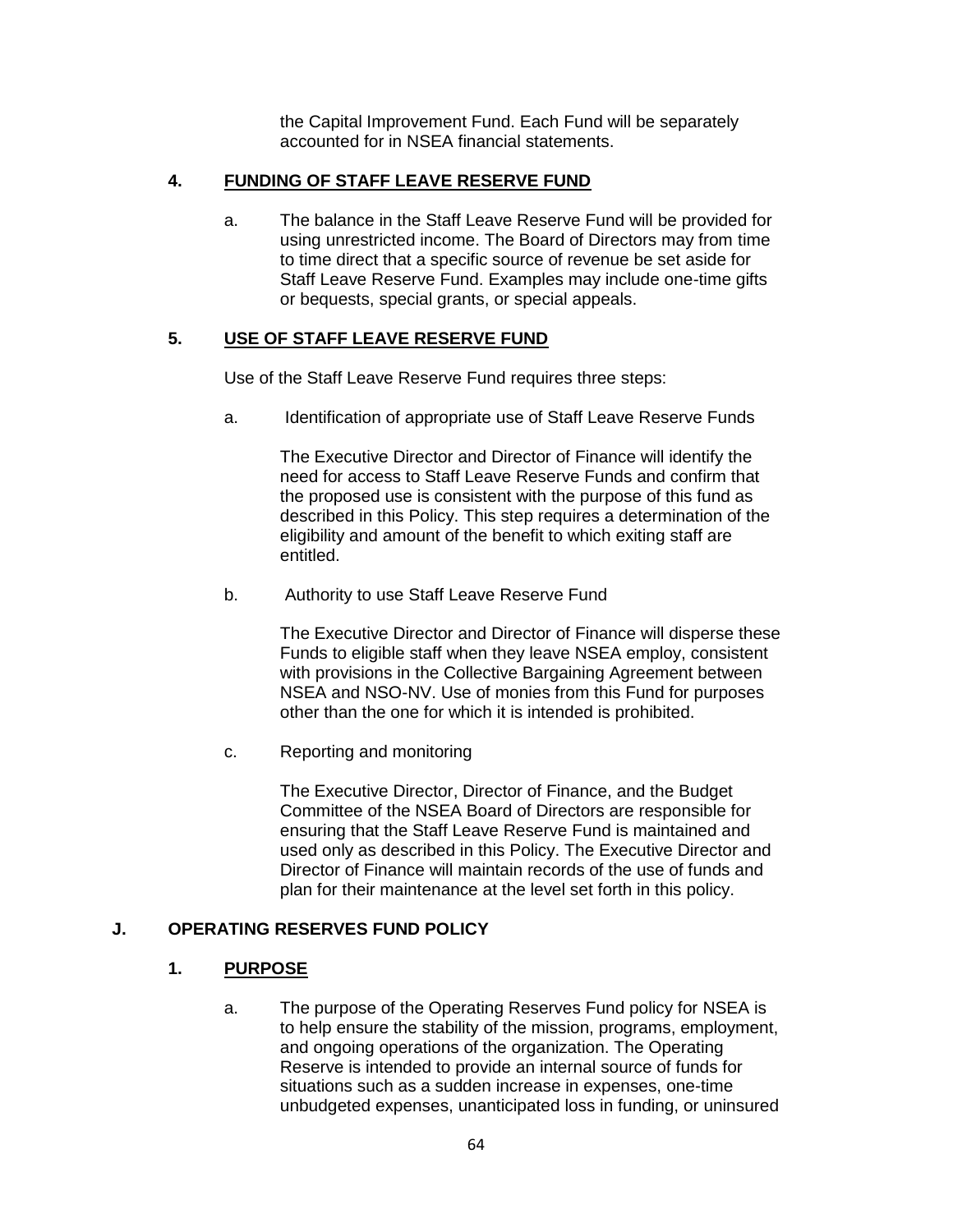losses. The Operating Reserve Fund may also be used for onetime, nonrecurring expenses that will build long-term capacity and sustainability. Operating Reserves Fund is not intended to replace a permanent loss of funds or eliminate an ongoing budget gap.

b. It is the intention of NSEA that Operating Reserves that are used be replenished within a reasonably short period of time. The NSEA Operating Reserve policy is intended to support the goals and strategies contained in its strategic and operational plans.

## **2. DEFINITIONS AND GOALS**

- a. Pursuant to its authority, the NSEA Board of Directors shall establish the Operating Reserve Fund. The Board shall also determine the amount to be held in the Operating Reserve Fund sufficient to maintain ongoing operations and programs for a set period of time, measured in months.
- b. The NSEA Board of Directors has determined that in accordance with its Strategic Plan, the targeted minimum for the Operating Reserve Fund shall be equal to six months of a rolling five-year average of the Association's annual operating expenses. The calculation of average operating expenses includes all recurring, predictable expenses such as salaries and benefits, office, travel, program, and ongoing professional services. Depreciation, in-kind, and other non-cash expenses are not included in the calculation.

# **3. BANKING AND REPORTING PROTOCOL**

a. The Operating Reserve Fund will be recorded in the financial records as a special board-designated reserve fund. Operating Reserves Fund will be maintained in a segregated bank account or investment fund in accordance with investment policies.

# **4. FUNDING OF RESERVES**

a. The balance in the Operating Reserve Fund will be replenished and increased with unrestricted income. The Board of Directors may from time to time direct that a specific source of revenue be set aside for Operating Reserves. Examples may include one-time gifts or bequests, special grants, or special appeals.

# **5. USE OF RESERVES**

Use of the Operating Reserves requires three steps:

*a.* Identification of appropriate use of reserve funds

The Executive Director and Director of Finance will identify the need for access to reserve funds and confirm that the proposed use is consistent with the purpose of the reserves as described in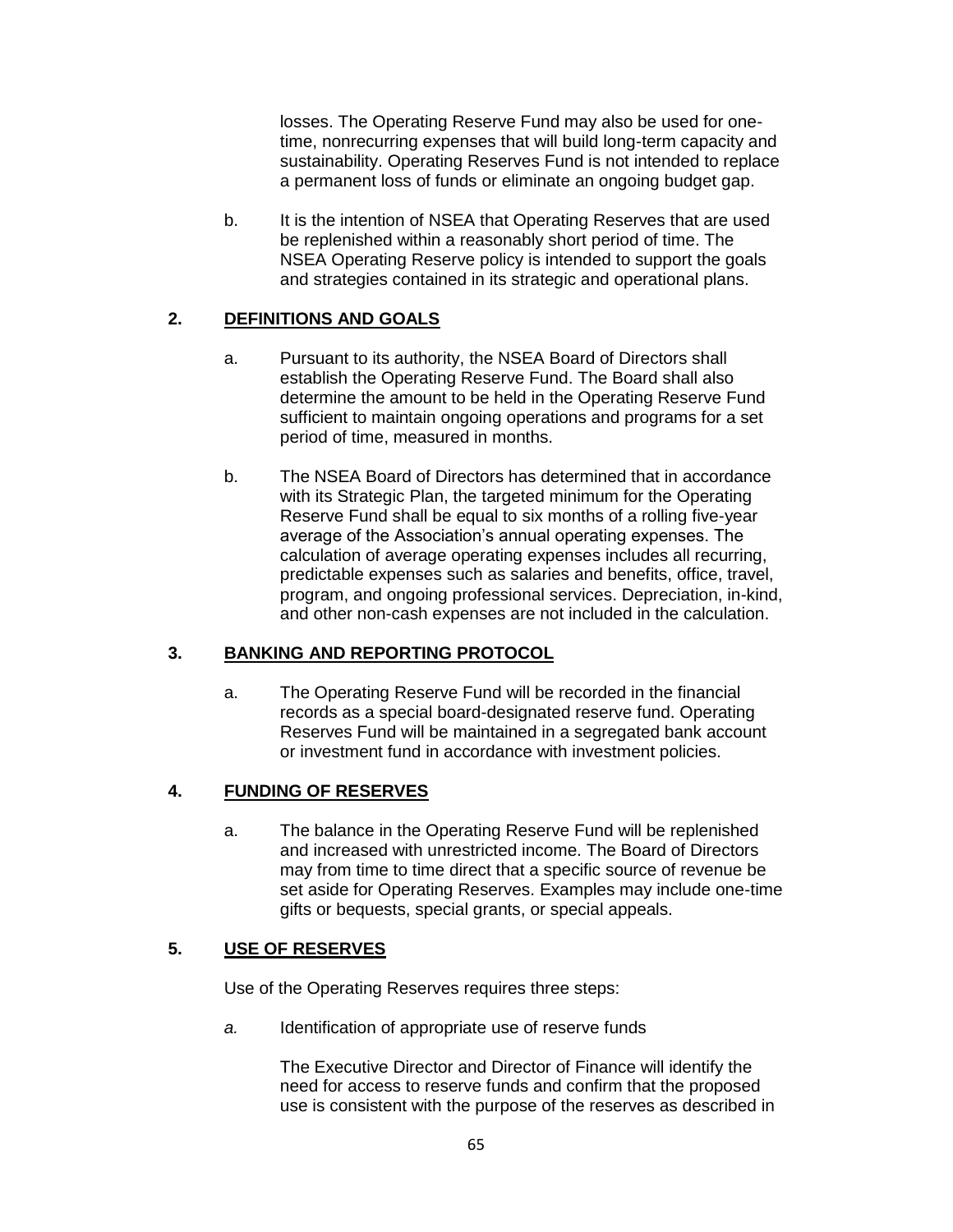this Policy. This step requires analysis of the reason for the proposed use and an evaluation of the time period during which the funds will be required and by which time they will be replenished.

a. Authority to use operating reserves

The Executive Director and Director of Finance will submit a request to use Operating Reserves funds to the Budget Committee of the Board of Directors. The request will include the aforementioned analysis of the proposed use of funds and plans for replenishment. Whenever possible, NSEA's goal is to replenish the funds used within a reasonable period of time to restore the Operating Reserve Fund to its targeted minimum amount. Any use of Operating Reserves that may take longer than the planned replenishment period shall be scrutinized more carefully by the Budget Committee, which will have the authority to approve or modify the request up to limits in NSEA Board policy. Requests in excess of these limits will require the approval of the full NSEA Board.

b. Reporting and monitoring

The Executive Director, Director of Finance, and Budget Committee of the NSEA Board of Directors are responsible for ensuring that the Operating Reserve Fund is maintained and used only as described in this Policy. Upon approval for the use of Operating Reserve funds, the Executive Director and Director of Finance will maintain records of the use of funds and plan for replenishment. (BD 11/14)

#### **K. NSEA RETIRED CORPUS FUND POLICY**

The NSEA shall establish an NSEA-R corpus fund.

The purpose of the corpus fund is to establish a permanent fund which will be used to further goals established by the NSEA-R Board. Revenue received through the selling of NSEA-R Life memberships will be set aside in a designated corpus fund account by the NSEA.

Revenue from the corpus fund will not be used to supplant or replace the NSEA/NSEA-R service agreement. Revenue from the corpus fund will be used to enhance the ability of NSEA-R to fund member programs and services.

NSEA-R corpus fund will be managed by the Nevada State Education Association under the direction of the NSEA Board of Directors.

Annual reports of the corpus fund status, investments, and performance will be made to the NSEA Board of Directors and the NSEA-R Board.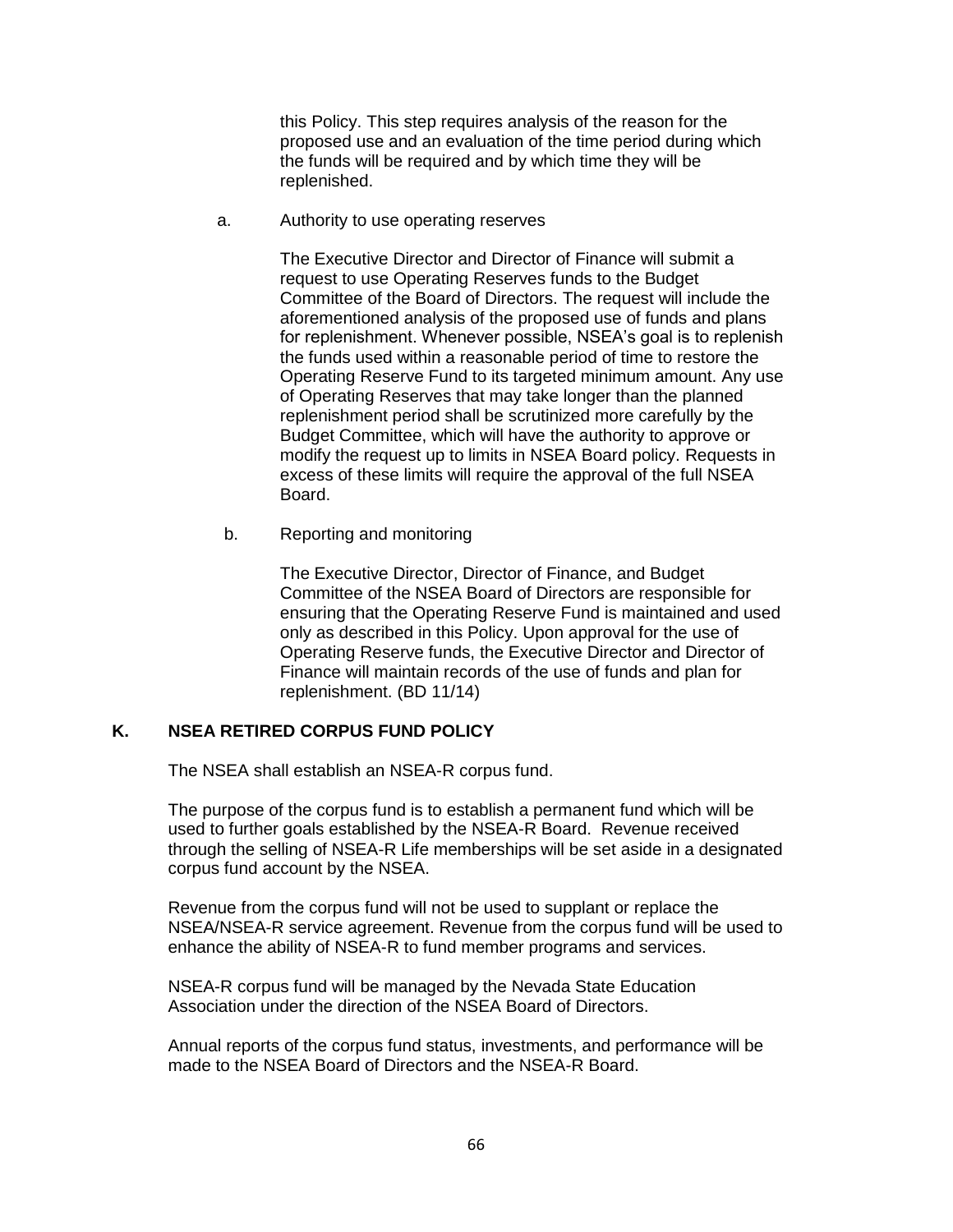Specific expenditures of corpus fund revenues will be made in writing in accordance with the NSEA and NSEA-R policy. (BD 3/11)

#### **L. ADVOCACY FUND**

## **1. PURPOSE**

The purpose of the Advocacy fund policy for NSEA is to help ensure sufficient funding is available to support strategic efforts to advance the pro-education interests of the organization. The Advocacy Fund is intended to provide an internal source of funds for internal and external partnerships, Independent Expenditure campaigns (IE's), ballot initiatives, lobbying, and other pro-public education advocacy. It is also intended to provide internal funds to pay for legal assistance that might arise as a result of these activities. The Advocacy Fund is not intended to provide donations to political candidates.

## **2. DEFINITIONS AND GOALS**

Pursuant to its authority, the NSEA Delegate Assembly has established the Advocacy Fund. The Delegate Assembly shall determine the amount to be collected from members and contributed to the Advocacy Fund to support activities aligned with the Association's strategic objectives.

#### **3. BANKING AND REPORTING PROTOCOL**

The Advocacy Fund will be recorded in the financial records as a special boarddesignated reserve fund. The Advocacy Fund will be maintained in a segregated bank account or investment fund in accordance with the financial policies of the organization.

# **4. FUNDING OF RESERVES**

The Advocacy Fund will be replenished and increased with member contributions designated specifically for this use. The Board of Directors may on occasion direct that specially designated contributions be placed in the Advocacy Funds. Examples may include one-time gifts or bequests, special grants, or special appeals.

# **5. USE OF RESERVES**

Use of the Advocacy Funds requires three steps:

a. Identification of appropriate use of reserve funds

Any NSEA member may propose to the NSEA President and Executive Director a particular use of Advocacy funds. In response to a member's proposal or on their own initiative, the President and Executive Director may consider Advocacy fund expenditures. They must confirm that the proposal is consistent with the purpose of these funds as set forth in the Purpose statement of this Policy. Final decisions about the use of these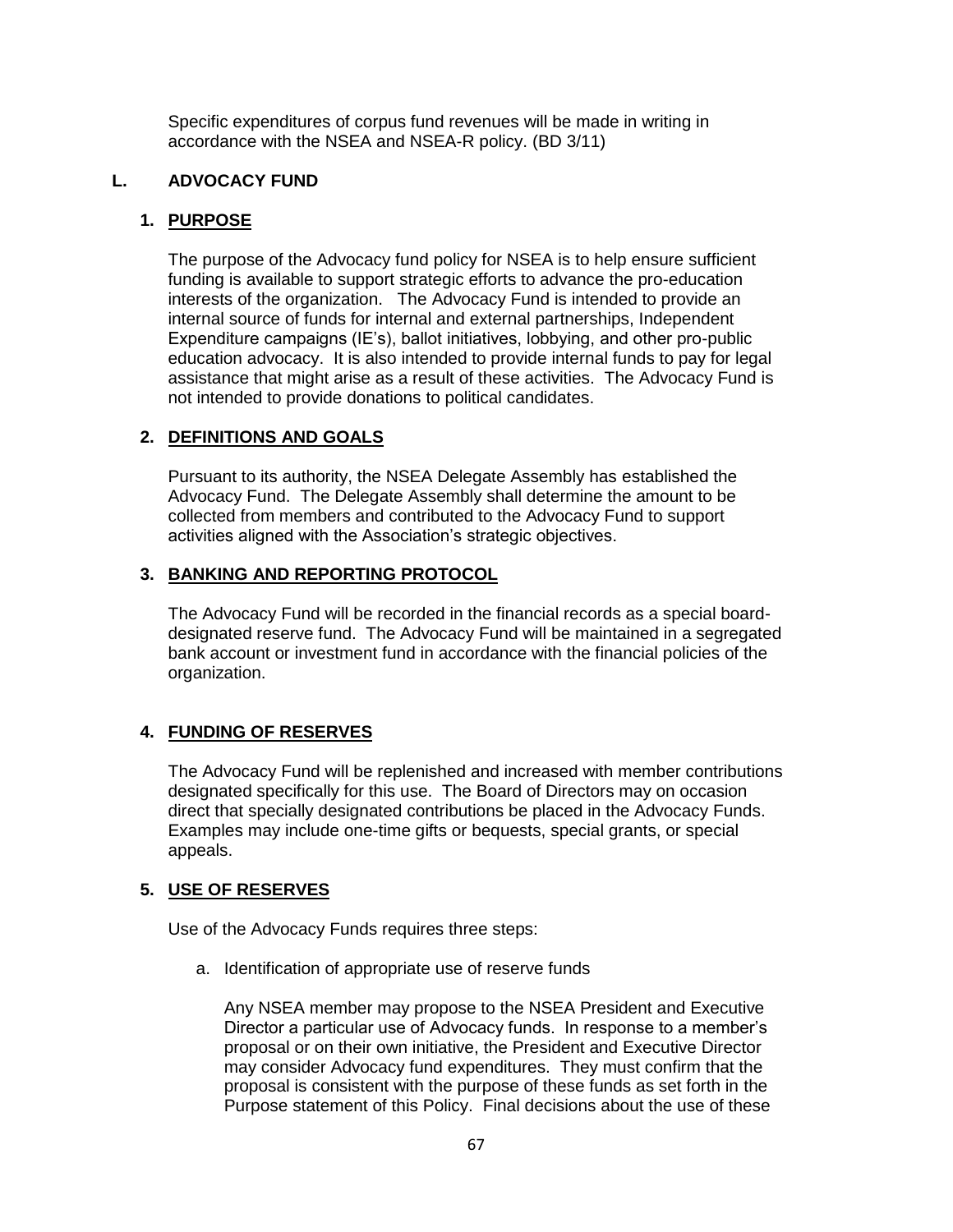funds must comply with the guidelines set forth below. Additionally, the NSEA Board of Directors and/or Delegate Assembly may propose the use of Advocacy funds.

b. Decision making authority

The NSEA President and Executive Director are authorized to make Advocacy fund expenditures equal to or less than \$25,000.00 that are recommended by a member or are initiated by the Executive Director and/or President between regular Board meetings or Delegate Assembly. Should there be a disagreement between the President and Executive Director about such expenditures, the NSEA Secretary Treasurer shall be consulted in an effort to help reach consensus, without which the expenditure shall require a majority vote of the NSEA Board. Approval of all expenditures greater than \$25,000 or equal to or less than \$50,000 that are recommended by a member or by the President and Executive Director between regular Board meetings or Delegate Assembly shall require a unanimous vote of the NSEA President, the NSEA Executive Director, and the NSEA Officers. Absent such consensus, these expenditures shall require a majority vote of the NSEA Board of Directors. All expenditures greater than \$50,000 shall require a majority vote of the NSEA Board of Directors.

c. Reporting of Use of Advocacy Funds

The NSEA President and Executive Director will submit an Advocacy Fund expenditure report at regularly scheduled NSEA Board of Directors meetings, and at the NSEA Delegate Assembly. The request will include the aforementioned record of the use of funds.

d. Responsibility for Use of Advocacy Funds

The NSEA President, Executive Director, Board of Directors, and Budget Committee are responsible for ensuring that the Advocacy Fund is maintained and used only as described in this Policy. (BD 1/15)

# **V. ADDENDUMS**

# **A. LEGAL SERVICES POLICY**

I. INTRODUCTION

The Nevada State Education Association (NSEA) Legal Services Program is a cooperative program with the National Education Association (NEA) to insure that Local Affiliate/NSEA/NEA Members are provided appropriate legal assistance to guarantee due process in employment-related matters. NSEA shall not discriminate against applicants on the basis of race, color, national origin, creed, gender, sexual orientation, age, handicap, marital status, or economic status. (BD 8/91) (BD 3/10)

II. DEFINITIONS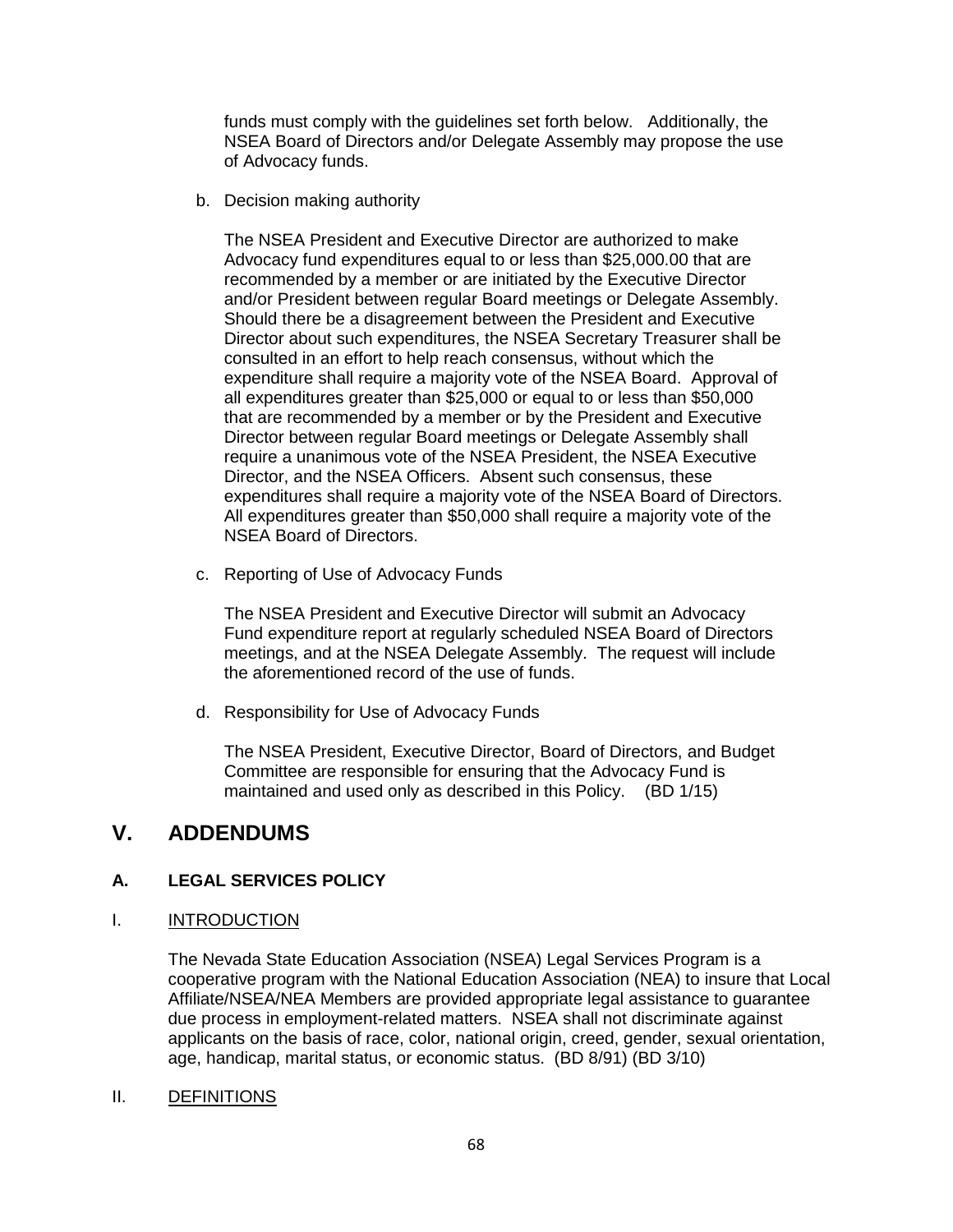For purposes of these guidelines, the following definitions shall apply:

A. Agent

"Agent" shall mean a Member or employee of NSEA or a Local Affiliate who currently holds one or more of the following positions: NSEA officers, NSEA Board members, NSEA staff, Local Affiliate officers, Local Affiliate staff, membership chairpersons and/or committee members, or persons designated by the Local Affiliate with the approval of NSEA. (BD 3/10)

B. Appeal

"Appeal" shall mean an appeal, a petition for certiorari, or any other procedure by means of which a higher court is asked to review an action taken by a lower court.

C. Applicant

"Applicant" shall mean an individual or Local Affiliate applying for legal assistance through NSEA's Legal Services Program. (BD 3/10)

D. Days

"Days" shall mean calendar days. E. Employment-Related Matter

- 1. Except as otherwise provided in paragraph 2 of this sub-section, "Employment-Related Matter" shall mean any matter involving:
	- a. a dispute between a school district or public charter school, and
		- (i) one or more of its employees who are Members of NSEA,
		- (ii) one or more of its employees who are not Members of NSEA if a Local Affiliate or NSEA is obligated to provide legal assistance pursuant to a duty of fair representation, or
		- (iii) one or more Local Affiliates of NSEA or NEA or
	- b. a dispute between an employer and one or more of its employees or an employee organization if NSEA and NEA agree that the matter is precedential for their membership.
- 2. "Employment-Related Matter" shall not mean a matter:
	- a. in which the Applicant is being challenged by one or more rankand-file employees or an employee organization as a result of an action taken by the Applicant as a management representative; or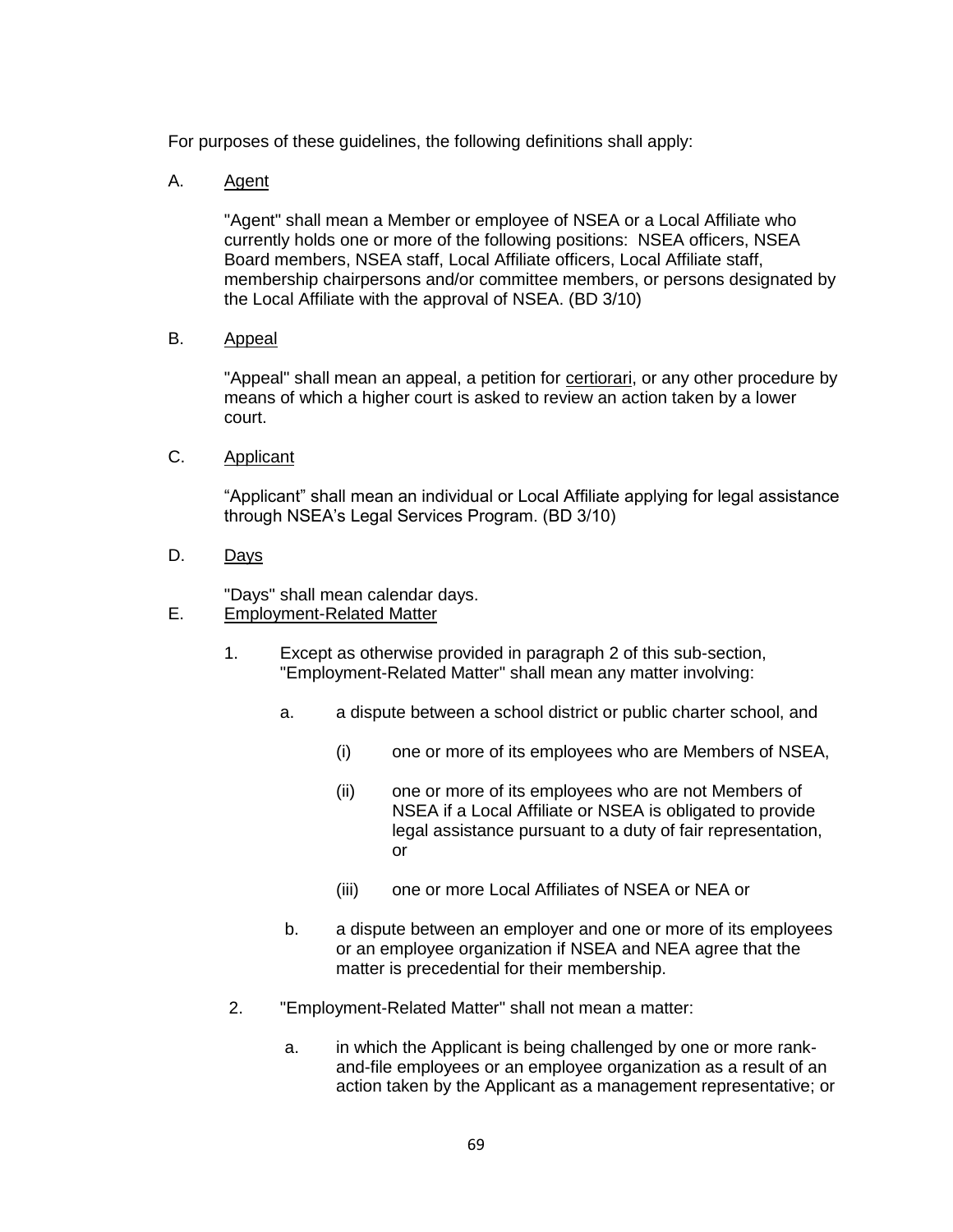- b. in which the Applicant has indicated that he/she will not accept employment upon reinstatement; or
- c. which is covered by worker's compensation. (BD 3/10)
- F. General Counsel

"General Counsel" is a Participating Attorney designated by NSEA as its general counsel. (BD 3/10)

G. Legal Services

"Legal services" shall mean services rendered in preparation for or in the course of a grievance arbitration, impasse resolution, administrative or court proceeding involving an Employment-Related Matter by a Participating Attorney who is licensed to practice law. In addition to other exclusions, it is expressly understood that "legal service" shall not mean services rendered as a negotiator in the collective bargaining process other than in connection with an impasse resolution proceeding. Legal services must be rendered by a Participating Attorney who is paid by NSEA on an hourly basis or who is employed on the staff of NSEA in an attorney position. (BD 3/10)

#### H. **Local Affiliate**

A "Local Affiliate" is an employee organization formed pursuant to NRS 288 that has affiliated with NSEA in a manner consistent with NSEA's bylaws. (BD 3/10)

I. Member

A "Member" shall mean a member of NSEA and NEA when the application form for legal assistance is signed and dated by an Agent of the NSEA.

#### J. Occurrence

"Occurrence" shall mean an act or series of acts alleged to have been committed by an employee which has led to documentation in writing by an individual vested with the authority to evaluate an employee of a school district or public charter school that results in one or more Employment-Related Matters. (BD 3/10)

#### K. Participating Attorney

"Participating Attorney" shall mean an attorney who has agreed to participate in NSEA's Legal Services Program and whose name appears on the list of Participating Attorneys submitted to the NEA by NSEA. (BD 3/10)

#### III. ELIGIBILITY

To qualify for NSEA legal assistance, the Applicant shall have:

A. been a Member at all times of the Occurrence and shall not have terminated membership prior to the request for legal assistance, and does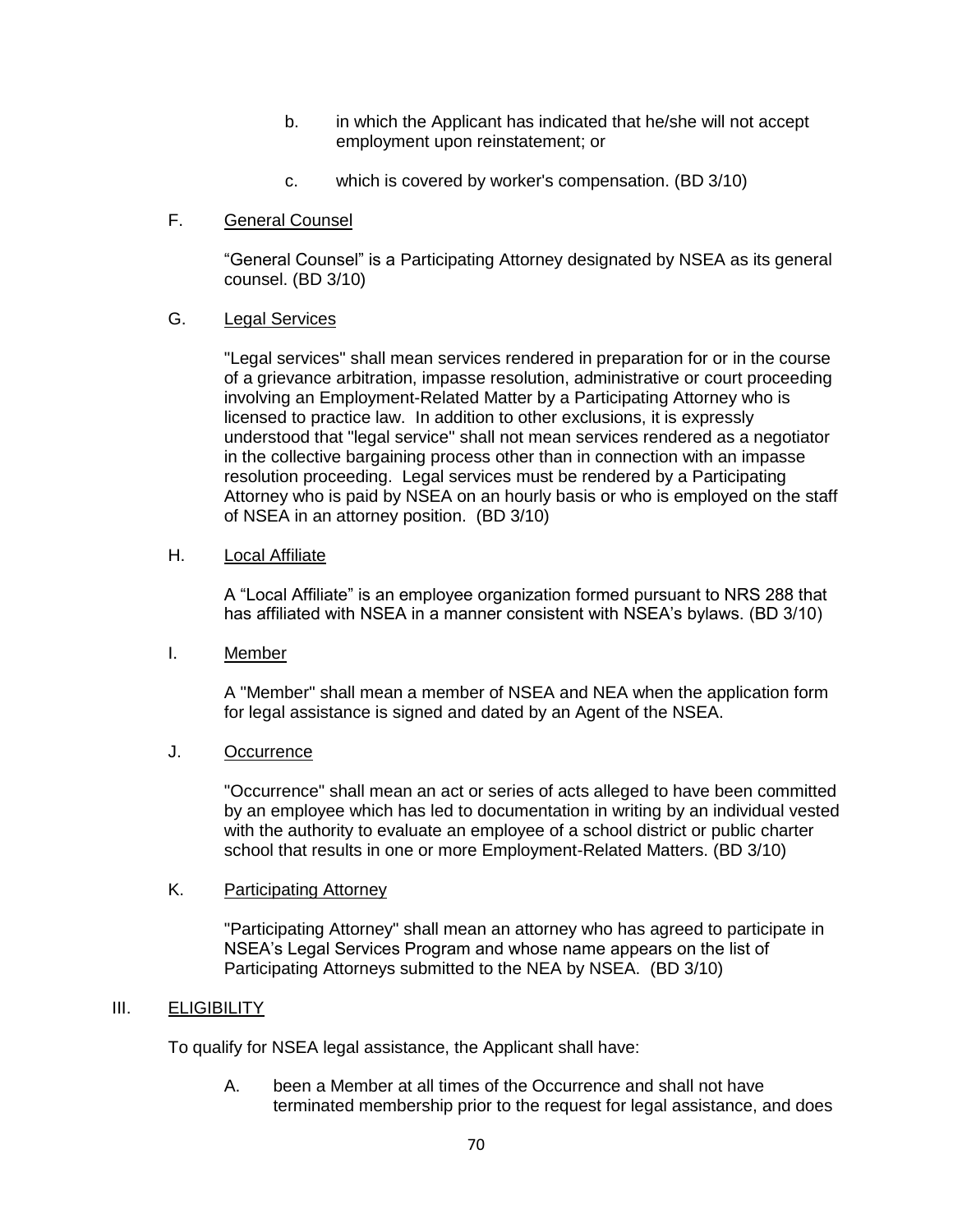not voluntarily terminate NSEA membership while he/she is receiving such assistance, or (BD 3/10)

- B. been a non-Member if NSEA and NEA agree that the applicant's Employment-Related Matter is precedential for their membership; and
- C. paid to NSEA the required representation fee for affiliate cases.(BD 11/02)

## IV. COVERAGE

- A.
- 1. NSEA may, upon application from the member, provide funding for Participating Attorney's fees up to a total of \$10,000 (NSEA/NEA combined) per case for dismissals or legal actions of any sort connected with the practice of the education profession through state administrative proceedings as provided in NRS 391 or the applicable collectively bargained agreement. Additional funding will be provided for hearing costs including arbitrator's fees and the cost of any required transcripts*.* In determining whether funding shall be granted, consideration may be given to the cooperation of the member with NSEA and the Local Affiliate, the organizational value of the particular case, and the probability of success. NSEA may also consider whether the member timely notified his/her Local Affiliate of events underlying the Employment-Related Matter and cooperated with and afforded the Local Affiliate with an opportunity to resolve the matter during its early stages. Funding shall be granted for investigation of the merits of the case. (BD 8/86, BD 9/96, BD 11/97, BD 11/02, 12/05, BD 3/10)
- 2. Members will be represented by UniServ staff or other appropriately designated staff during suspension hearings unless legal questions or other circumstances require the use of a Participating Attorney. Applications for legal assistance for suspension hearings must include the reasons for requesting representation by a Participating Attorney. The NSEA Director of Legal Services in consultation with a Participating Attorney will decide if a Participating Attorney will be funded for suspension hearings. (BD 8/86, 12/05, 3/10)
- 3. If, at any point in the matter, NSEA's Director of Legal Services believes that a case warrants expenditure in excess of \$10,000.00, the Director of Legal Services may approve additional funding. (BD 12/05)
- B. In all situations involving contract enforcement or impasse resolution proceedings with a school district, NSEA may insure full or partial funding for a Participating Attorney's service for grievance and/or arbitration hearing(s) when a Local Affiliate has established the following: (BD 3/89)
	- 1. The arbitration/grievance is precedent setting for the Local Affiliate and/or on a statewide basis; (BD 3/89)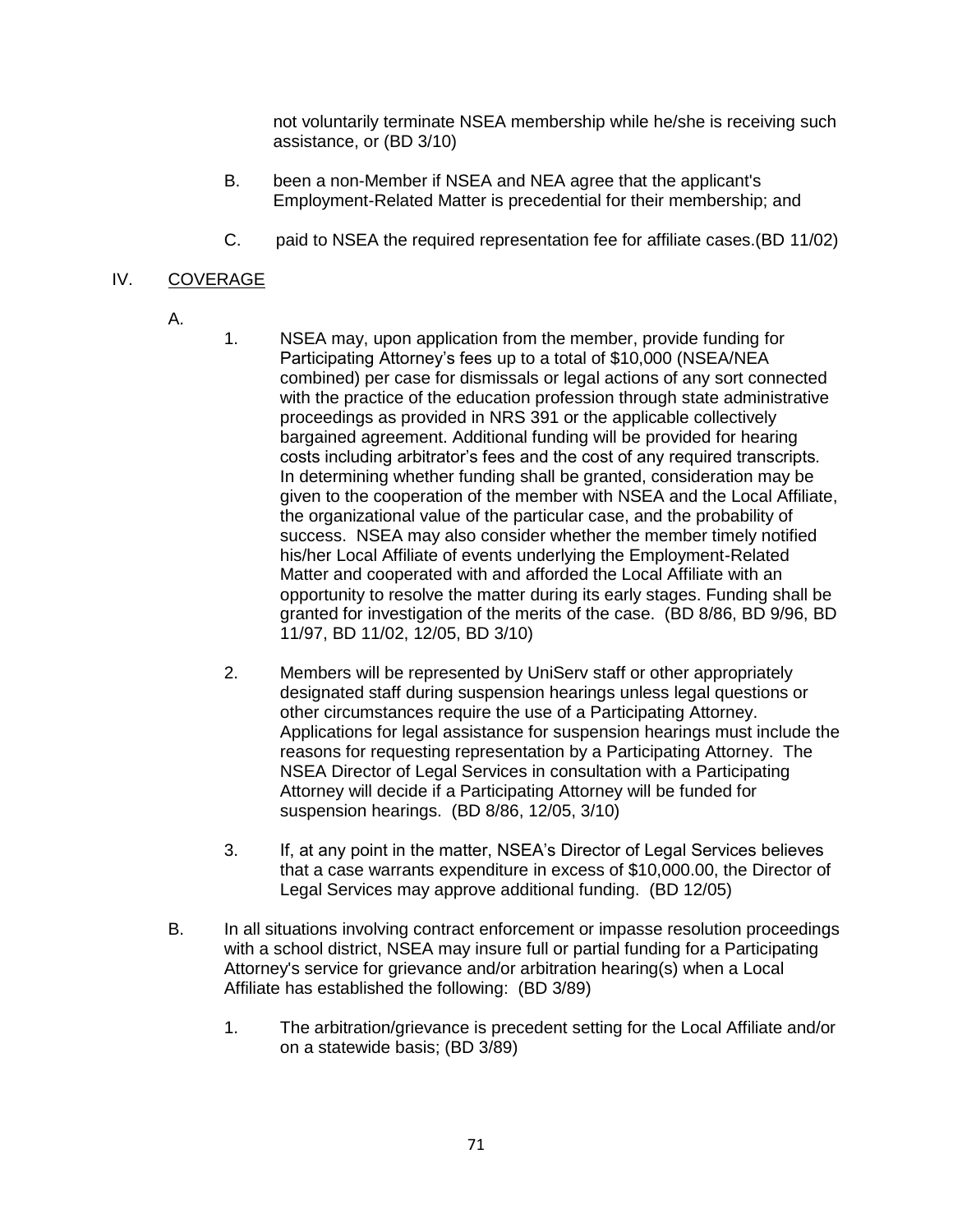- 2. The Local Affiliate's executive board and/or appropriate governance body has given its approval to take the grievance to arbitration, in cases where the funding request is for arbitration; (BD 3/89, BD 11/97)
- 3. The grievance in question meets the definition of a grievance as defined in the Local Affiliate's contract; (BD 11/97)
- 4. The Local Affiliate has submitted an application to NSEA for legal assistance, together with the required representation fee, prior to incurring attorney's fees. The required representation fee for the Local Affiliate shall be as follows:

| Up to 100 members       | \$50  |
|-------------------------|-------|
| 101-999 members         | \$100 |
| $1.000 - 4.999$ members | \$175 |
| $5,000+$ members        | \$250 |

The required representation fee shall be determined on an annual basis by the membership count of the Local Affiliate on the first day of January each year. (BD 3/89, BD 11/02, BD 3/10); and

5. The Local Affiliate has demonstrated a reasonable effort in resolving the matter at the local level. (BD 3/89)

In all such requests for legal assistance, availability of funding will be one of the factors considered. (BD 3/89)

- C. In all situations involving Employment-Related Matters other than those mentioned in Section IV, A and B, and Section V (e.g., appeals from administrative agencies to state or federal courts or legal actions initiated in state or federal courts, and hearings before the Employee-Management Relations Board), NSEA may provide legal assistance when an Applicant has: (BD 3/89)
	- 1. Consulted with NSEA prior to initiating any such action; (BD 11/97)
	- 2. Developed in consultation with NSEA, a strategy designed to maximize the success of the action. (BD 11/97)
	- 3. Paid in advance any required representation fee. If NSEA does not accept the case, the representation fee will be refunded. Representation fees will be credited to the NSEA Legal Services Program budget. (BD 11/02)
	- 4. Additionally, NSEA shall consider the following criteria: (BD 11/86, BD 11/02)
		- a. Ability of the Applicant to diligently and effectively pursue the matter to its ultimate conclusion;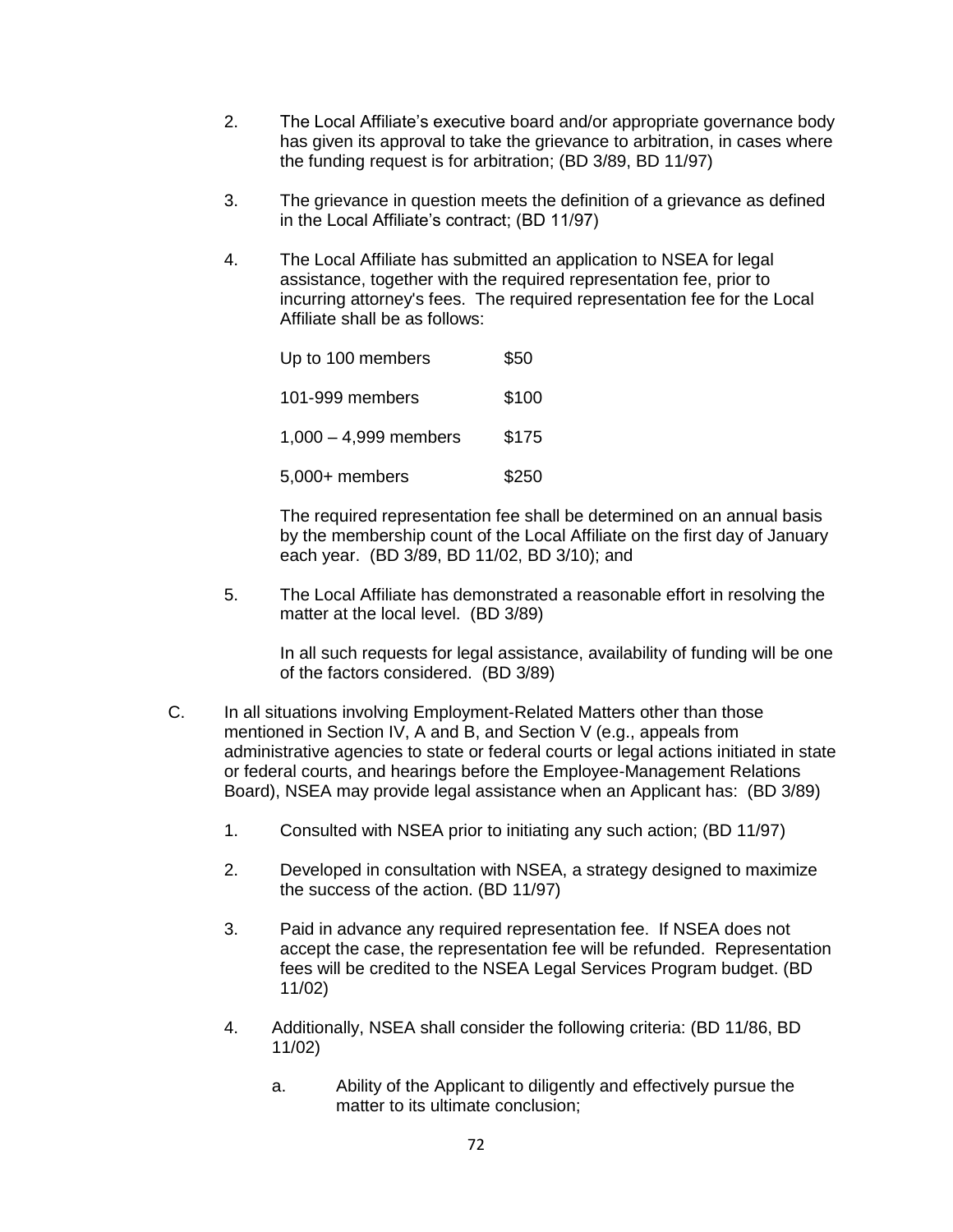- b. Likelihood of success on the legal merits of the case;
- c. Organizational value;
- d. Precedential value; and
- e. Availability of funding.
- 5. NSEA may provide less than full funding. (BD 11/86)

It is not the intent of 1 and 2 above to deny necessary expenses in situations in which time restraints preclude more than minimum forms of consultation. (BD 1/85)

D. The Applicant shall reimburse the NSEA up to the amount expended out of any recovery, whether by judgment, settlement, or insurance payment which exceeds the Applicant's expenses/losses.

## V. CRIMINAL COVERAGE

NSEA/NEA shall provide a maximum amount not to exceed \$1,000 per Occurrence per Member for Participating Attorney and costs in the event that criminal charges are brought or are pending against said Member(s) when the underlying Occurrence involves a Member's employment duties. Such amount provided by NSEA will be offset by any amount reimbursed to NSEA by NEA's Kate Frank/DuShane Unified Legal Services Program and/or by the Educator's Employment Liability Program. In no instance, however, will such offset reduce the amount provided by NSEA to the Member, and, in no instance, will NSEA's extended amount exceed \$1,000 (BD 3/89, BD 11/02, BD 03/10).

## VI. EXCLUSIONS

NSEA funding will not be provided for the following:

- A. Legal services rendered without the prior approval of the NSEA within the terms of the NSEA Legal Services Policy;
- B. Fees in excess of agreed upon rates;
- C. Failure to comply with the provisions of IV C, 1 and 2; and (BD 11/86) (BD 11/97)
- D. Reimbursement for release time and/or related travel expenses for bargaining unit members to appear in any capacity at administrative or legal proceedings. (BD 11/95)

### VII. PROCEDURES FOR OBTAINING LEGAL ASSISTANCE

A. Applicants shall request legal assistance on Employment-Related Matters through their UniServ, building, or grievance representative. (BD 3/91)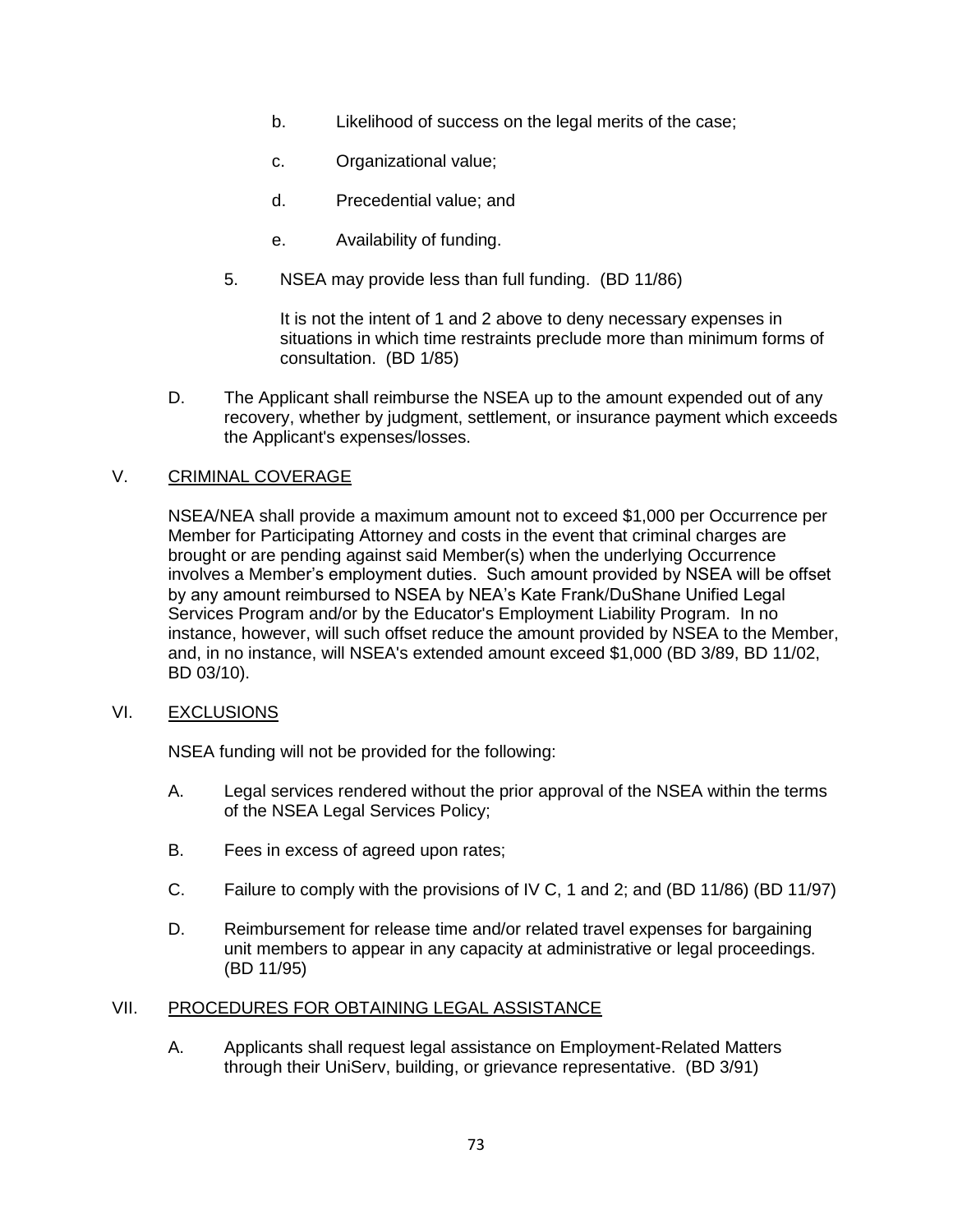- B. The UniServ, building or grievance representative shall submit an application form, together with any required representation fee, to the Director of Legal Services. In order to determine the degree of support from the NSEA, the application for assistance shall include a description of the matter and the legal remedy sought. In order for the application to be considered, the Applicant must also submit a signed and dated Authorization to Commence Legal Representation. (BD 3/91, BD 1/01, BD 11/02)
- C. In Employment-Related Matters outlined in Section IV, A, and B, and C the Director of Legal Services shall review the application in a timely manner and assign a Participating Attorney to resolve the dispute. (BD 11/02)
- D. Participating Attorney billings must be sent to the NSEA office no later than 60 days from the date the service was performed.
- E. All Applicants shall provide and will continue to provide all documents requested by NSEA, the Local Affiliate or Participating Attorney in a timely manner. (BD 1/01, BD 3/10))

#### VIII. TERMINATION OF FUNDING

NSEA may, at any time, terminate funding for an Employment-Related Matter if: (BD 11/97)

- A. The Applicant fails to cooperate with the Participating Attorney or other representatives of NSEA or the Local Affiliate; (BD 11/97)
- B. The Applicant takes action which interferes with the ability of the Participating Attorney adequately to perform his or her representational functions; or (BD 11/97)
- C. The Applicant rejects a settlement or other disposition of the Employment-Related Matter that is deemed reasonable by NSEA. (BD 11/97)
- D. The Participating Attorney advises NSEA that the probability of a positive outcome is low. (BD 3/10)

#### IX. MEMBER/LOCAL AFFILIATE APPEAL PROCEDURES (BD 11/86, BD 1/01, BD 11/02, BD 1/05, BD 3/10)

- A. An Applicant and/or a Local Affiliate whose application for legal assistance is rejected or whose funding has been terminated shall be notified in writing of the reasons for this denial or termination of funding. A Member or Local Affiliate shall also be informed of the right to appeal such denial to the NSEA Board of Directors. Non-members do not have the right to appeal a decision to reject a request for assistance or a decision to terminate funding for a case. (BD 11/97, BD 1/01, BD 3/10)
- B. A Member or a Local Affiliate whose application for legal assistance is rejected or whose funding is terminated by the NSEA Board of Directors shall be notified of the right to appeal such denial to NEA on the sole ground that NSEA failed to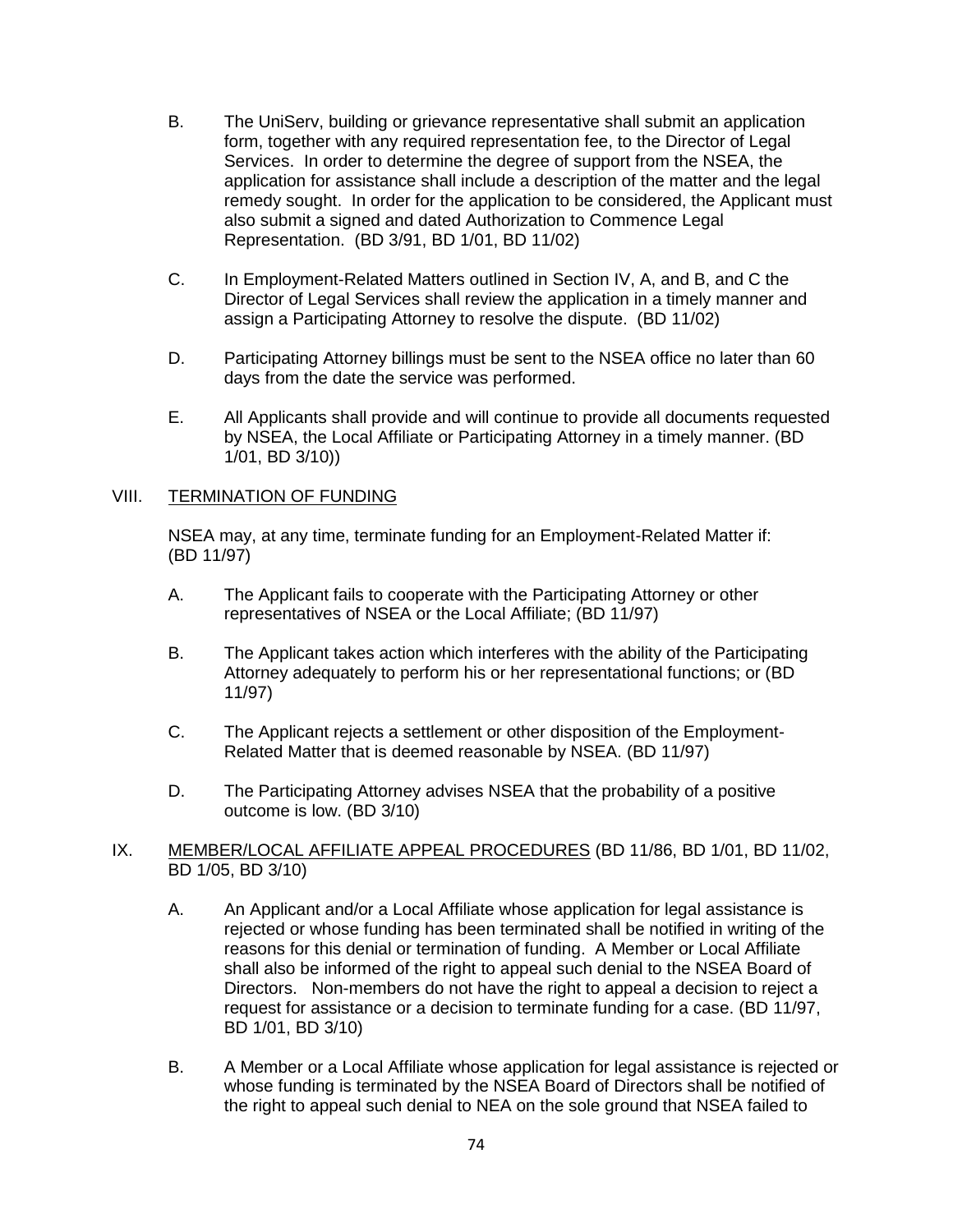process his/her/its application in accordance with the provisions of its Legal Services Program. Such an appeal to NEA must be initiated within 90 days of NSEA's decision to deny or terminate legal funding. (BD 1/01, BD 3/10, BD 11/13)

- C. A Member or a Local Affiliate wishing to appeal the rejection of an application or the termination of legal funding ("Appealing Party") must notify in writing NSEA's Executive Director or his/her designee within 30 days following notification by NSEA that funding has been denied or withdrawn. If no appeal is received within the time specified, said Member/Local Affiliate shall have waived the right to appeal. (BD 1/01, BD 11/02, BD 1/05, BD 3/10)
- D. The NSEA President or his/her designee will contact the Appealing Party and provide the date, time and place that the Appealing Party may appear before the NSEA Board to appeal the denial of an application or the termination of funding. (BD 1/01, BD 3/10)
- E. The Appeal Meeting (BD 3/10)
	- 1. The NSEA Executive Director or his/her designee, will present the reasons for denial of or termination of funding to the Board of Directors.
	- 2. The Appealing Party shall have 30 minutes in which to present the appeal to the Board of Directors. No member of the Board of Directors will present the appeal on behalf of the Appealing Party. At the conclusion of the Appealing Party's presentation, the appealing party will be excused. Questions for the Appealing Party will be handled at the discretion of the chair. (BD 1/01)
	- 3. The appeal meeting is an informal meeting held in executive session of the NSEA Board of Directors meeting.
	- 4. The Appealing Party will not call any witnesses
	- 5. Neither the Executive Director nor the Appealing Party will use counsel to represent them in this meeting.
	- 6. Where the Appealing Party is a Member, the staff member of NSEA or the Local Affiliate who worked with the Member on the matter, will be present at the appeal meeting when possible.
- F. The Appealing Party will be informed of the Board of Director's decision in writing. (BD 9/85, BD 4/98, BD 1/01)
- G. Funding appeals in legal matters that require a decision in order to meet judicial or administrative timelines prior to the next regularly scheduled Board of Directors' meeting shall be heard and acted upon by a subcommittee of the Board. The time, location and date for the subcommittee meeting(s) will be set by the NSEA President and the Board will be so notified. (BD 3/83)

Revised 03/10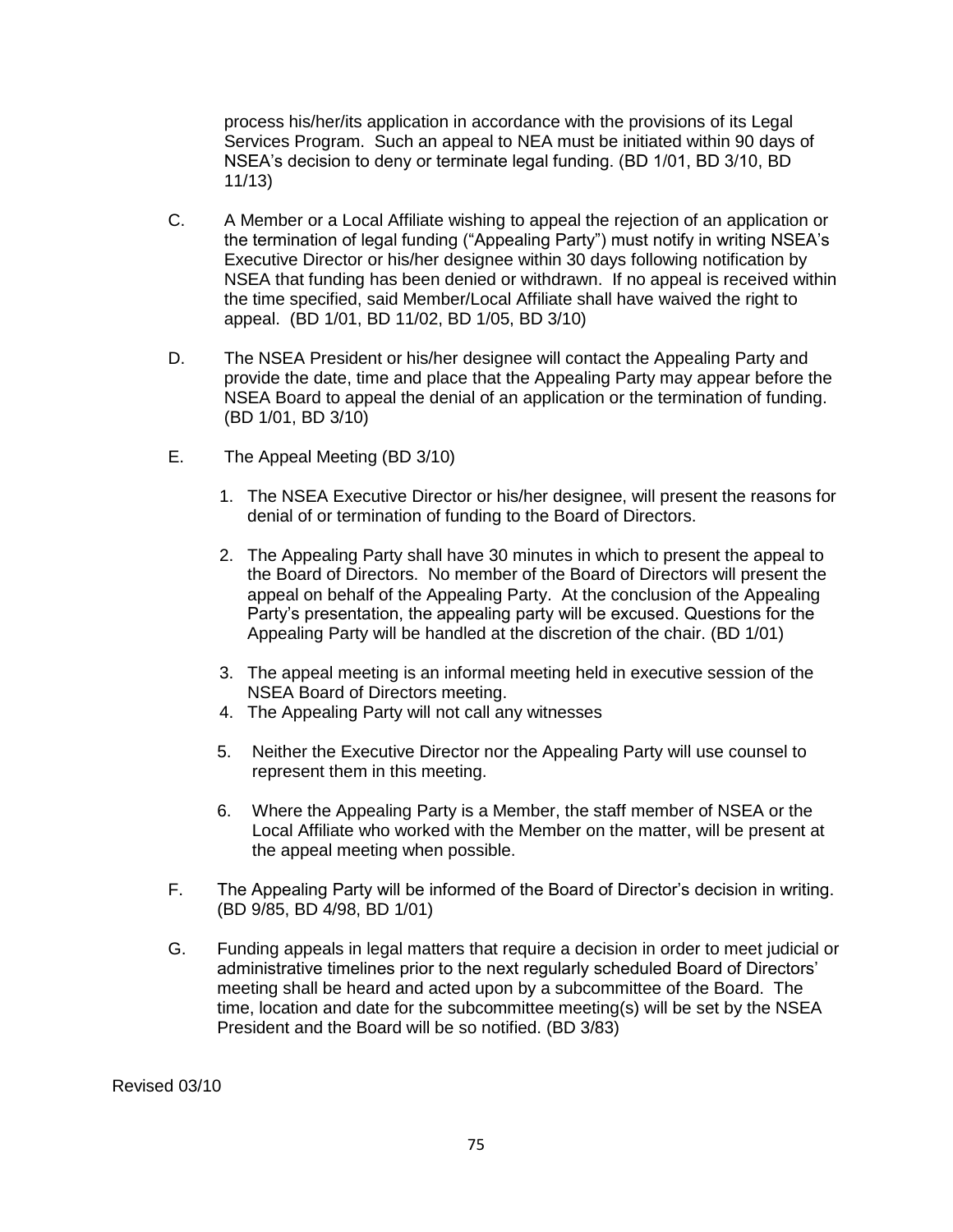# **B. GLOSSARY**

| <b>Association</b>                 | NEA adopted term to be used in reference to the NEA, the State and<br>Local Affiliates.                                                                                                                                          |
|------------------------------------|----------------------------------------------------------------------------------------------------------------------------------------------------------------------------------------------------------------------------------|
| <b>AR</b>                          | Member elected or appointed to represent the Association members,<br>either totally or by a formula, at a particular work site.                                                                                                  |
| <b>BGR</b>                         | <b>Building Grievance Representative</b>                                                                                                                                                                                         |
| <b>CPS</b>                         | Commission on Professional Standards in Education - currently an ad hoc<br>body to State Board of Education which recommends certification<br>requirements. Persons serving on this commission are appointed by the<br>governor. |
| <b>DFR</b>                         | The duty of fair representation is the legal duty of a union to equally, and<br>in good faith, represent every employee in a bargaining unit, regardless of<br>whether the employee is a union member or not.                    |
| ED                                 | <b>Executive Director</b>                                                                                                                                                                                                        |
| <b>EMRB</b>                        | Employee Management Relations Board: Statutorily created body that<br>determines employer/employee matters for Nevada's public employees.                                                                                        |
| <b>ESP</b>                         | Educational Support Professionals (formerly referred to as classified<br>personnel, i.e. secretaries, bus drivers, aides, etc.)                                                                                                  |
| <b>ESEA</b>                        | Education Support Employees Association (Clark County)                                                                                                                                                                           |
| <b>FMCS</b>                        | Federal Mediation and Conciliation Service: Federal agency where<br>mediators are selected to assist in settling labor disputes.                                                                                                 |
| GC                                 | <b>General Counsel</b>                                                                                                                                                                                                           |
| <b>GR</b>                          | <b>Government Relations</b>                                                                                                                                                                                                      |
| <b>HCR</b>                         | Human and Civil Rights: formerly known as TR, Teacher Rights, now<br>Member Rights.                                                                                                                                              |
| <b>IPD</b>                         | Instruction and Professional Development                                                                                                                                                                                         |
| Kate Frank/<br><b>Dushane Fund</b> | National Education Association's legal defense fund for its members.                                                                                                                                                             |
| <b>MAC</b>                         | <b>Minority Affairs Committee</b>                                                                                                                                                                                                |
| <b>NALSPE</b>                      | National Association of Legislative & Political Specialists in Education.                                                                                                                                                        |
| <b>NCSEA</b>                       | National Council of State Education Associations - It is an organization<br>within NEA comprised of the state affiliate officers and state Executive<br>Directors.                                                               |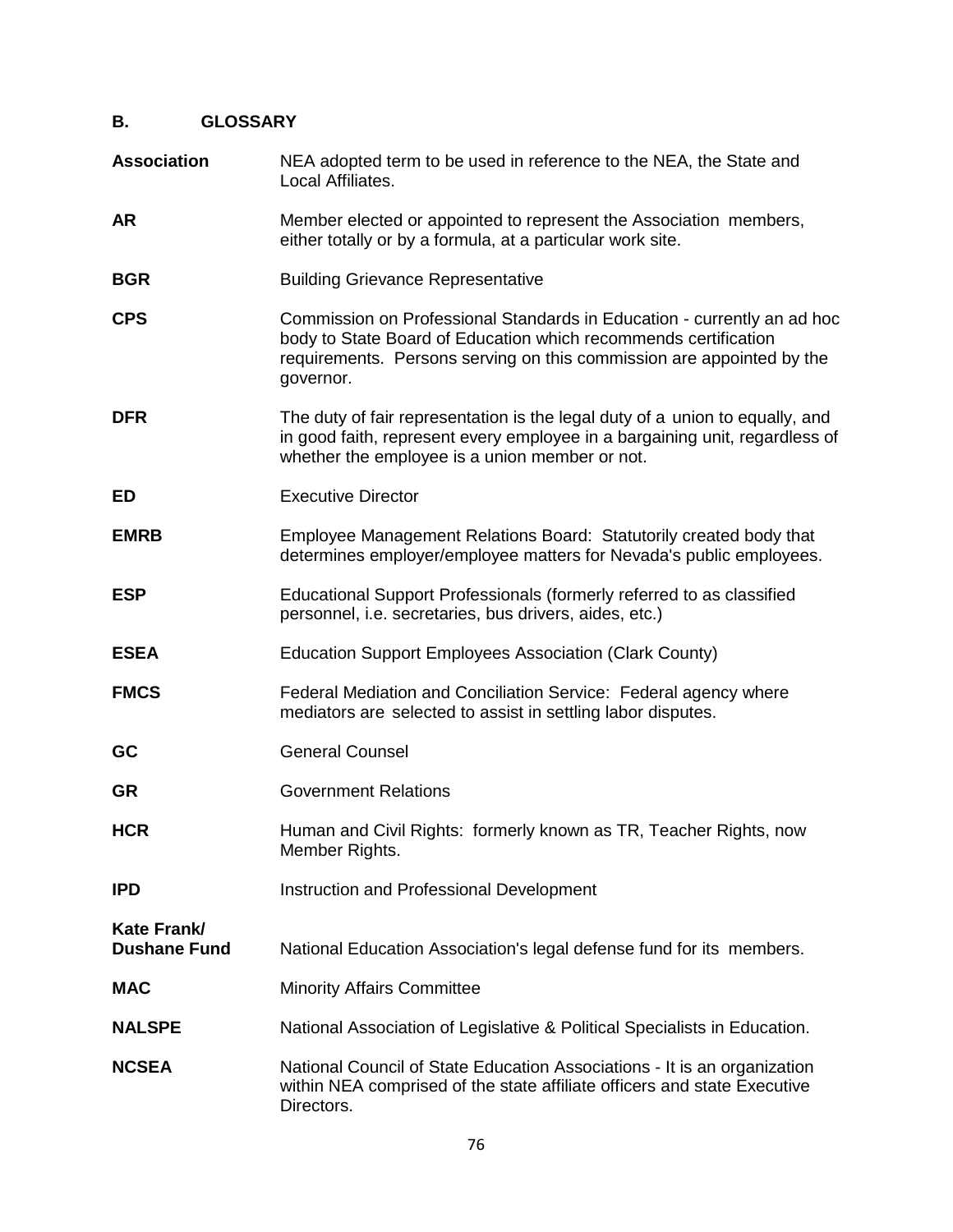| <b>NCUEA</b>                  | National Council of Urban Education Associations - It is an organization<br>within NEA comprised of large urban local presidents.                                                                                                                                                              |
|-------------------------------|------------------------------------------------------------------------------------------------------------------------------------------------------------------------------------------------------------------------------------------------------------------------------------------------|
| <b>NEA</b>                    | <b>National Education Association</b>                                                                                                                                                                                                                                                          |
| <b>NLRB</b>                   | National Labor Relations Board: This board was created under the<br>National Labor Relations Act. It deals with employer/employee matters in<br>the private sector.                                                                                                                            |
| <b>NSEA</b>                   | <b>Nevada State Education Association</b>                                                                                                                                                                                                                                                      |
| <b>NSEA-TIP</b>               | Nevada State Education Association - Together in Politics (was formerly<br>called PACE, then called Teachers in Politics). Now stands for "Together<br>in Politics." It is NSEA's political action body which raises money,<br>endorses candidates, and contributes to<br>endorsed candidates. |
| <b>PAC's</b>                  | Political Action Committee for any organization                                                                                                                                                                                                                                                |
| <b>PTA</b>                    | <b>Parent Teacher Association</b>                                                                                                                                                                                                                                                              |
| <b>Representative Council</b> | Elected legislative and policy forming body of the Washoe<br><b>Education Association.</b>                                                                                                                                                                                                     |
| <b>STAFF</b>                  | Professional and Associate personnel employed by the Nevada State<br>Education Association, NEA, or a local affiliate.                                                                                                                                                                         |
| <b>TAC</b>                    | Teacher Advisory Council: This term is in the negotiated agreement in<br>CCEA. It is comprised of teachers at work sites basically to deal with<br>morale problems.                                                                                                                            |
| THE FUND                      | The NEA Fund for Children and Public Education—NEA's political action<br>committee.                                                                                                                                                                                                            |
| <b>TIP</b>                    | Formerly known as Teachers in Politics. Now Together in Politics. NSEA<br>and local association political action committee.                                                                                                                                                                    |
| <b>UCN</b>                    | UniServ Council of Nevada: (formerly known as RNEA - Rural Nevada<br>Education Association, formerly known as SCAT - Small County<br>Association of Teachers). This is a cluster of our rural local affiliates.                                                                                |
| <b>UD</b>                     | <b>UniServ Director</b>                                                                                                                                                                                                                                                                        |
| <b>UEP</b>                    | United Educators Profession: formerly known as UTP, United Teaching<br>Profession. It is an NEA term that refers to all members no matter what<br>their employment status is (K-12, ESP., ADM., H.E.).                                                                                         |
| <b>ULP</b>                    | Unfair labor practice                                                                                                                                                                                                                                                                          |
| <b>ULSP</b>                   | United Legal Services Program.                                                                                                                                                                                                                                                                 |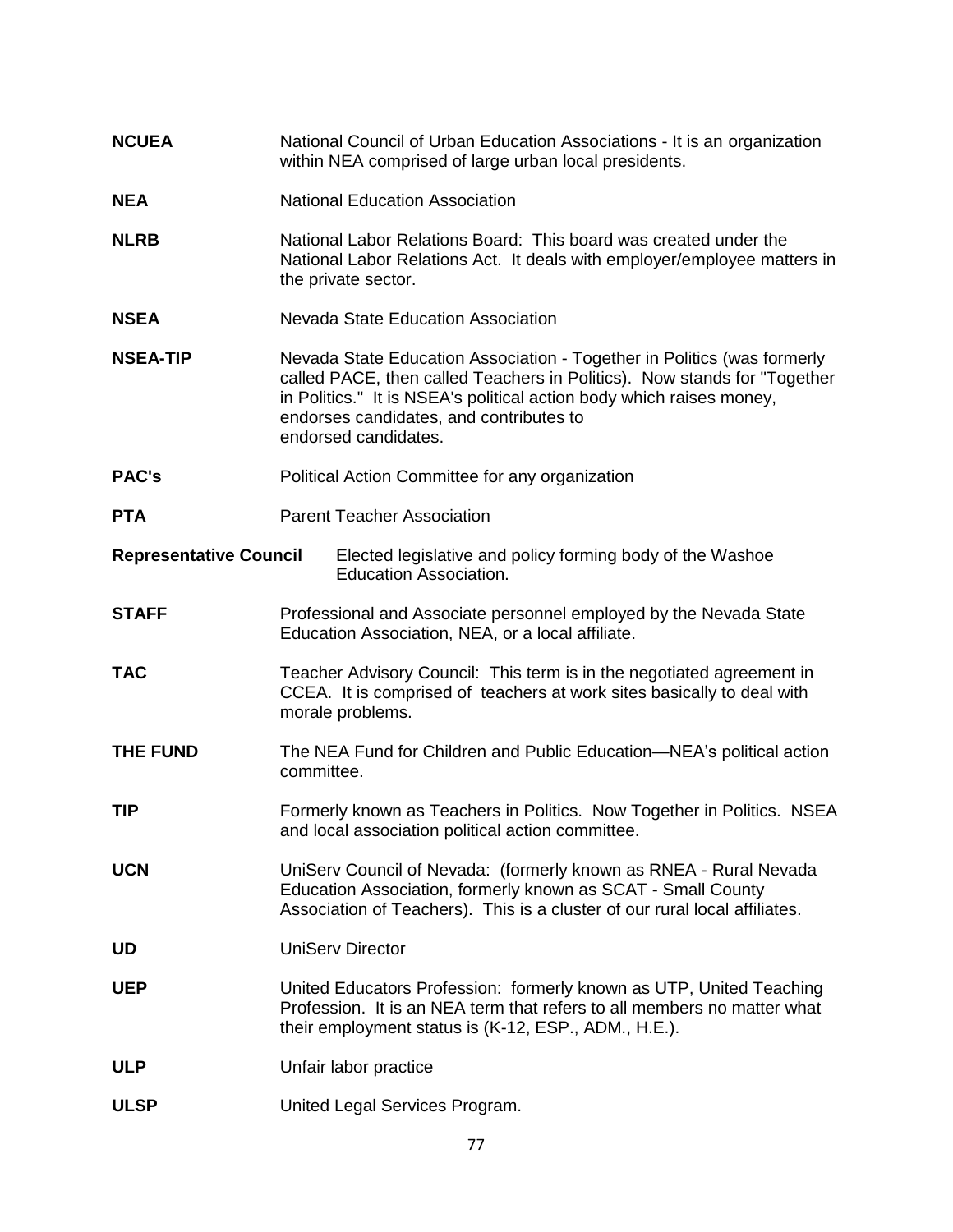## **NEA/NSEA LOCAL AFFILIATES**

| <b>CCHSPA</b> | Carson City Health Services Personnel Association. NEA/NSEA local<br>affiliate representing nurses in Carson City; also the bargaining agent for<br>nurses.                                                                              |
|---------------|------------------------------------------------------------------------------------------------------------------------------------------------------------------------------------------------------------------------------------------|
| <b>CCEA</b>   | Churchill County Education Association. NEA/NSEA local affiliate<br>representing teachers in Churchill County. NEA/NSEA local affiliate<br>representing teachers in association matters; also the bargaining agent<br>for K-12.          |
| <b>CESA</b>   | Carson Education Support Association. NEA/NEA local affiliate<br>representing support professionals in Carson City; also the bargaining<br>agent for support professionals.                                                              |
| <b>DCPEA</b>  | Douglas County Professional Education Association. NEA/NSEA local<br>affiliate representing teachers in Douglas County. NEA/NSEA local<br>affiliate representing teachers in association matters; also the bargaining<br>agent for K-12. |
| <b>DCSSO</b>  | Douglas County Support Staff Organization. NEA/NSEA local affiliate<br>representing educational support professionals in association matters;<br>also the bargaining agent for educational support professionals.                        |
| <b>ECCTA</b>  | Elko County Classroom Teachers Association. NEA/NSEA local affiliate<br>representing teachers in Elko County.                                                                                                                            |
| <b>ECSSO</b>  | Elko County Support Staff Organization. NEA/NSEA local affiliate<br>representing educational support professionals in association matters:<br>also the bargaining agent for education support professionals.                             |
| <b>ECSSO</b>  | Esmeralda County Support Staff Organization. NEA/NSEA local affiliate<br>representing educational support personnel in association matters; also<br>the bargaining agent for educational support personnel.                              |
| <b>ECTA</b>   | Esmeralda County Teachers Association. NEA/NSEA local affiliate<br>representing teachers in Esmeralda County. NEA/NSEA local affiliate<br>representing teachers in association matters; also the bargaining agent<br>for K-12.           |
| <b>ECTA</b>   | Eureka County Teachers Association. NEA/NSEA local affiliate<br>representing teachers in Eureka County. NEA/NSEA local affiliate<br>representing teachers in association matters; also the bargaining agent<br>for K-12.                 |
| <b>ESCA</b>   | Eureka Schools Classified Association. NEA/NSEA local affiliate<br>representing educational support personnel in association matters; also<br>the bargaining agent for educational support personnel.                                    |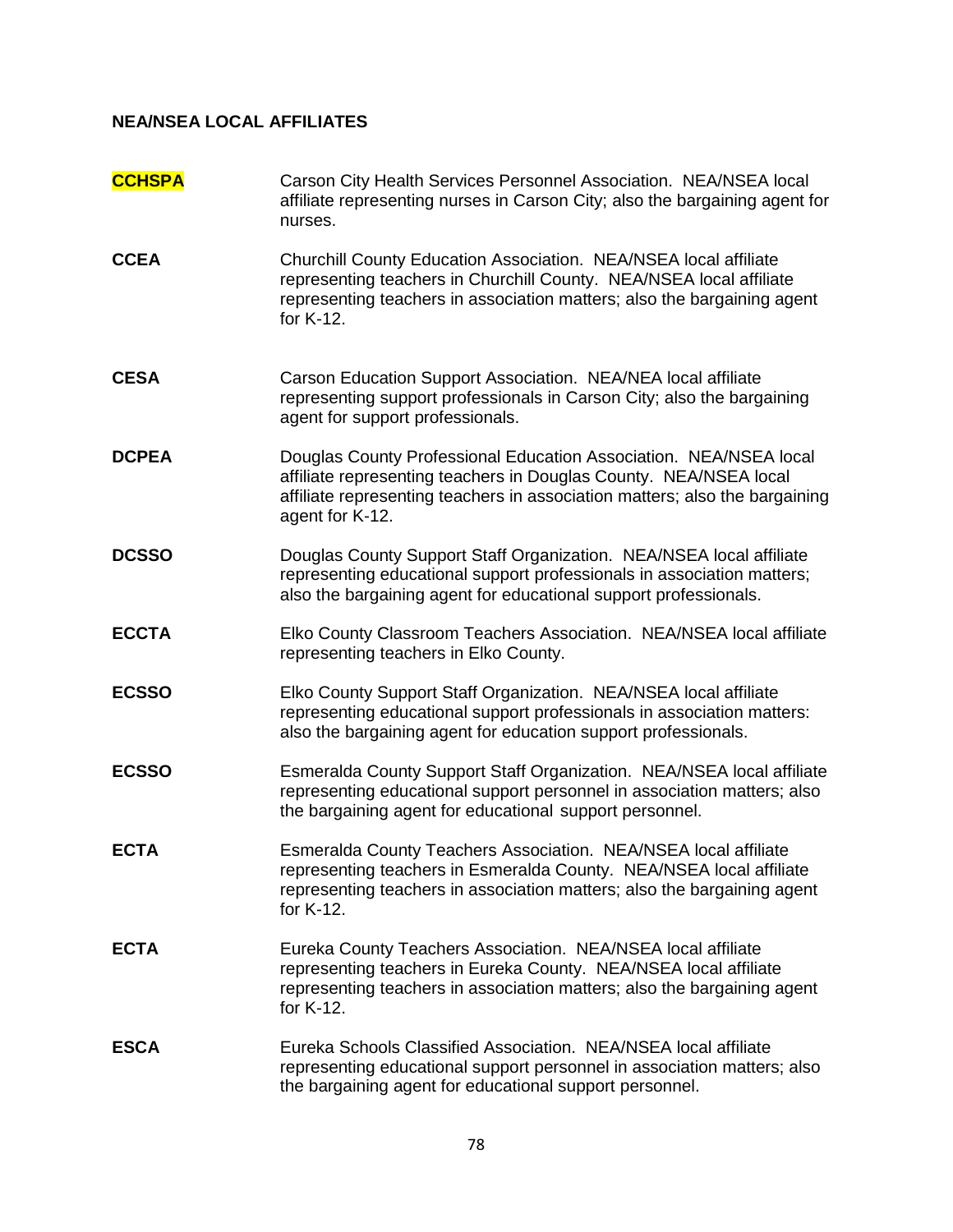| <b>ESEA</b>   | <b>Education Support Employees Association (formerly called Classified</b><br>School Employees Association. NEA/NSEA local affiliate representing<br>educational support personnel in association matters; also the bargaining<br>agent for educational support personnel.            |
|---------------|---------------------------------------------------------------------------------------------------------------------------------------------------------------------------------------------------------------------------------------------------------------------------------------|
| <b>HCCTA</b>  | Humboldt County Classroom Teachers Association. NEA/NSEA local<br>affiliate representing teachers in Humboldt County. NEA/NSEA local<br>affiliate representing teachers in association matters; also the bargaining<br>agent for K-12.                                                |
| <b>HCSSO</b>  | Humboldt County Support Staff Organization. NEA/NSEA local affiliate<br>representing educational support personnel in association matters; also<br>the bargaining agent for educational support personnel.                                                                            |
| <b>LCCTA</b>  | Lander County Classroom Teachers Association. NEA/NSEA local<br>affiliate representing teachers in Lander County. NEA/NSEA local affiliate<br>representing teachers in association matters; also the bargaining agent<br>for K-12.                                                    |
| <b>LCASP</b>  | Lincoln County Association of Support Professionals. NEA/NSEA local<br>affiliate representing support professionals in Lincoln County. NEA/NSEA<br>local affiliate representing support professionals in association matters;<br>also the bargaining agent for support professionals. |
| <b>LCEA</b>   | Lincoln County Education Association. NEA/NSEA local affiliate<br>representing teachers in Lincoln County. NEA/NSEA local affiliate<br>representing teachers in association matters; also the bargaining agent<br>for K-12.                                                           |
| <b>LCEA</b>   | Lyon County Education Association. NEA/NSEA local affiliate<br>representing teachers in Lyon County. NEA/NSEA local affiliate<br>representing teachers in association matters; also the bargaining agent<br>for K-12.                                                                 |
| <b>MCCTA</b>  | Mineral County Classroom Teachers Association. NEA/NSEA local<br>affiliate representing teachers in Mineral County. NEA/NSEA local<br>affiliate representing teachers in association matters; also the bargaining<br>agent for K-12.                                                  |
| <b>NCCTA</b>  | Nye County Classroom Teachers Association. NEA/NSEA local affiliate<br>representing teachers in Nye County. NEA/NSEA local affiliate<br>representing teachers in association matters; also the bargaining agent<br>for K-12.                                                          |
| <b>NCSSO</b>  | Nye County Support Staff Organization. NEA/NSEA local affiliate<br>representing educational support personnel in association matters; also<br>the bargaining agent for educational support personnel.                                                                                 |
| <b>NEA-SN</b> | National Education Association Southern Nevada. NEA/NSEA local<br>affiliate representing certified educators in Clark County.                                                                                                                                                         |